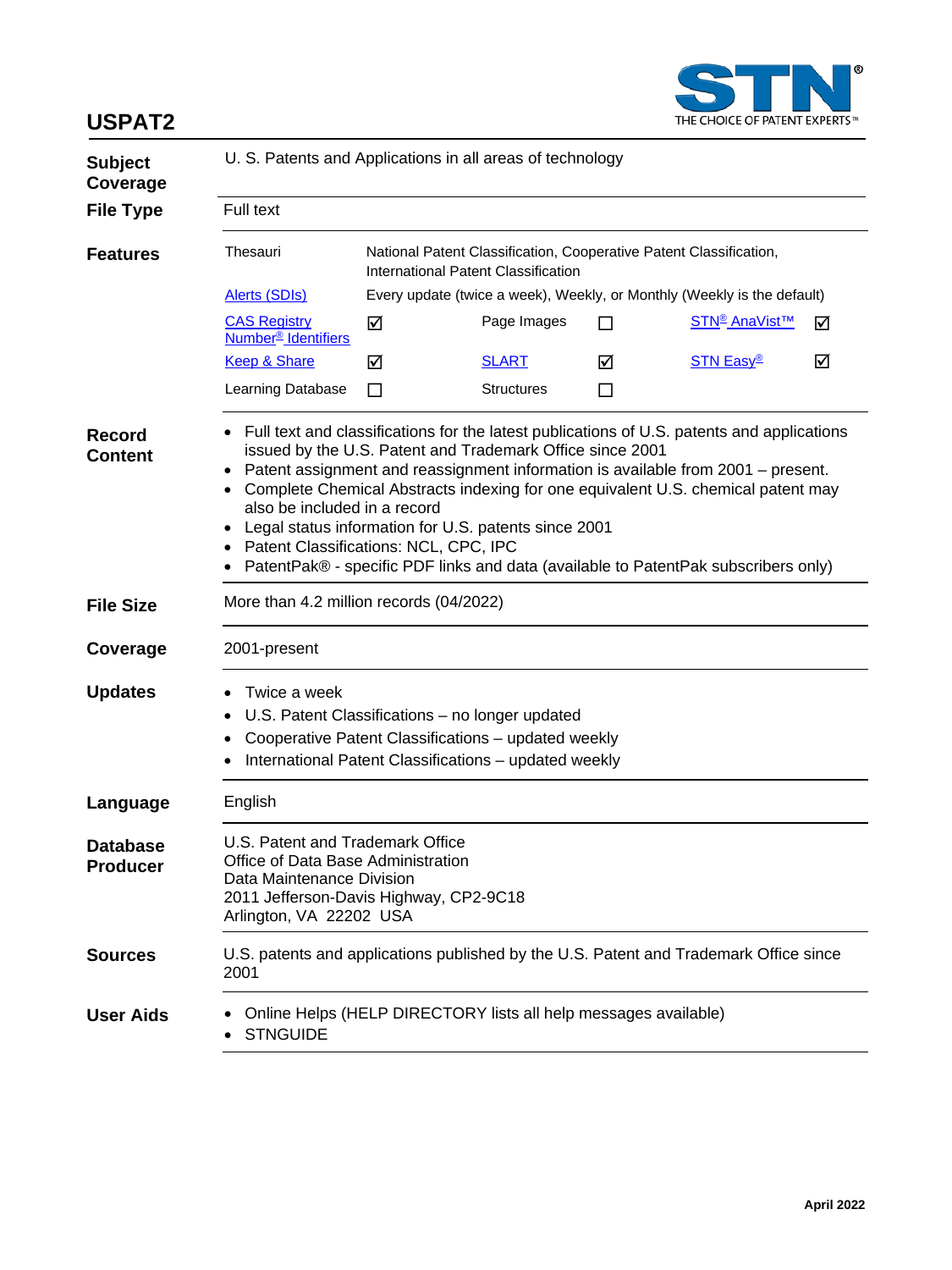## **Clusters** • AEROTECH • GEOSCIENCE • AGRICULTURE • HEALTH • ALLBIB • HPATENTS • AUTHORS • MATERIALS • BIOSCIENCE • MEDICINE • CASRNS • METALS • COMPUTER • NPS • CONSTRUCTION • PATENTS • CORPSOURCE • PETROLEUM • ELECTRICAL • PHARMACOLOGY • ENGINEERING • PHYSICS • ENVIRONMENT • PNTTEXT • FUELS • POLYMERS • FULLTEXT • USPATALL [STN Database Clusters](http://www.cas.org/File%20Library/training/stn/dbss/databaseclusters.pdf) information (PDF). **Related Databases** • USPATFULL • USPATOLD **Pricing** Enter HELP COST at an arrow prompt (=>).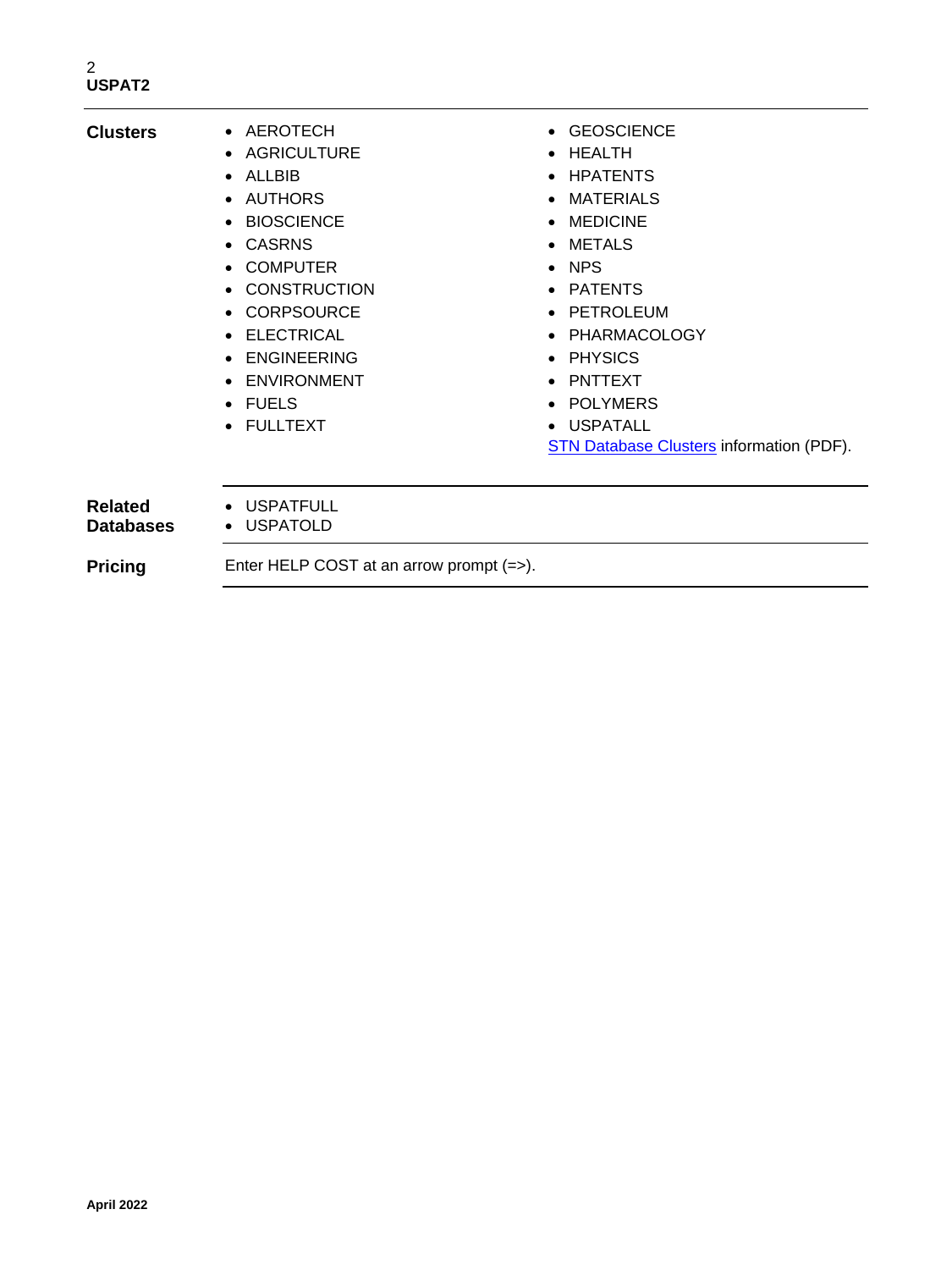# **Search and Display Field Codes**

Fields that allow left truncation are marked with an asterisk (\*).

| <b>Search Field Name</b>                                                                                                                                                                                                                          | <b>Search</b><br>Code                                                   | <b>Search Examples</b>                                                                                                                                                             | <b>Display</b><br>Codes                                                          |
|---------------------------------------------------------------------------------------------------------------------------------------------------------------------------------------------------------------------------------------------------|-------------------------------------------------------------------------|------------------------------------------------------------------------------------------------------------------------------------------------------------------------------------|----------------------------------------------------------------------------------|
| Basic Index * (contains single words<br>from the title (TI), abstract (AB),<br>claims (CLM), detailed description<br>(DETD), summary (SUMM), drawing<br>description (DRWD), parent case data<br>(PARN), and government interest<br>(GOVI) fields) | None (or /BI)                                                           | S GROWTH REGUL?<br>S NAPHTHALENE?<br>S ?ASSAY?                                                                                                                                     | AB, CLM, DETD,<br>DRWD, GOVI,<br>PARN, SUMM, TI                                  |
| Abstract *<br><b>Accession Number</b><br>Applicant City (Corporate) (13)<br>Applicant Country (Corporate) (13)<br>Applicant Name (Corporate) (13)<br>Applicant State (Corporate) (13)<br><b>Application Country</b><br>Application Date (1)       | /AB<br>/AN<br>/USPA.CTY<br>/USPA.CNY<br>/USPA<br>/USPA.ST<br>/AC<br>/AD | S COBALT CATALYST?/AB<br>S 2001:100195/AN<br>S CAMBRIDGE/USPA.CTY<br>S ARGENTINA/USPA.CNY<br>S GENOMICS/USPA<br>S OH/USPA.ST<br>S US/AC AND L1<br>S JAN 5 2001/AD<br>S 20010105/AD | AB<br>AN<br><b>USPA</b><br><b>USPA</b><br><b>USPA</b><br><b>USPA</b><br>AI<br>AI |
| Application Number (2,12)                                                                                                                                                                                                                         | /AP                                                                     | S US2001-755372/AP<br>S US2013-13642209/AP                                                                                                                                         | AI                                                                               |
| Application Year (1)<br>Art Unit (1)<br>CAS Registry Number (RN) (CAS data)<br>Claim Text *<br>Classification Code (CAS data) (code<br>and text) $(3)$<br>Controlled Term (CAS data)                                                              | /AY<br>/ARTU (or /ART)<br>/RN<br>/CLM<br>/CC<br>/CT                     | S 2001/AY<br><b>S172/ARTU</b><br>S 67915-31-5/RN<br>S COBALT (S) SALT#/CLM<br>S 27/CC<br>S HETEROCYCLIC/CC<br>S ANTITUMOR AGENTS/CT                                                | AI<br><b>ARTU</b><br>IT, RN<br><b>CLM</b><br><b>CC</b><br>CT, IT                 |
| Cooperative Patent Classification (5,10)<br>Cooperative Patent Classification,                                                                                                                                                                    | /CPC<br>/CPC.ACD                                                        | S C12N0009/CPC<br>S 20121113/CPC.ACD                                                                                                                                               | <b>CPC</b><br>CPC.TAB                                                            |
| <b>Action Date</b><br>Cooperative Patent Classification,<br><b>Combination Sets</b>                                                                                                                                                               | /CPC.CS                                                                 | S (B29C0066-71 (L)<br>B29K2021-00)/CPC.CS<br>S (B29C0066-71 AND<br>B29K2021-00)/CPC.CS<br>S C04B0028-04/CPC (T)<br><b>COMBINATION SET/CPC.KW</b>                                   | CPC.TAB                                                                          |
| Cooperative Patent Classification,<br>Keywords (10)                                                                                                                                                                                               | /CPC.KW                                                                 | S C12N0009/CPC (S) I/CPC.KW                                                                                                                                                        | CPC.TAB                                                                          |
| Cooperative Patent Classification,<br>Version                                                                                                                                                                                                     | /CPC.VER                                                                | S 20130101/CPC.VER                                                                                                                                                                 | CPC.TAB                                                                          |
| Cooperative Patent Initial Classification<br>Disclaimer Date (1,4)<br>Document Type (code and text)<br>Entry Date (1)<br><b>Examiner Name</b><br>Examiner's Field of Search                                                                       | /CPCI<br>/DCD<br>/DT (or /TC)<br>/ED<br>/EXNAM<br>/EXF                  | S A61K0006-0035/CPCI<br>S 19940111/DCD<br>S UTILITY/DT<br>S L1 AND ED>OCT 23 2001<br>S ADAMS RUSSELL/EXNAM<br>S 564/EXF<br>S 564/316/EXF                                           | <b>CPCI</b><br><b>DCD</b><br>DT<br>Not displayed<br><b>EXNAM</b><br><b>EXF</b>   |
| Exemplary Claim Text *<br>Field Availability (code and text)                                                                                                                                                                                      | /ECLM<br>/FA                                                            | S COBALT (S) MIXTURE/ECLM<br>S CA INDEXING/FA<br>S OS/FA                                                                                                                           | CLM, ECLM<br>Not displayed                                                       |
| <b>File Segment</b><br>Government Interest<br>Index Term (CAS data)                                                                                                                                                                               | /FS<br>/GOVI<br>/IT                                                     | S APPLICATION/FS<br>S 93-G-003/GOVI<br>S REACTION OF/IT                                                                                                                            | <b>FS</b><br><b>GOVI</b><br>IT                                                   |
| International Patent Classification (Main<br>and Secondary) (5,6)                                                                                                                                                                                 | /IC                                                                     | S 61848-65-5-P/IT<br>S G03C001/IC<br>S G03C001-89/IC                                                                                                                               | IC                                                                               |
| International Patent Classification,<br><b>Action Date</b>                                                                                                                                                                                        | /IPC.ACD                                                                | S ENZYMES/IC<br>S 20010529/IPC.ACD                                                                                                                                                 | <b>IPC</b>                                                                       |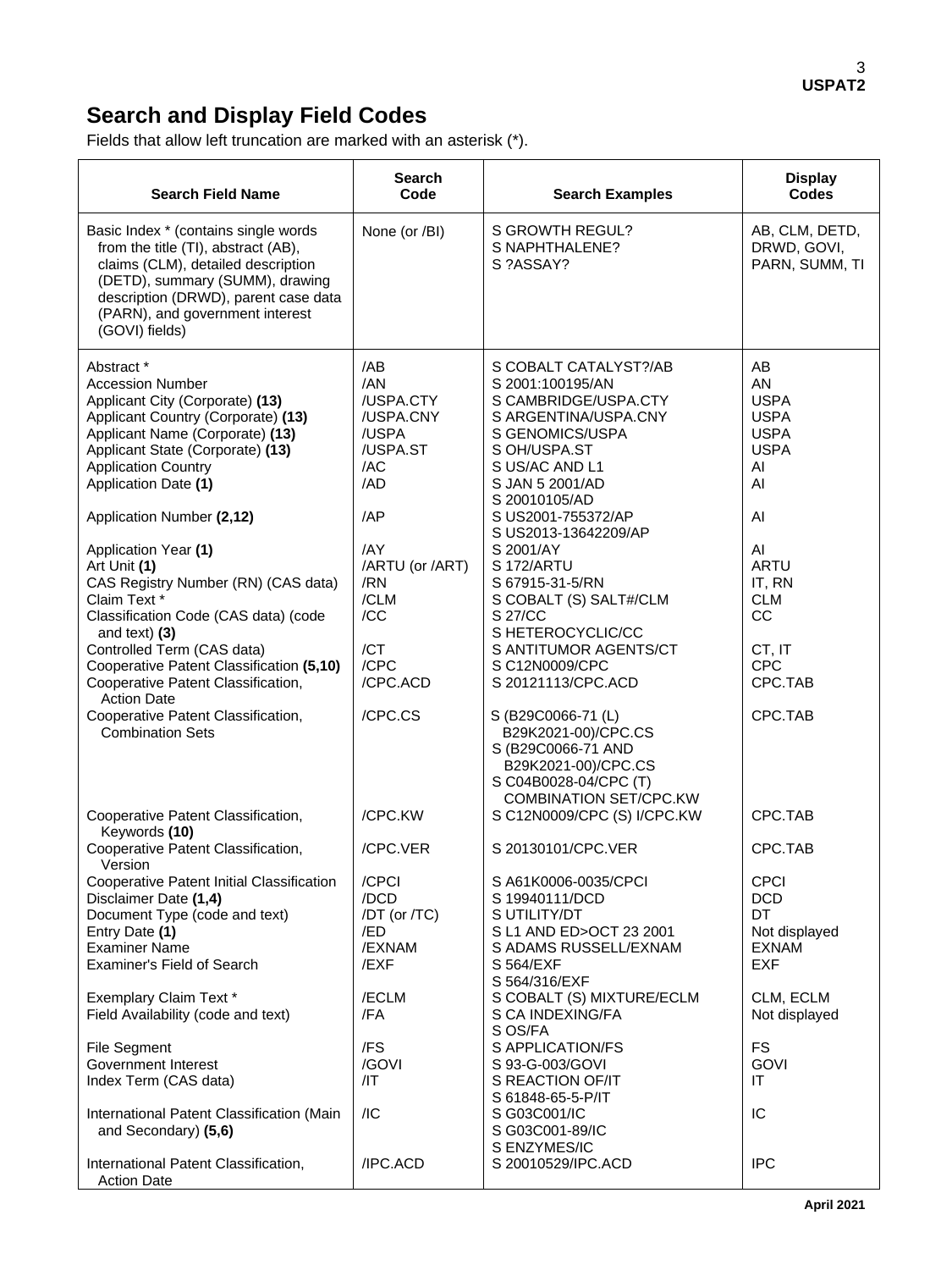# **Search and Display Field Codes (cont'd)**

| <b>Search Field Name</b>                                                   | Search<br>Code    | <b>Search Examples</b>                | <b>Display</b><br><b>Codes</b> |
|----------------------------------------------------------------------------|-------------------|---------------------------------------|--------------------------------|
| International Patent Classification,                                       | /IPC.KW           | S INITIAL/IPC.KW                      | <b>IPC</b>                     |
| <b>Keyword Terms</b>                                                       |                   |                                       |                                |
| International Patent Classification, Main                                  | /ICM              | S C07D/ICM                            | <b>ICM</b>                     |
| (5,6,11)                                                                   |                   | S C07D-209/ICM                        |                                |
|                                                                            |                   | S C07D-209-20/ICM                     |                                |
|                                                                            |                   | S ENZYMES/ICM                         |                                |
| International Patent Classification, Main<br>Group Range-Searchable (1)    | /MGR              | S 200-209/MGR                         | <b>ICM</b>                     |
| International Patent Classification,                                       | /ICS              | S G03C001-76/ICS                      | <b>ICS</b>                     |
| Secondary (5,6,11)                                                         |                   | S ENZYMES/ICS                         |                                |
| International Patent Classification,                                       | /SGR              | S 300-400/SGR                         | IC                             |
| Subgroup Range-Searchable (1)                                              |                   |                                       |                                |
| International Patent Classification,                                       | /IPC.VER          | S 7/IPC.VER                           | IPC, IC                        |
| Version(s) $(1)$                                                           |                   |                                       |                                |
| Inventor                                                                   | /IN (or $AU$ )    | S KRESS ROBERT J?/IN                  | IN                             |
| Inventor Address, City                                                     | /IN.CTY           | S ROCHESTER/IN.CTY                    | IN, INA                        |
| <b>Inventor Address, Country</b><br>Inventor Address, State                | /IN.CNY<br>/IN.ST | S JAPAN/IN.CNY<br>S NJ/IN.ST          | IN, INA<br>IN, INA             |
| Inventor Address, ZIP code (1)                                             | /IN.ZIP           | S 14620/IN.ZIP                        | IN, INA                        |
| Language (code and text)                                                   | /LA               | S L1 AND EN/LA                        | LA                             |
| Legal Representative (3)                                                   | /LREP (or /AG)    | S CAMP JASON/LREP                     | <b>LREP</b>                    |
| Line Count (1)                                                             | /LN.CNT           | S 1000-1500/LN.CNT                    | LN.CNT                         |
| National Patent Classification, Current,                                   | /NCL              | S 430529000/NCL                       | <b>NCL</b>                     |
| Main and Secondary (5,6)                                                   |                   | S 430/529.000/NCL                     |                                |
|                                                                            |                   | S 430/NCL                             |                                |
|                                                                            |                   | S ZEOLITES+NT/NCL                     |                                |
| National Patent Classification, Current,                                   | /NCLM             | S423121000/NCLM                       | <b>NCLM</b>                    |
| Main (5,6)                                                                 |                   | S 423/NCLM<br>S ZEOLITES+NT/NCLM      |                                |
| National Patent Classification Current,                                    | /NCLS             | S 423206200/NCLS                      | <b>NCLS</b>                    |
| Secondary (5,7)                                                            |                   | <b>S 423/NCLS</b>                     |                                |
|                                                                            |                   | S ZEOLITES+NT/NCLS                    |                                |
| National Patent Classification, Issue, Main                                | /INCL             | S 264016000/INCL                      | <b>INCL</b>                    |
| and Secondary (5,7)                                                        |                   | S 264/INCL                            |                                |
|                                                                            |                   | S ZEOLITES+NT/INCL                    |                                |
| National Patent Classification, Issue, Main                                | /INCLM            | S 433173000/INCLM                     | <b>INCLM</b>                   |
| (5,7)                                                                      |                   | S 433/INCLM<br>S ZEOLITES+NT/INCLM    |                                |
| National Patent Classification, Issue,                                     | /INCLS            | S 502064000/INCLS                     | <b>INCLS</b>                   |
| Secondary (5,7)                                                            |                   | S 502/INCLS                           |                                |
|                                                                            |                   | S ZEOLITES+NT/INCLS                   |                                |
| Number of Claims (1)                                                       | /CLMN             | S CLMN>5                              | <b>CLMN</b>                    |
| <b>Other Source</b>                                                        | /OS               | S 135:218709/OS                       | <b>OS</b>                      |
| Patent Assignee (3)                                                        | /PA (or /CS)      | S AMERICAN CYANAMID/PA                | <b>PA</b>                      |
| Patent Assignee Address, City                                              | /PA.CTY           | S STAMFORD/PA.CTY                     | PA                             |
| Patent Assignee Address, Country                                           | /PA.CNY           | S UNITED KINGDOM/PA.CNY               | PA                             |
| Patent Assignee Address, State<br>Patent Assignee Address, ZIP code (1, 4) | /PA.ST<br>/PA.ZIP | S CT/PA.ST<br>S 47404/PA.ZIP          | PA<br>PA                       |
| Patent Assignee Type                                                       | /PAT              | S U S CORPORATION/PAT                 | <b>PAT</b>                     |
| Patent Assignee, Original                                                  | /PAO              | S ABBOTT/PAO                          | PAO, RAI                       |
| <b>Patent Country</b>                                                      | /PC               | S US/PC AND L2                        | P <sub>1</sub>                 |
| Patent Kind (8)                                                            | /PK               | S USB2/PK                             | P                              |
| Patent Number (2)                                                          | /PN               | S US6300049/PN                        | PI                             |
| Patent Number/Kind Code                                                    | /PNK              | S US6300049/PNK                       | <b>PNK</b>                     |
| <b>Priority Country</b>                                                    | /PRC              | S JP/PRC                              | <b>PRAI</b>                    |
| Priority Date (1)                                                          | /PRD              | S PRD>=MAR 24 2000                    | <b>PRAI</b>                    |
| Priority Number (2,9,12)                                                   | /PRN              | S PRD>=20000324<br>S JP2000-84506/PRN | <b>PRAI</b>                    |
|                                                                            |                   | S 2013-60530823/PRN                   |                                |
| Priority Year (1)                                                          | /PRY              | S PRY>=2000                           | <b>PRAI</b>                    |
|                                                                            |                   |                                       |                                |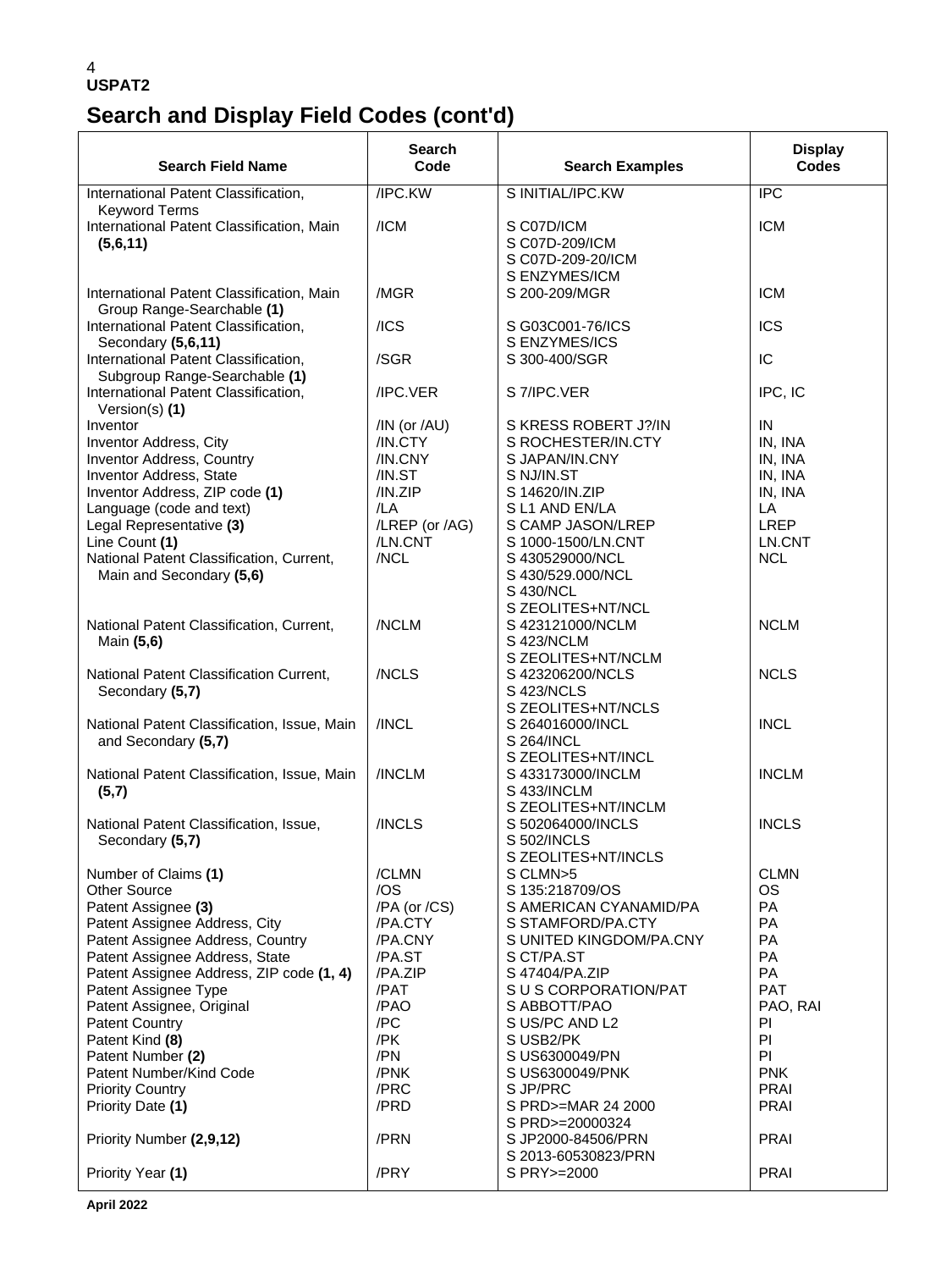## **Search and Display Field Codes (cont'd)**

| <b>Search Field Name</b>                   | <b>Search</b><br>Code | <b>Search Examples</b>            | <b>Display</b><br><b>Codes</b> |
|--------------------------------------------|-----------------------|-----------------------------------|--------------------------------|
| Publication Date (1)                       | /PD                   | S OCT 30 2001/PD                  | <b>PI</b>                      |
| Publication Year (1)                       | /PY                   | S PY>=2001                        | PI                             |
| <b>Reassignment Agent</b>                  | /RAA                  | S BAKER BOTTS/RAA                 | RAA, RAI                       |
| Reassignment Company                       | /RAC                  | S CISCO/RAC                       | RAC, RAI                       |
| <b>Reassignment Country</b>                | /RAC.CNY              | S AUSTRALIA/RAC.CNY               | RAI                            |
| Reassignment Date (1)                      | /RAD                  | S 20070411/RAD                    | RAD, RAI                       |
| Reassignment Recorded Year (1)             | /RARY                 | S 2010/RARY                       | Not displayed                  |
| Reassignment Execution Date (1)            | /RAXD                 | S 20070411/RAXD                   | RAXD, RAI                      |
| Reassignment Execution Year (1)            | /RAXY                 | S 2011/RAXY                       | Not displayed                  |
| Reassignment Kind                          | /RAK                  | S CABLE/RAK                       | RAK, RAI                       |
| Reassignment Update Date (1)               | /RAUP                 | S 20080324                        | RAUP, RAI                      |
| Reference Non-Patent Information           | /REN                  | S SYNTHE? CATALYST#/REN           | <b>REN</b>                     |
| Reference Patent Classification (5,7)      | /RPCL                 | S 338162000/RPCL                  | <b>REP</b>                     |
|                                            |                       | S 338/162.000/RPCL                |                                |
| <b>Reference Patent Country</b>            | /RPC                  | S L7 AND US/RPC                   | <b>REP</b>                     |
| Reference Patent Inventor                  | /RPIN                 | S ABE/RPIN                        | <b>REP</b>                     |
| Reference Patent IPC                       | /RPIC                 | S B41J/RPIC                       | <b>REP</b>                     |
|                                            |                       | S B41J002/RPIC                    |                                |
| Reference Patent Number (2)                | /RPN                  | S US1099685/RPN                   | <b>REP</b>                     |
| Reference Patent Publication Date (1)      | /RPD                  | S JUN 1914/RPD                    | <b>REP</b>                     |
| Reference Patent Publication Year (1)      | /RPY                  | S 1914/RPY                        | <b>REP</b>                     |
| <b>Related Application Country</b>         | /RLC                  | S US/RLC                          | <b>RLI</b>                     |
| <b>Related Application Date (1)</b>        | /RLD                  | S MAR 22 2000/RLD                 | <b>RLI</b>                     |
| Related Application Number (2)             | /RLN                  | S US2000-532918/RLN               | <b>RLI</b>                     |
| <b>Related Application Type</b>            | /RLT                  | S DIVISION OF/RLT                 | <b>RLI</b>                     |
| Related Application Year (1)               | /RLY                  | S RLY<1999                        | <b>RLI</b>                     |
| Related Patent Publication Date (1)        | /RLPD                 | S 2011/RLPD                       | <b>RLI</b>                     |
| Related Patent Number (2)                  | /RLPN                 | S US6269207/RLPN                  | <b>RLI</b>                     |
| <b>Related Patent Publication Year (1)</b> | /RLPY                 | S 1999/RLPY                       | <b>RLI</b>                     |
| <b>Related Publication Indicator</b>       | /RLP                  | S ABANDONED/RLP                   | <b>RLI</b>                     |
| Section Cross-reference (CAS data) (3)     | /SX                   | S 14/CC, SX                       | CC, SX                         |
|                                            |                       | S PHARMACOLOGY/SX                 |                                |
| Supplementary Term (CAS data)              | /ST                   | S POLYURETHANE?/ST                | <b>ST</b>                      |
| Term of Patent (1, 4)<br>Title *           | /PTERM<br> T          | S 10-15/PTERM                     | <b>PTERM</b><br>ΤI             |
|                                            | /UP                   | S FILM?/TI<br>SL2 AND UP>SEP 2001 |                                |
| Update Date (1)                            | /UPCA                 |                                   | Not displayed                  |
| Update Date of CA Indexing (1)             |                       | S UPCA>=20011030                  | Not displayed                  |

**(1)** Numeric search field that may be searched with numeric operators or ranges.

**(2)** Either STN format or Derwent format may be used.

**(3)** Search with implied (S) proximity is available in this field.

**(4)** This is a valid search field, but data is not available as of 11/2001.

**(5)** An online thesaurus is available for this field.

**(6)** This field contains the classifications and catchwords for main classification subject headings and subheadings from the (7th) edition of the WIPO International Patent Classifications (IPC) manual. To search the classifications from any of the specific editions (1-8) of the IPC manual, use the field code followed by the edition number, e.g., /IC2, ICM2, /ICS2 for the 2nd edition. Catchwords are included only in the fields for the 7th, 6th, and 5th editions of the IPC manual.

**(7)** This field is range-searchable in Manual of Classification order. However, it is not a numeric field and may not be searched using numeric operators.

**(8)** Available for patent documents published starting in 2001.

**(9)** U.S. provisional priority numbers are searched only with the P appended, e.g., US1999-121903P/PRN.

**(10)** When searching combinations of CPC and CPC.KW data, use (S) proximity operator.

**(11)** These fields have not been populated since December 31, 2005 with the introduction of IPC Reform.

**(12)** Application numbers for U.S. utility patents from series code 13 forward, design patents (series code 29) and provisional patent applications (series code 60 and 61) may be searched either with or without their series code. Include the series code if known to ensure precision. Note that provisional patent application numbers searched without their series codes must have a P appended to the end of the number (e.g., US2013-686038P). Series code information is not available for U.S. patent application numbers with series codes below 13.

**(13)** Available for selected patent documents usually from September 2012 or later.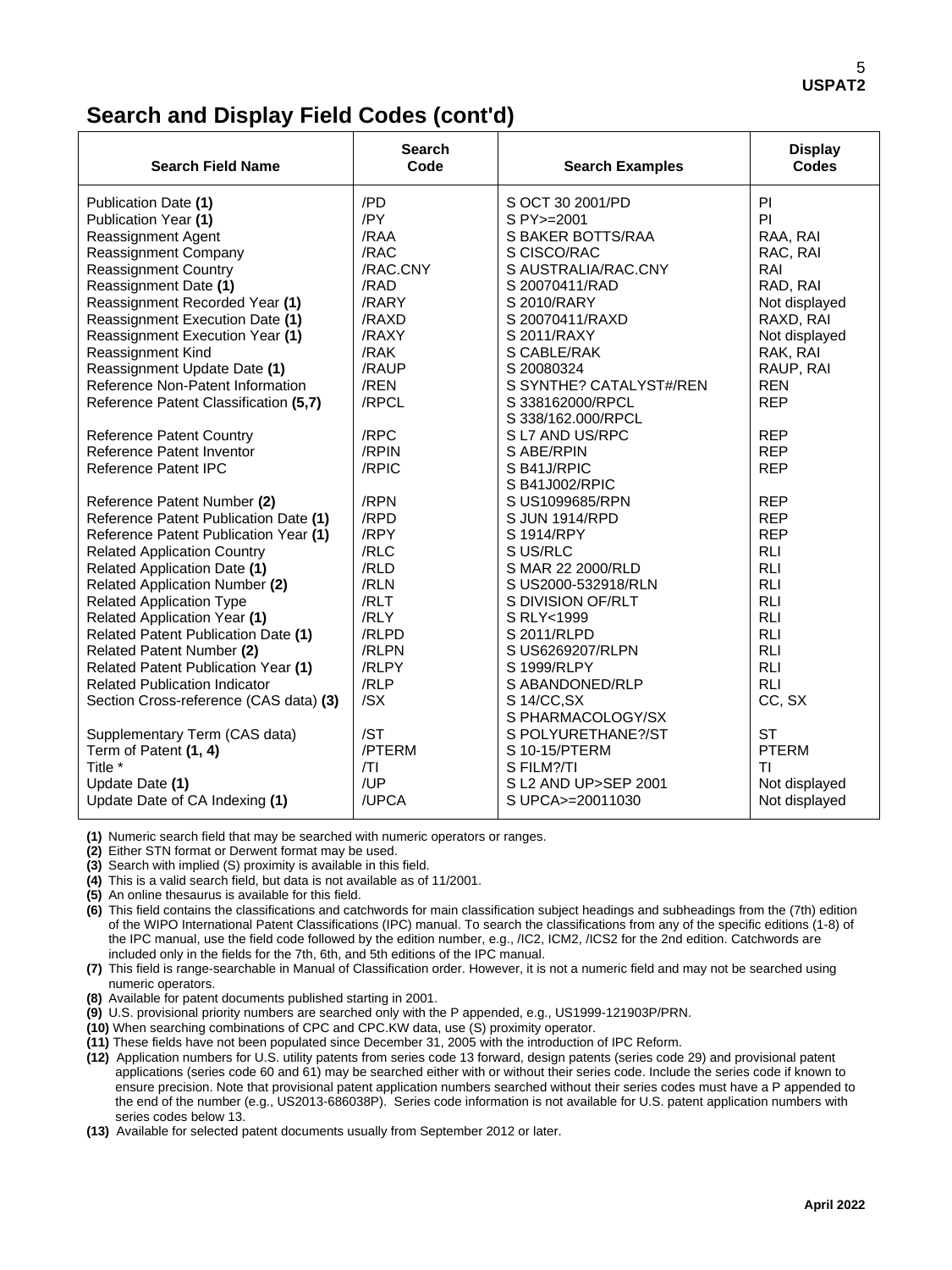## **Property Fields(1)**

In USPAT2 a numeric search for a specific set of physical properties (/PHP) is available within the Basic Index fields (most notably TI, AB, CLM, DETD, and SUMM). The numeric values are not displayed as single fields, but ARE instead highlighted within HIT, KWIC and ALL displays.

EXPAND in the /PHP field to find numeric properties of interest, or type HELP NPS at an arrow prompt while in USPAT2 to see a list of all available numeric properties. The /PHP index contains a complete list of codes and related text for all physical properties available for numeric property searching in USPAT2.

| <b>Field</b><br>Code                                   | <b>Property</b>                                                                                                                                | <b>Unit</b>                                                                           | <b>Symbol</b>                                                | <b>Search Examples</b>                                                                                                              |
|--------------------------------------------------------|------------------------------------------------------------------------------------------------------------------------------------------------|---------------------------------------------------------------------------------------|--------------------------------------------------------------|-------------------------------------------------------------------------------------------------------------------------------------|
| /AOS<br>/BIR<br>/BIT<br>/CAP<br>/CATA<br>/CDN<br>/CMOL | Amount of substance<br><b>Bit Rate</b><br>Stored Information<br>Capacitance<br>Catalytic Activity<br><b>Current Density</b><br>Molarity, Molar | Mol<br>Bit/Second<br>Bit<br>Farad<br>Katal<br>Ampere/Square Meter<br>Mol/Liter        | mol<br>bit/s<br>Bit<br>F<br>kat<br>A/m <sup>2</sup><br>mol/L | S 10/AOS<br>S 8000-10000/BIR<br>S BIT > 3 MEGABIT<br>S 1-10 MF/CAP<br>S 200-250 KAT/CATA<br>S CDN>10 A/M**2<br>S UREA/BI (S) 8/CMOL |
| /CON<br>/DB<br>/DEG<br>$/$ DEN $/(/C)$                 | Concentration<br>Conductance<br>Decibel<br>Degree<br>Density (Mass<br>Concentration                                                            | Siemens<br>Decibel<br>Degree<br>Kilogram/Cubic Meter                                  | S<br>dB<br>kg/m <sup>3</sup>                                 | S 1S-3/CON<br>S DB>50<br>S CYLINDER/BI (S) 45/DEG<br>S 5E-3-10E-3/DEN                                                               |
| /DEQ<br>/DOA<br>/DOS<br>/DV<br>/ECH<br>(/CHA)          | Dose Equivalent<br>Dosage<br>Dose<br>Viscosity, dynamic<br><b>Electric Charge</b>                                                              | Sievert<br>Milligram/Kilogram/Day<br>Milligram/Kilogram<br>Pascal * Second<br>Coulomb | Sv<br>mg/kg/day<br>mg/kg<br>Pa * s<br>C                      | S 100/DEQ<br>S 10 MG/KG/DAY/DOA<br>S DOS>0.8<br>S DV>5000<br>S 0.0001-0.001/ECH                                                     |
| /ECO<br>$($ /ECND $)$                                  | <b>Electrical Conductivity</b>                                                                                                                 | Siemens/Meter                                                                         | S/m                                                          | S ECO>800 S/M (15A) AQUEOUS                                                                                                         |
| /ELC<br>(/ECC)                                         | <b>Electric Current</b>                                                                                                                        | Ampere                                                                                | Α                                                            | S 1-10/ELC                                                                                                                          |
| /ELF<br>(/ECF)                                         | <b>Electric Field</b>                                                                                                                          | Volt/Meter                                                                            | V/m                                                          | S 200/ELF                                                                                                                           |
| /ENE                                                   | Energy                                                                                                                                         | Joule                                                                                 | J                                                            | S DROPLETS (10A) 40 JOULE -<br>70 JOULE /ENE                                                                                        |
| /ERE<br>$($ /ERES $)$                                  | <b>Electrical Resistivity</b>                                                                                                                  | Ohm * Meter                                                                           | Ohm $*$ m                                                    | S ERE>0.1                                                                                                                           |
| /FOR<br>$/$ FRE $($ /F $)$<br>/IU<br>/KV               | Force<br>Frequency<br><b>International Unit</b><br>Viscosity, kinematic                                                                        | Newton<br>Hertz<br>none<br>Square Meter/Second                                        | N<br><b>Hz</b><br>IU<br>$m^2/s$                              | S 50 N / FOR<br>S OSCILLAT?/BI (S) 1-3/FRE<br>S IU>1000 (P) VITAMIN A<br>S METHYLPOLYSILOXANES/BI (10A)<br>100-200 CST/KV           |
| /LEN<br>(/SIZ)                                         | Length, Size                                                                                                                                   | Meter                                                                                 | m                                                            | S 1-4/LEN                                                                                                                           |
| /LUME                                                  | Luminous Emittance,<br>Illuminance                                                                                                             | Lux                                                                                   | lx                                                           | S 10-50/LUME                                                                                                                        |
| /LUMF<br>/LUMI<br>/M<br>/MCH<br>/MFD<br>(MFS)          | Luminous Flux<br>Luminous Intensity<br>Mass<br>Mass to Charge Ratio<br>Magnetic Flux<br>Density                                                | Lumen<br>Candela<br>Kilogram<br>none<br>Tesla                                         | Lm<br>cd<br>kg<br>m/z<br>T.                                  | S LUMF>1000<br>S LUMI<4<br>S ALLOY/BI (30A) 1E-10-1E-5/M<br>S MCH=1<br>S MFD>102                                                    |
| /MFR<br>(MFL)                                          | Mass Flow Rate                                                                                                                                 | Kilogram/Second                                                                       | kg/s                                                         | S MFR<0.1                                                                                                                           |
| /MFST                                                  | <b>Magnetic Field</b><br>Strength                                                                                                              | Ampere/Meter                                                                          | A/m                                                          | S 50 A/M/MFST                                                                                                                       |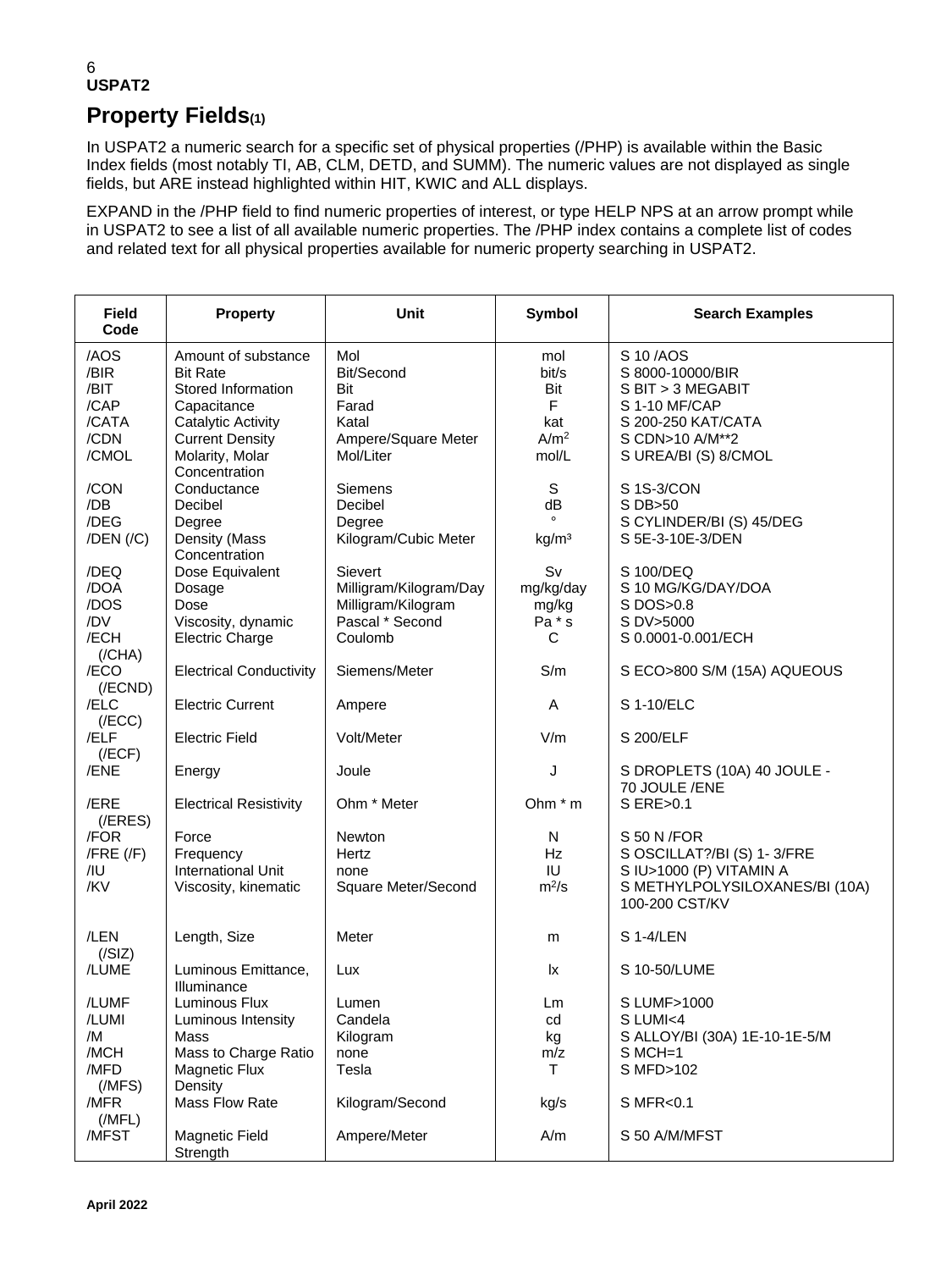## **Super Search Fields**

Enter a super search code to execute a search in one or more fields that may contain the desired information. Super search fields facilitate crossfile and multifile searching. EXPAND may not be used with super search fields. Use EXPAND with the individual field codes instead.

| <b>Search Field Name</b>                      | <b>Search</b><br>Code | <b>Fields</b><br><b>Searched</b>               | <b>Search Examples</b>                                                 | <b>Display</b><br>Codes   |
|-----------------------------------------------|-----------------------|------------------------------------------------|------------------------------------------------------------------------|---------------------------|
| Cooperative Patent Classification (1)         | /CPC                  | /CPCI, /CPCR                                   | S C12N0009/CPC                                                         | CPC, CPCI,<br><b>CPCR</b> |
| International Patent Classifications<br>(2,3) | /IPC                  | $/IC$ , $/ICM$ , $/ICS$ ,<br><b>IPCI. IPCR</b> | S G03C/IPC<br>S G03C001/IPC                                            | <b>IPC</b>                |
| International Patent Classifications<br>(Old) | /IPC.OLD              | /IC. /ICM. /ICS                                | S A01B059-00/IPC.OLD                                                   | <b>IPC</b>                |
| Application Number Group (1,4)                | /APPS                 | /AP. /PRN. /RLN                                | S US2001-755372/APPS<br>S US2013-61786274/APPS<br>S US2013-509793/APPS | AI. PRAI. RLI             |
| Patent Applicant/Assignee (5)                 | /PASS                 | /PA. /USPA                                     | S BRAUN/PASS                                                           | PA. USPA                  |
| <b>Patent Country Group</b>                   | /PCS                  | /PC./PC./RPC.<br>/RPC                          | S US/PCS                                                               | PI, REP, RLI              |
| Patent Number Group (1)                       | /PATS                 | /PN. /RLPN. /RPN                               | S US6300049/PATS                                                       | PI, REP, RLI              |

**(1)** Either STN format or Derwent format may be used.

**(2)** A thesaurus is available for this field.

**(3)** EXPAND and SELECT work with this field.

**(4)** Application numbers for U.S. utility patents from series code 13 forward, design patents (series code 29) and provisional patent applications (series code 60 and 61) may be searched either with or without their series code. Include the series code if known to ensure precision. Note that provisional patent application numbers searched without their series codes must have a P appended to the end of the number (e.g., US2013-686038P). Series code information is not available for U.S. patent application numbers with series codes below 13.

**(5)** The /PASS search code only searches the applicant/assignee name portion of the /PA and /USPA fields.

## **CPC (/CPC) Thesaurus**

The Cooperative Patent Classification (CPC) is jointly developed and maintained by the European Patent Office and the US Patent and Trademark Office. This thesaurus is available in the /CPC search field. All relationship codes can be used with both the EXPAND and SEARCH commands.

| <b>Relationship Code</b>                                                         | <b>Content</b>                                                                                                                                                                                                                                                                                                                                  | <b>Search Examples</b>                                                                                                                                                                            |
|----------------------------------------------------------------------------------|-------------------------------------------------------------------------------------------------------------------------------------------------------------------------------------------------------------------------------------------------------------------------------------------------------------------------------------------------|---------------------------------------------------------------------------------------------------------------------------------------------------------------------------------------------------|
| <b>ALL</b><br>AUTO (1)<br>ВT<br><b>CODE</b><br><b>DEF</b><br>HIE                 | All usually required terms (BT, SELF, CODE, DEF)<br>Automatic relationship (BT, SELF, CODE, DEF)<br>Broader terms (BT, SELF)<br>Classification Code (SELF, CODE)<br>Definition (SELF, DEF)<br>Hierarchy terms (all broader and narrower terms) (BT, SELF,<br>DEF, NT)                                                                           | E C12M0001-00+ALL/CPC<br>E G01J003-443+AUTO/CPC<br>E G01J0003-443+BT/CPC<br>E CARTRIDGES+CODE/CPC<br>E B65G0045-16+DEF/CPC<br>E A01B0001-00+HIE/CPC                                               |
| КT<br><b>MAX</b><br><b>NEXT</b><br>NEXT(n)<br>NT<br><b>PREV</b><br>PREV(n)<br>ΤI | Keyword terms (SELF, KT)<br>All associated terms<br>Next classification within the same class (SELF, NEXT)<br>Next n classification within the same class<br>Narrower terms<br>Previous Code within the same class (SELF, PREV)<br>Previous n classifications within the same class<br>Complete Title of SELF Term and Broader Terms (BT, SELF) | E LASER+KT/CPC<br>E G01J0003-44+MAX/CPC<br>E A01B0001-24+NEXT/CPC<br>E A01B0001-24+NEXT3/CPC<br>E G05B0001-04+NT/CPC<br>E G05B0019-00+PREV/CPC<br>E G05B0019-00+PREV2/CPC<br>E G05B0001-03+TI/CPC |

**(1)** Automatic Relationship is SET OFF. In case of SET REL ON the result of EXPAND or SEARCH without any relationship code is the same as described for AUTO.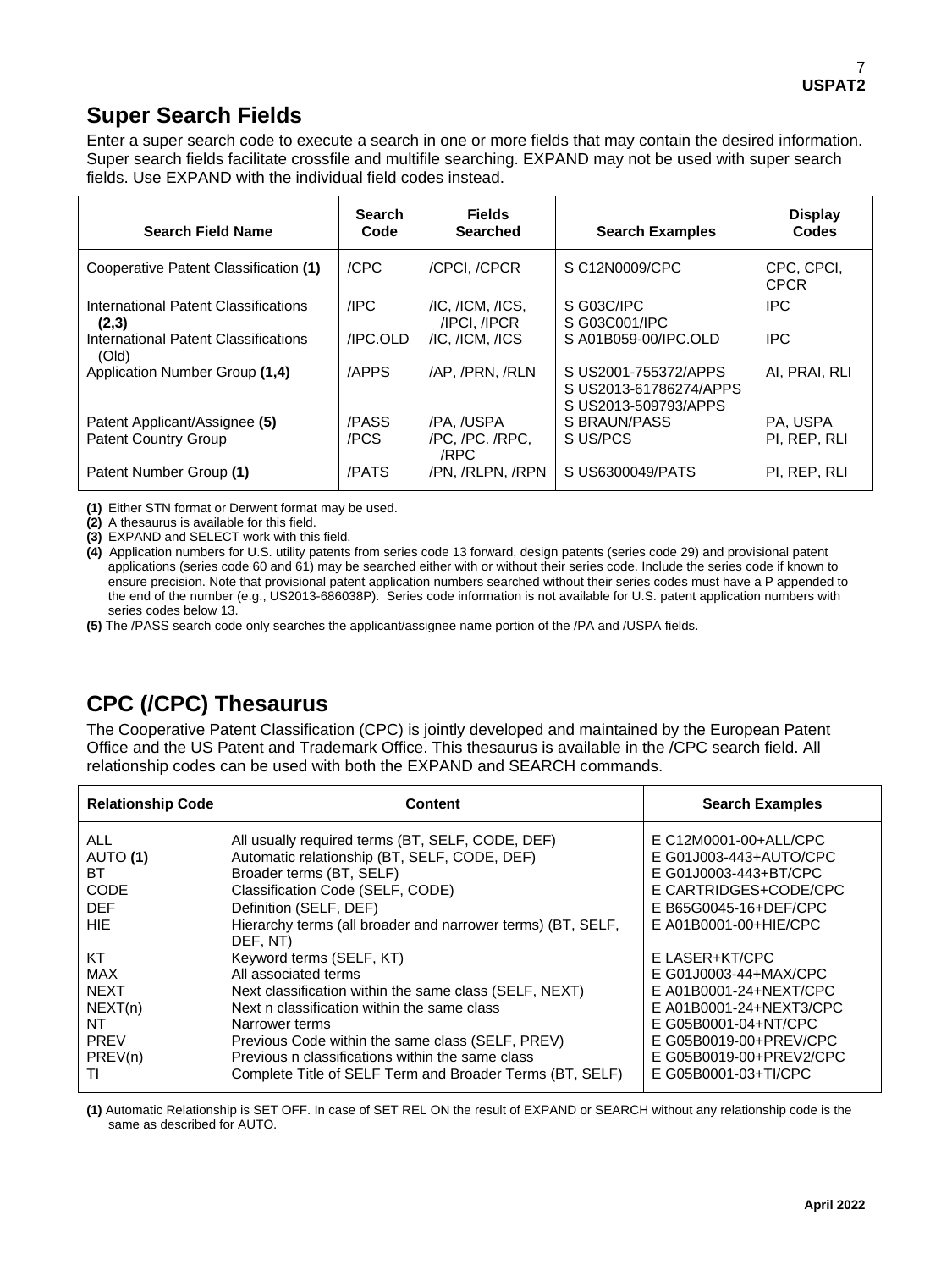## **Thesaurus Fields**

A thesaurus is present for the National Patent Classification fields (/INCL, /INCLM, /INCLS, /NCL, /NCLM, /NCLS, /RPCL) and the International Patent Classification fields. The classifications and catchwords for the main headings and subheadings from the 7th edition of the WIPO International Patent Classification (IPC) manual are available in the following fields: /IC, /ICM, /ICS, /IPC, IPCI, and IPCR. The classifications from the previous editions (1-7) are also available as separate thesauri. To EXPAND and SEARCH in the thesauri for editions 1-8, use the field code followed by the edition number, e.g., /IC2, /ICM2, /ICS2 for the 2nd edition. Catchwords are included only in the thesauri for the 8th, 7th, 6th, and 5th editions.

| Code         | Content                                                | <b>Example</b>                                 |
|--------------|--------------------------------------------------------|------------------------------------------------|
| <b>ALL</b>   | All associated terms                                   | E 264016000+ALL/INCL                           |
| AUTO (1)     | Automatic Relationship (BT, SELF)                      | E A01N025-04+ALL/IPC<br>E A01N025-04/IC REL=ON |
| FD.          | Validity Range                                         | E A01B001-00/ED                                |
| HIF          | Hierarchy (Broader and Narrower Terms (all Broader and | E 523523000+HIE/NCL                            |
|              | Narrower Terms)<br>(BT, SELF, NT)                      | E A01B001-06+HIE/IPC                           |
| <b>INDEX</b> | <b>IPC Index Terms</b>                                 | E A01B001-00/INDEX                             |
| TI           | Complete Title of the SELF Term                        | $F$ 135+TI/NCLM                                |
|              |                                                        | E A01B001-04+TI/IPC                            |
| <b>BT</b>    | <b>Broader Terms</b>                                   | E 423206200+BT/NCLS                            |
|              | (BT, SELF)                                             | E A01N029-12+BT/IPC                            |
| KT           | Keyword Terms (2)<br>(SELF, KT)                        | E ZEOLITES+KT/NCL                              |
| <b>NT</b>    | <b>Narrower Terms</b>                                  | E 264016000+NT/INCL                            |
|              | (SELF, NT)                                             | E A01N025-00+NT/IPC                            |
| <b>NEXT</b>  | <b>Next Classification</b>                             | E 135086000+NEXT15/INCL                        |
|              |                                                        | E A01B001-16+NEXT5/IPC                         |
| <b>PREV</b>  | Previous Classification                                | E 523523000+PREV3/NCLS                         |
|              |                                                        | E A01B001-18+PREV5/IPC                         |
| <b>BRO</b>   | <b>Complete Class</b>                                  | E 135019000+BRO5/INCL                          |
|              |                                                        | E A01B003-14+BRO3/IPC                          |
| <b>RT</b>    | <b>Related Terms</b>                                   | E A01B001-16+RT/IPC                            |

**(1)** AUTOMATIC relationship is SET OFF. If you SET RELATION ON, the result of EXPAND without any relationship code is the same as described for AUTO.

**(2)** Keyword terms are the catchwords corresponding to the USPTO Manual of Classifications subject index headings and subheadings.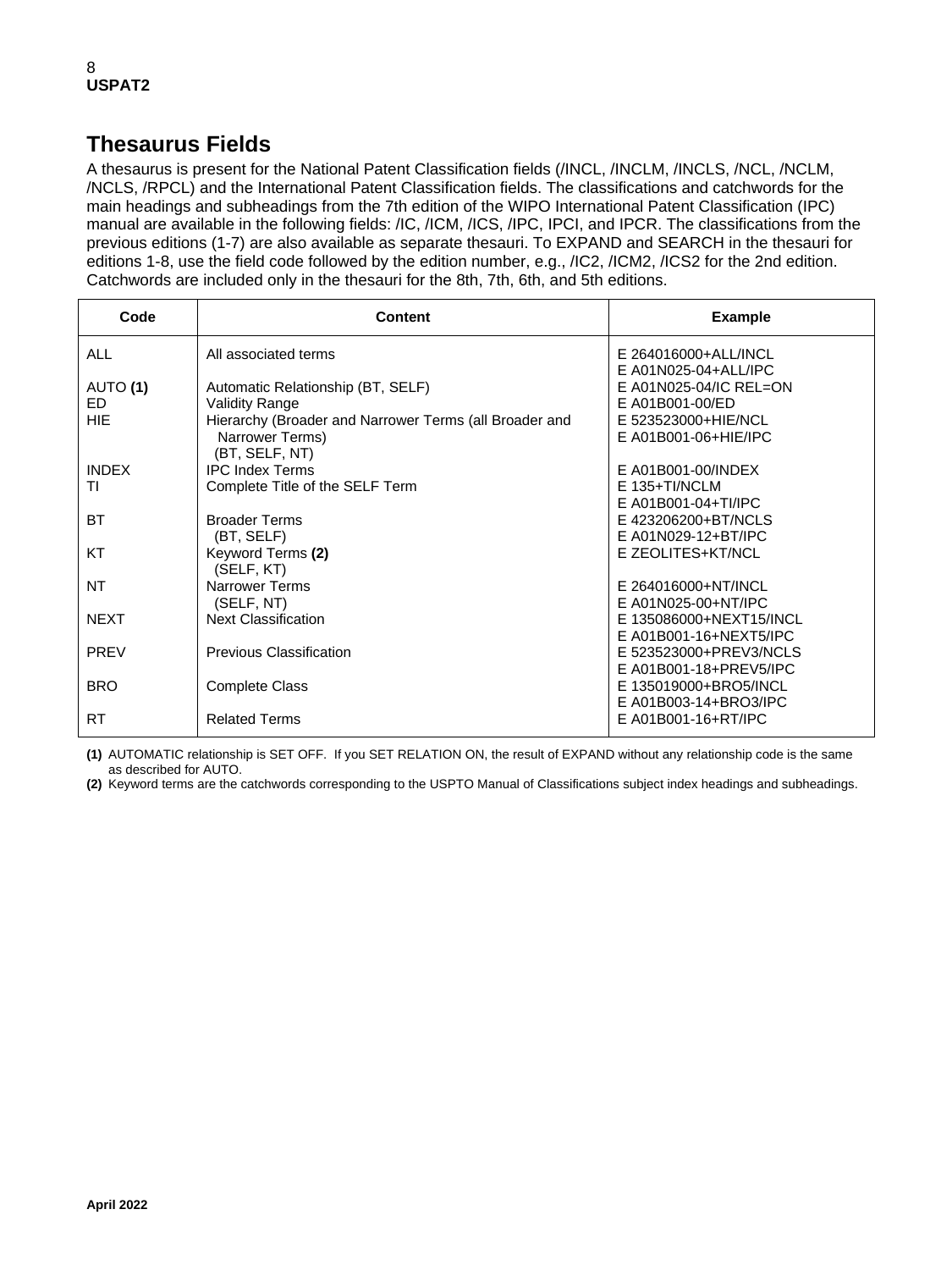## **DISPLAY and PRINT Formats**

Any combination of formats may be used to display or print answers. Multiple codes must be separated by spaces or commas, e.g., D L3 1-10 TI,AB or D L3 1-10 TI AB. The fields are displayed or printed in the order requested.

Hit-term highlighting is available in all fields except DRWN and ECL. Highlighting must be on when a SEARCH is performed to use the FHITSTR, HIT, HITRN, HITSTR, KWIC, and OCC formats.

| Format         | <b>Content</b>                                                      | <b>Examples</b>       |
|----------------|---------------------------------------------------------------------|-----------------------|
| AB             | Abstract                                                            | D 1-3 AB              |
| AI (AP) (1)    | Application Information                                             | D 4 9 AI              |
| AN (2)         | <b>Accession Number</b>                                             | D AN                  |
| ARTU           | Art Unit                                                            | <b>D L3 5-7 ARTU</b>  |
| CC(SX)         | Classification Code and Section cross-reference (CAS data)          | D L3 CC 1-5           |
| <b>CLM</b>     | <b>Patent Claim Text</b>                                            | D CLM L8              |
| $CLM(n)$ (3)   | Patent Claim Text for Claim n                                       | D CLM(2)              |
| <b>CLMN</b>    | <b>Number of Claims</b>                                             | D CLMN                |
| CT(2)          | Controlled Term (CAS data)                                          | D <sub>4</sub> CT     |
| <b>CPC</b>     | <b>Cooperative Patent Classification</b>                            | D CPC                 |
| <b>CPCI</b>    | <b>CPC Initial Classification</b>                                   | <b>D CPCI</b>         |
| <b>CPCR</b>    | <b>CPC Reclassification</b>                                         | D CPCR                |
| <b>DCD</b>     | Disclaimer Date                                                     | D L3 6,8 DCD          |
| <b>DETD</b>    | <b>Detailed Description</b>                                         | D 1-4 DETD            |
| <b>DRWD</b>    | <b>Drawing Description</b>                                          | D L9 DRWD 3-6         |
| <b>DRWN</b>    | Number of Drawings                                                  | D DRWN                |
| DT (TC)        | Document Type                                                       | D DT 2,6-10           |
| <b>ECL</b>     | <b>Exemplary Claim Number</b>                                       | D 7 L3 ECL            |
| ECLM (3)       | <b>Exemplary Claim Text</b>                                         | D 1-5, 10 ECLM        |
| EXF(2)         | <b>Examiner's Field of Search</b>                                   | D 1,5,8 EXF           |
| <b>EXNAM</b>   | <b>Examiner Name</b>                                                | D EXNAM 4-8,11        |
| FS(2)          | <b>File Segment</b>                                                 | D <sub>FS</sub>       |
| <b>GOVI</b>    | Government Interest                                                 | D 3,5,7 GOVI          |
| ICM(2)         | IPC, Main                                                           | D 5-6 L1 ICM          |
| ICS(2)         | IPC, Secondary                                                      | D L4 1-6 ICS          |
| IN $(AU)$      | Inventor (includes INA)                                             | D IN                  |
| INA(3)         | <b>Inventor Address</b>                                             | D L5 1-4 INA          |
| INCLM $(2)$    | Issue Main National Patent Classification Code                      | D 2,5 INCLM           |
| INCLS $(2)$    | Issue Secondary National Patent Classification Code                 | <b>D L2 1-3 INCLS</b> |
| IPC.F(3)       | IPC, First Invention                                                | D IPC.F               |
| IPCI(2,5)      | IPC, Initial Classification                                         | <b>D IPCI</b>         |
| IPCR(2)        | IPC, Reclassification                                               | <b>DIPCR</b>          |
| IT             | Index Term (CAS data)                                               | D 1,5,10 IT           |
| LA(3)          | Language                                                            | D LA                  |
| LN.CNT         | Line Count                                                          | <b>D LN.CNT</b>       |
| LREP (AG)      | Legal Representative                                                | D <sub>27</sub> LREP  |
| <b>MFN</b>     | Microfilm Frame Number of document at the U.S. Patent and Trademark | <b>D MFN</b>          |
| <b>MRN</b>     | Office<br>Microfilm Reel Number of document at the USPTO            | D MRN                 |
| NCLM (2)       | <b>Current Main National Patent Classification Code</b>             | <b>D 1-2 NCLM</b>     |
| NCLS(2)        | Current Secondary National Patent Classification Code               | <b>D 1-5 NCLS</b>     |
| OS.            | <b>Other Source Chemical Abstracts</b>                              | D OS                  |
| PA (CS)        | Patent Assignee (includes PAA and PAT)                              | D 1-3 PA              |
| <b>PAA (3)</b> | Patent Assignee Address                                             | D 4 9 PAA             |
| <b>PAO</b>     | Patent Assignee, Original                                           | D PAO                 |
| <b>PARN</b>    | Parent Case Data                                                    | D L3 5-7 PARN         |
| <b>PAT (3)</b> | Patent Assignee Type                                                | D L3 PAT 1-5          |
| PI (PN) (1)    | Patent Information                                                  | D PI L8               |
| <b>PNK</b>     | Patent Number/Kind Code                                             | D PNK                 |
| PRAI (PRN) (1) | Priority Information                                                | D PRAI                |
| <b>PTERM</b>   | Term of Patent                                                      | D 4 PTERM             |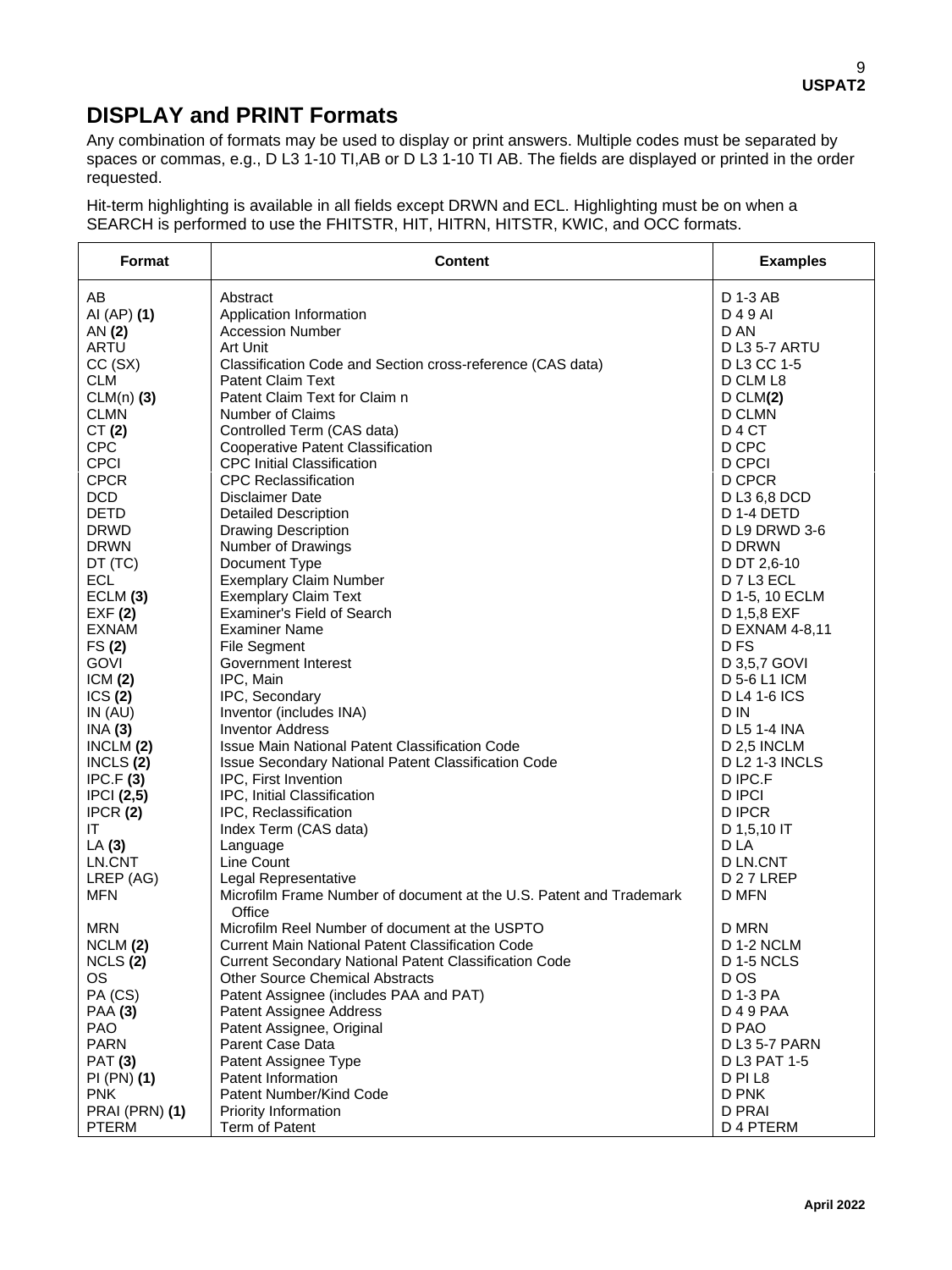## 10 **USPAT2 DISPLAY and PRINT Formats (cont'd)**

| Format                                                                                                                                                                                                                            | <b>Content</b>                                                                                                                                                                                                                                                                                                                                                                                                                                                                                                                                                                                                                                                                                                                                                                                                    | <b>Examples</b>                                                                                                                                                                                                                                         |
|-----------------------------------------------------------------------------------------------------------------------------------------------------------------------------------------------------------------------------------|-------------------------------------------------------------------------------------------------------------------------------------------------------------------------------------------------------------------------------------------------------------------------------------------------------------------------------------------------------------------------------------------------------------------------------------------------------------------------------------------------------------------------------------------------------------------------------------------------------------------------------------------------------------------------------------------------------------------------------------------------------------------------------------------------------------------|---------------------------------------------------------------------------------------------------------------------------------------------------------------------------------------------------------------------------------------------------------|
| RAA<br><b>RAC</b><br><b>RAD</b><br><b>RAK</b><br><b>RAUP</b><br><b>REN</b><br>REP (RPN)<br><b>RLI (RLN) (1)</b><br>RN (3)<br><b>RNK (6)</b><br>RNKM (6)<br><b>ST</b><br><b>SUMM</b><br>TI(2)<br><b>USPA</b>                       | Reassignment Agent<br>Reassignment Company<br><b>Reassignment Date</b><br>Reassignment Kind<br>Reassignment Update Date<br>Reference Non-Patent Information<br>Reference Patent Information<br>Related Application Information<br>CAS Registry Number (CAS data)<br>Relevance Rank in single file<br>Relevance Rank in multifiles<br>Supplementary Terms (CAS data)<br>Summary of the Invention<br>Title<br>Applicant Name (Corporate)                                                                                                                                                                                                                                                                                                                                                                            | D RAA<br>D RAC<br>D RAD<br>D RAK<br>D RAUP<br>D L3 6,8 REN<br>D 1-4 REP<br>D L9 RLI 3-6<br>D RN 2,6-10<br>D RNK<br>D RNKM<br>D ST<br><b>D L5 1-4 SUMM</b><br>D 2,5 TI<br>D USPA                                                                         |
| ABS<br>ALL (1)<br>APPS(1)<br><b>BIB</b> (1)<br>BPP(1)                                                                                                                                                                             | AB<br>AN, TI, IN, USPA, PA, PI, AI, PTERM, DCD, RLI, PRAI, DT, FS, REP,<br>REN, EXNAM, LREP, CLMN, ECL, DRWN, AB, GOVI, PARN, SUMM,<br>DRWD, DETD, CLM, INCL (INCLM, INCLS), NCL (NCLM, NCLS), CPC<br>(CPCI, CPCR), IPC (IPC.VER, ICM, ICS, IPCI, IPC), EXF, ARTU<br>AI, PRAI, RLI<br>AN, TI, IN, USPA, PA, PI, AI, PTERM, DCD, RLI, PRAI, DT, FS, EXNAM,<br>LREP, CLMN, ECL, DRWN, LN.CNT<br>AN, TI, IN, PA, USPA, PI, AI, PTERM, DCD, RLI, PRAI, DT, FS, EXNAM,<br>LREP, CLMN, ECL, DRWN, LN.CNT, PPAK (If PatentPak enabled)                                                                                                                                                                                                                                                                                   | D L3 1-5 ABS<br>D 3 ALL<br>D APPS<br>D BIB<br>D BPP                                                                                                                                                                                                     |
| <b>CAS</b><br><b>CBIB</b><br><b>CPC</b><br>CPC.TAB<br>CPC.UNIQ<br>DALL (1)<br><b>IABS</b><br>IALL (1)<br>IBIB(1)<br>IBPP(1)<br>IMAX(1)<br>INCL(2)<br><b>IND</b><br>IPC(2,5)<br><b>IPC.TAB (2,5)</b><br>IPC.UNIQ<br>IRAI (PA.HIST) | OS, CC, ST, IT<br>Compressed bibliographic information<br>CPCI, CPCR for the basic patent and patent family members<br>CPC, CPC.KW, CPC.ACD, CPC.VER in tabular format<br>Deduplicated list of CPC codes for the patent family<br>ALL, delimited for postprocessing<br>ABS, with a text label<br>ALL, indented with text labels<br>BIB, indented with text labels<br>BPP, indented with text labels<br>MAX, indented with text labels<br>Issue National Patent Classification Code (INCLM, INCLS)<br>INCL (INCLM, INCLS), NCL (NCLM, NCLS), CPC (CPCI, CPCR), IPC<br>(IPC.VER, ICM, ICS, IPCI, IPC), EXF, ARTU, OS, CC, ST, IT<br>International Patent Classifications (IPC.VER, ICM, ICS, IPCI, IPCR)<br>IPC in Tabular Format<br>Unique IPC codes for a basic and equivalents<br>RAI, indented with text labels | D CAS 3 L2<br>D CBIB<br>D CPC<br>D CPC.TAB<br>D CPC.UNIQ<br>D 1-15 DALL<br><b>D 1-4 IABS</b><br>D IALL 2<br>D IBIB 4-10<br>D IBPP<br>D IMAX 1<br><b>D 1,5 L4 INCL</b><br>D L2 IND 1-4<br>D 1-4 L2 IPC<br>D IPC.TAB<br>D IPC.UNIQ<br>D IRAI 1, D PA.HIST |
| <b>ISPP</b><br>ISTD(1)<br>MAX(1)<br>NCL(2)<br><b>PATS (1)</b><br>RAI (LSUS)<br><b>SBIB</b> (1)<br><b>SCAN (2,4)</b>                                                                                                               | SPP, indented with text labels<br>STD, indented with text labels<br>AN, TI, IN, USPA, PA, PI, AI, PTERM, DCD, RLI, PRAI, DT, FS, REP,<br>REN, EXNAM, LREP, RAD, RAUP, RAK, PAO, RAXD, RAC, RAA, MRN,<br>MFN, CLMN, ECL, DRWN, AB, GOVI, PARN, SUMM, DRWD, DETD,<br>CLM, INCL (INCLM, INCLS), NCL (NCLM, NCLS), CPC (CPCI, CPCR),<br>IPC (IPC.VER, ICM, ICS, IPCI, IPCR), EXF, ARTU, OS, CC, ST, IT<br>Current National Patent Classification Code (NCLM, NCLS)<br>PI, REP, RLI<br>RAD, RAXD, RAUP, RAK, PAO, RAC, RAC.CNY, RAA, MRN, MFN<br>AN, TI, IN, USPA, PA, PI, AI, RLI, PRAI, DT, FS, LN.CNT<br>AN, TI, NCL (NCLM, NCLS), CPC (CPCI, CPCR), IPC (IPC. VER, ICM, ICS,<br>IPCI, IPCR) (random answer display, no answer)                                                                                     | D ISPP<br>D ISTD 1,5<br>D MAX L1 1<br>D 6,12 L1 NCL<br><b>D PATS 1-3</b><br>D RAI, D LSUS<br>D SBIB<br>D SCAN                                                                                                                                           |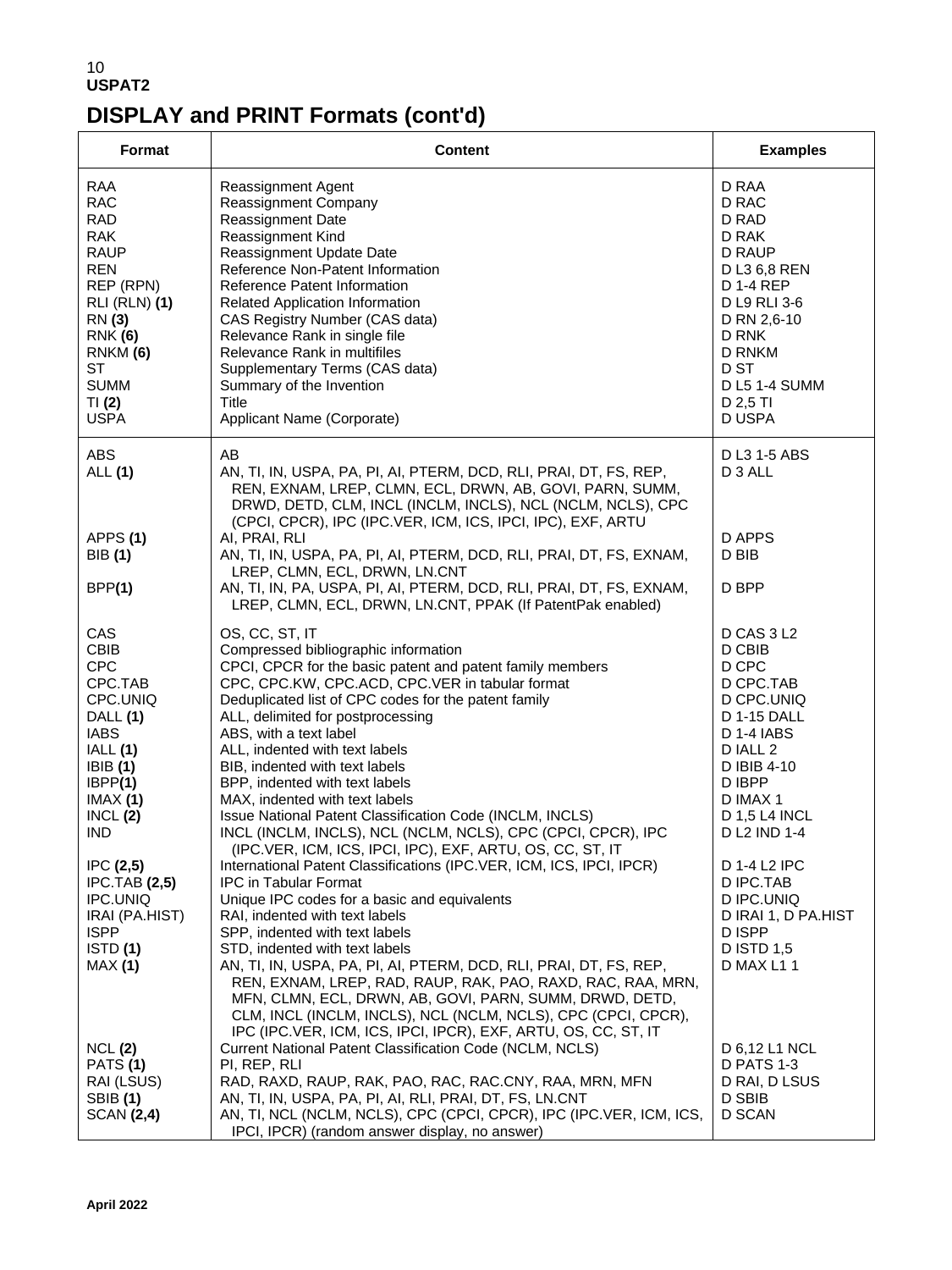## **DISPLAY and PRINT Formats (cont'd)**

| Format                             | <b>Content</b>                                                                                                                                                                                                                                                         | <b>Examples</b>                                |
|------------------------------------|------------------------------------------------------------------------------------------------------------------------------------------------------------------------------------------------------------------------------------------------------------------------|------------------------------------------------|
| <b>SPP (1)</b>                     | AN, TI, IN, USPA, PA, PI, AI, RLI, PRAI, DT, FS, LN.CNT,<br>INCL(INCLM, INCLS), NCL (NCLM, NCLS), CPC (CPCI, CPCR),<br>IPC (IPC.VER, ICM, ICS, IPCI, IPCR), EXF, PPAK (If PatentPak<br>enabled)                                                                        | D SPP                                          |
| <b>STD (1)</b>                     | AN, TI, IN, USPA, PA, PI, AI, RLI, PRAI, DT, FS, LN.CNT, INCL<br>(INCLM, INCLS), NCL (NCLM, NCLS), CPC (CPCI, CPCR), IPC<br>(IPC.VER, ICM, ICS, IPCI, IPCR), EXF (STD is the default)                                                                                  | D STD 1, 8                                     |
| TRIAL (FREE) (2)                   | AN, TI, INCL (INCLM, INCLS), NCL (NCLM, NCLS), CPC (CPCI,<br>CPCR), IPC (IPC.VER, ICM, ICS, IPCI, IPCR)                                                                                                                                                                | <b>D TRIAL</b>                                 |
| FP (1)                             | Front page format for: PI, TI, IN, USPA, PA, PTERM, DCD, AI, RLI,<br>PRAI, IPC (IPC.VER, ICM, ICS, IPCI, IPCR), INCL (INCLM, INCLS),<br>NCL (NCLM, NCLS), CPC (CPCI, CPCR), EXF, REP, REN, ARTU,<br>EXNAM, LREP, CLMN, DRWN, AB                                        | D FP                                           |
| FPALL (1)                          | Front page format for: PI, TI, IN, USPA, PA, PTERM, DCD, AI, RLI,<br>PRAI, IPC (IPC.VER, ICM, ICS, IPCI, IPCR), INCL (INCLM, INCLS),<br>NCL (NCLM, NCLS), CPC (CPCI, CPCR), REP, REN, EXF, ARTU,<br>EXNAM, LREP, CLMN, DRWN, AB, PARN, SUMM, DRWD, DETD,<br><b>CLM</b> | D FPALL L10 1                                  |
| FPBIB (1)                          | Front page format for: PI, TI, IN, USPA, PA, PTERM, DCD, AI, RLI,<br>PRAI, REP, REN, EXNAM, LREP, CLMN, DRWN                                                                                                                                                           | <b>D 1-10 FPBIB</b>                            |
| CPC.HIT (HITCPC)<br><b>FHITSTR</b> | HIT display of CPC code searched<br>First hit CAS Registry Number, its text modification, its CA index                                                                                                                                                                 | D CPC.HIT or D HITCPC<br><b>D CBIB FHITSTR</b> |
| <b>HIT</b><br>HITIPC (IPC.HIT)     | name, and its structure diagram<br>Fields containing hit terms<br>Hit IPC                                                                                                                                                                                              | D HIT<br>D HITIPC or D IPC.HIT                 |
| <b>HITPPAK</b>                     | Hit PatentPak entry (based on chemical name or RN search)                                                                                                                                                                                                              | <b>D STD IT HITPPAK</b>                        |
| <b>HITRN</b><br><b>HITSTR</b>      | Hit CAS Registry Number and its text modification<br>Hit CAS Registry Number, its text modification, its CA index name,<br>and its structure diagram                                                                                                                   | <b>D HITRN</b><br><b>D HITSTR</b>              |
| <b>KWIC</b><br>OCC (2)             | Up to 20 words before and after hit terms (KeyWord-In-Context)<br>Number of occurrences of hit terms and fields in which they occur                                                                                                                                    | D KWIC<br>D OCC                                |

**(1)** By default, patent numbers, application and priority numbers are displayed in STN format. To display them in Derwent format, enter SET PATENT DERWENT at an arrow prompt. To reset display to STN format, enter SET PATENT STN.

**(2)** No online display fee for the format.

**(3)** Custom display only.

**(4)** SCAN must be specified on the command line, i.e., D SCAN or DISPLAY SCAN.

**(5)** IPCI-2 is a display label relating to the most recent publication of the patent document. It is part of the IPCI display field.

**(6)** The RNK and RNKM formats display only the hit term occurrence ranking for the record, with the following line: RELEVANCE SCORE ##. RNK is for the single file environment, while RNKM is for the multifile environment.

## **Extended DISPLAY and PRINT Formats**

Use the extended display formats to display not only the publication from the USPAT2 file, i.e., the latest publication, but also the original publication for the invention from the USPATFULL file.

| Format  | <b>Content</b>                                                | <b>Examples</b>  |
|---------|---------------------------------------------------------------|------------------|
| BIB.EX  | BIB for the latest plus<br>BIB for the original publication   | $D$ 1-5 BIB.EX   |
| CLM.EX  | CLM for the latest plus<br>CLM for the original publication   | DIS L2 CLM.EX    |
| FP.EX   | FP for the latest plus<br>FP for the original publication     | $D$ FP.EX 1-     |
| IBIB.EX | IBIB for the latest plus<br>BIB for the original publication  | D IBIB.EX 1-3 L5 |
| IMAX.EX | IMAX for the latest plus<br>IMAX for the original publication | D IMAX.EX 1      |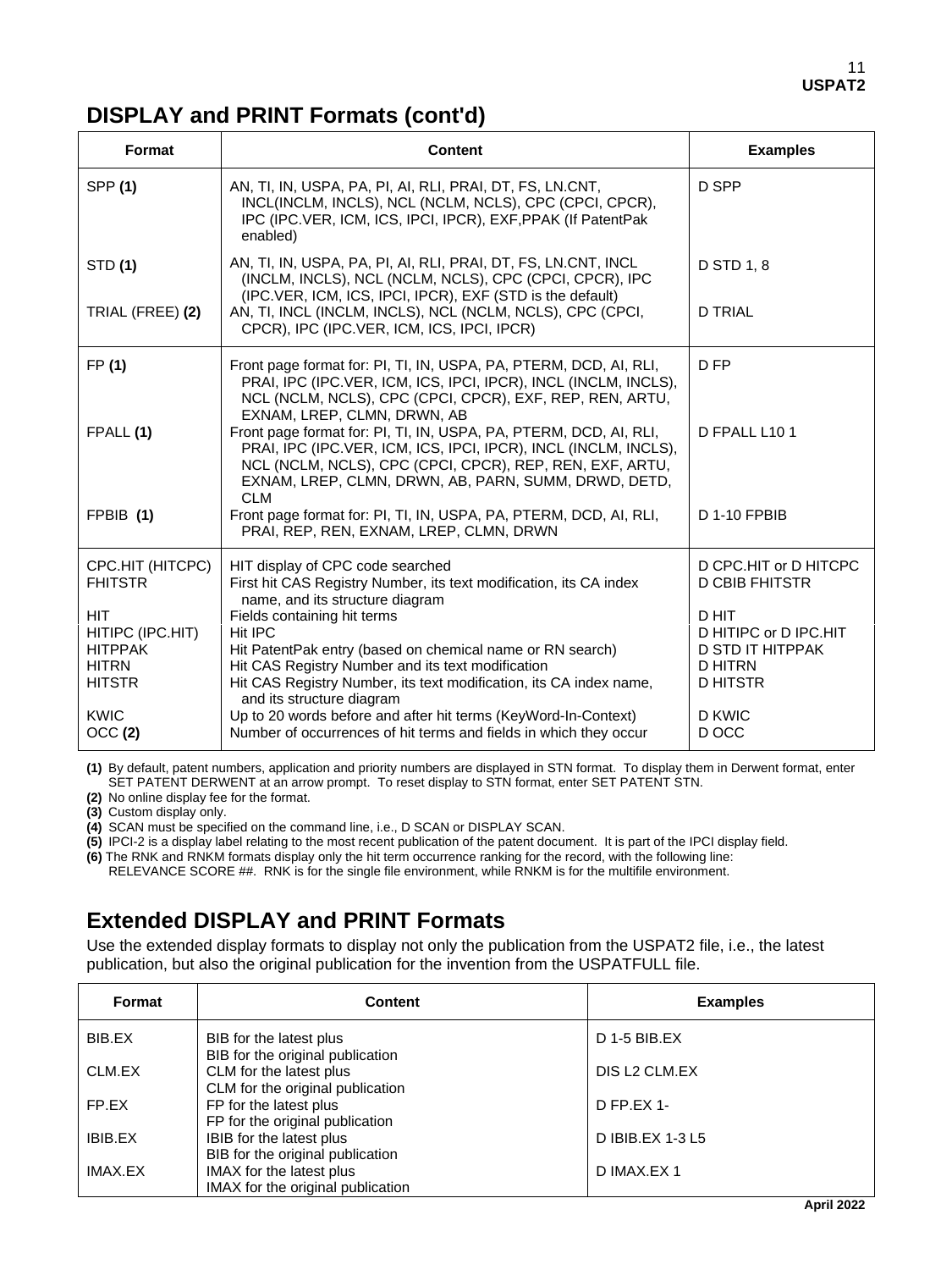| 12            |
|---------------|
| <b>USPAT2</b> |

| MAX.EX | MAX for the latest plus          | DISPLAY L1 1 MAX.EX |
|--------|----------------------------------|---------------------|
|        | MAX for the original publication |                     |
| STD.EX | STD for the latest plus          | D STD.EX L5 3, 6    |
|        | STD for the original publication |                     |
|        |                                  |                     |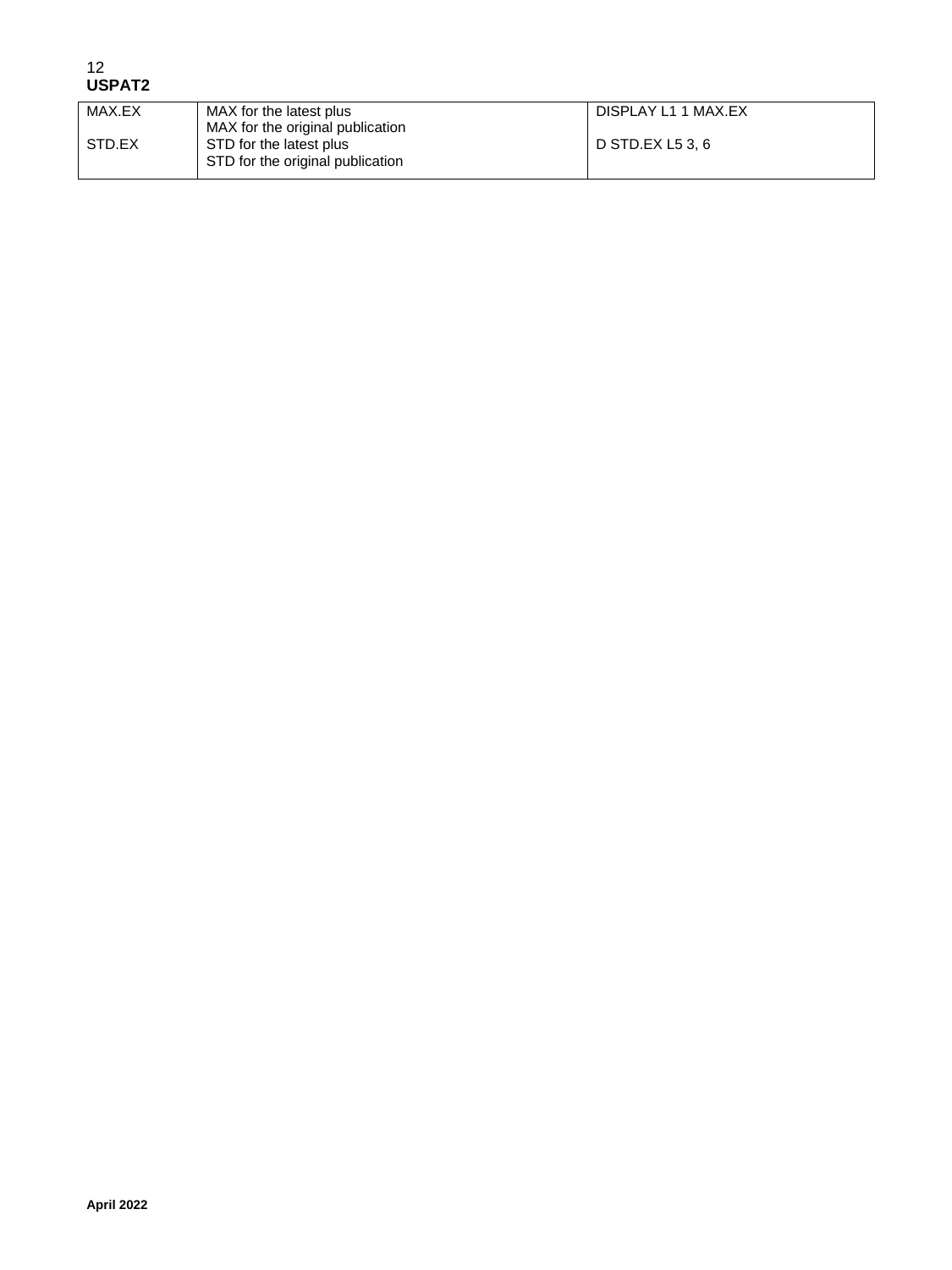## **Full-Text Browsing**

| User Request                           | <b>Example</b>                                                                                    | <b>System Response</b>                                                                              |
|----------------------------------------|---------------------------------------------------------------------------------------------------|-----------------------------------------------------------------------------------------------------|
| <b>DISPLAY BROWSE</b>                  | $\Rightarrow$ DISPLAY BROWSE<br>ENTER $(L1)$ OR $L#$ :<br>ENTER (DIS), ANSWER<br>NUMBERS, OR END: | NOVICE version                                                                                      |
| D BRO                                  | $\Rightarrow$ D BRO L1                                                                            | <b>EXPERT</b> version                                                                               |
| Answer number(s)                       | $:1-3$                                                                                            | display answers 1, 2, and 3 in default format<br>display next answer in default format              |
| Answer number(s) and format            | :4 HIT                                                                                            | display answer 4 in HIT format                                                                      |
| Format only                            | :TI TX                                                                                            | display title and text of last answer displayed                                                     |
| *Format                                | :*KWIC                                                                                            | change default to KWIC;<br>no answer displayed                                                      |
| Forward n fields                       | :F3                                                                                               | move forward 3 fields                                                                               |
| Backward n fields                      | :B1                                                                                               | move backward 1 field                                                                               |
| Search forward for a character string  | :S GROWTH REGUL<br>:S                                                                             | search forward within record for 'growth regul'<br>repeat search forward for the current string     |
| Search backward for a character string | :S- ALKANOIC ACID<br>:S-                                                                          | search backward within record for 'alkanoic acid.'<br>repeat search backward for the current string |
| End DISPLAY BROWSE                     | :END<br>$\Rightarrow$                                                                             | exit DISPLAY BROWSE and return to $\Rightarrow$ prompt                                              |

## **SELECT, ANALYZE, and SORT Fields**

The SELECT command is used to create E-numbers containing terms taken from the specified field in an answer set.

The ANALYZE command is used to create an L-number containing terms taken from the specified field in an answer set.

The SORT command is used to rearrange the search results in either alphabetic or numeric order of the specified field(s).

| <b>Field Name</b>               | <b>Field Code</b> | <b>ANALYZE/</b><br>SELECT (1) | <b>SORT</b> |
|---------------------------------|-------------------|-------------------------------|-------------|
| Abstract                        | AB                | Y                             | N           |
| <b>Accession Number</b>         | AN                |                               | N           |
| Applicant City (Corporate)      | USPA.CTY          |                               | Υ           |
| Applicant Country (Corporate)   | USPA.CNY          |                               | Υ           |
| Applicant Name (Corporate)      | <b>USPA</b>       |                               | Υ           |
| Applicant State (Corporate)     | USPA.ST           |                               | Υ           |
| <b>Application Country</b>      | AC                | Y(2)                          | Υ           |
| <b>Application Date</b>         | AD                | Y(2)                          | Υ           |
| Application Information         | AI                | Y(2,3,4)                      | Υ           |
| <b>Application Number</b>       | AP                | Y(2,3)                        | Y           |
| <b>Application Number Group</b> | <b>APPS</b>       | Y(2,3,5)                      | N           |
| <b>Application Year</b>         | AY                | Y(2)                          | Υ           |
| Art Unit                        | ARTU              |                               | Υ           |
| Author (Inventor)               | AU                | Y(6)                          | Υ           |
| CAS Registry Number (CAS data)  | <b>RN</b>         | Y(2)                          | N           |
| Citation                        | <b>CIT</b>        | Y(2,7)                        | N           |
| Classification Code (CAS data)  | CC                |                               | Υ           |
| <b>Controlled Term</b>          | СT                | Y(2)                          | N           |
| <b>CPC Classification</b>       | <b>CPC</b>        | Y(20)                         | N           |
| CPC, Initial                    | <b>CPCI</b>       | Y(21)                         | N           |
| CPC, Reclassified               | <b>CPCR</b>       | Y(21)                         | N           |
| <b>CPC Hit Display</b>          | CPC.HIT (HITCPC)  | Υ                             |             |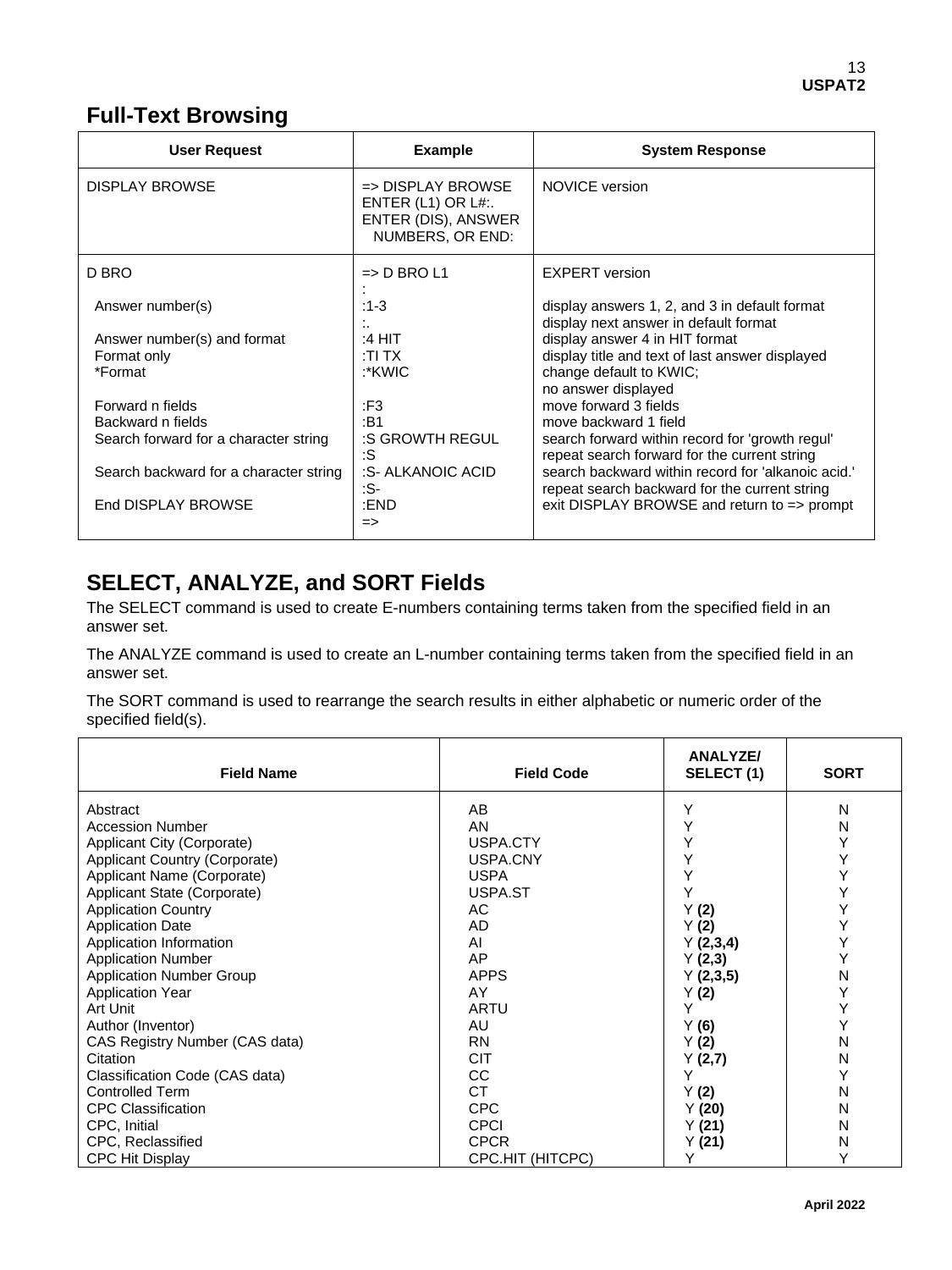# **SELECT, ANALYZE, and SORT Fields (cont'd)**

| Y<br>CPC.UNIQ<br>Υ<br>CPC Codes Deduplicated for patent family<br>Corporate Source (Patent Assignee)<br><b>CS</b><br>Y(8)<br>Υ<br><b>NCLM</b><br><b>Current Main National Patent Classification Code</b><br>Y<br>Υ<br>Current National Patent Classification Code, Main and Secondary<br><b>NCL</b><br>Y<br>Y<br>Y<br>Current Secondary National Patent Classification Code<br><b>NCLS</b><br>N<br><b>DETD</b><br>N<br><b>Detailed Description</b><br>Y(9)<br>Υ<br><b>Disclaimer Date</b><br><b>DCD</b><br>Y<br>Υ<br>Υ<br>DT<br>Document Type<br>N<br><b>DRWD</b><br><b>Drawing Description</b><br>Y(9)<br>Υ<br><b>Examiner Name</b><br>Υ<br>EXNAM<br>Υ<br><b>EXF</b><br>Y<br>Examiner's Field of Search<br><b>ECLM</b><br>Y<br>N<br><b>Exemplary Claim Text</b><br>Υ<br>Government Interest<br>N<br><b>GOVI</b><br>Index Term (CAS data)<br>Y(2)<br>N<br>ΙT<br><b>IPC</b><br>International Patent Classifications, All codes<br>N<br>Y(10)<br>Υ<br>Υ<br>International Patent Classifications, Main and Secondary<br>IС<br>Υ<br>Y<br>IN<br>Inventor<br>Υ<br><b>Inventor Address</b><br><b>INA</b><br>N<br>Υ<br>IN.CTY<br>Y<br>Inventor Address, City<br>Υ<br>IN.CNY<br>Y<br><b>Inventor Address, Country</b><br>Υ<br>Υ<br>Inventor Address, State<br>IN.ST<br>Υ<br>Inventor Address, ZIP Code<br>IN.ZIP<br>Y<br>IPC.F<br>N<br>IPC, First Invention<br>Y(10)<br>Υ<br>Υ<br>IPC, Main<br><b>ICM</b><br><b>ICS</b><br>Y<br>Υ<br>IPC, Secondary<br><b>IPC Initial Classification</b><br><b>IPCI</b><br>N<br>Y(10)<br><b>IPCR</b><br>N<br><b>IPC Reclassification</b><br>Y(10)<br>Υ<br>Issue Main National Patent Classification Code<br><b>INCLM</b><br>Y<br>Υ<br>Issue National Patent Classification Code, Main and Secondary<br><b>INCL</b><br>Y<br>Issue Secondary National Patent Classification<br><b>INCLS</b><br>Y<br>N<br>Υ<br>LA<br>Y<br>Language<br><b>LREP</b><br>Y<br>N<br>Legal Representative<br>N<br>AG<br>Y(11)<br>Υ<br>Line Count<br>LN.CNT<br>N<br>Number of Claims<br>Υ<br><b>CLMN</b><br>N<br>Υ<br>Occurrence Count of Hit Terms<br>OCC<br>N<br><b>Other Source Chemical Abstracts</b><br><b>OS</b><br>N<br>Y(2)<br>Other Source Patent Number<br><b>OSPN</b><br>N<br>Y(2,12)<br><b>PARN</b><br>N<br><b>Parent Case Data</b><br>Y(9)<br>Υ<br>PA<br>Υ<br>Patent Assignee<br>Patent Assignee Address<br>PAA<br>Υ<br>N<br>Υ<br>Y<br>Patent Assignee Address, City<br>PA.CTY<br>Υ<br>Patent Assignee Address, Country<br>PA.CNY<br>Y<br>Υ<br>Patent Assignee Address, State<br>Y<br>PA.ST<br>Υ<br>Υ<br>Patent Assignee Address, ZIP Code<br>PA.ZIP<br>Y<br>Υ<br>Patent Assignee Type<br><b>PAT</b><br>Υ<br>$\mathsf{N}$<br>Patent Assignee, Original<br><b>PAO</b><br>Υ<br>Patent Claim Text<br><b>CLM</b><br>N<br>Υ<br>PC<br><b>Patent Country</b><br>Y(2)<br>Υ<br><b>Patent Country Group</b><br><b>PCS</b><br>Y(2,13)<br>Υ<br><b>PD</b><br><b>Patent Date</b><br>Y(2)<br>Υ<br>Patent Information<br>PI<br>Y(2,3,14)<br>Υ<br>Y<br><b>PK</b><br>Patent Kind<br>Υ<br>Patent Number<br><b>PN</b><br>Y(2,3) | <b>Field Name</b> | <b>Field Code</b> | <b>ANALYZE/</b><br>SELECT(1) | <b>SORT</b> |
|-----------------------------------------------------------------------------------------------------------------------------------------------------------------------------------------------------------------------------------------------------------------------------------------------------------------------------------------------------------------------------------------------------------------------------------------------------------------------------------------------------------------------------------------------------------------------------------------------------------------------------------------------------------------------------------------------------------------------------------------------------------------------------------------------------------------------------------------------------------------------------------------------------------------------------------------------------------------------------------------------------------------------------------------------------------------------------------------------------------------------------------------------------------------------------------------------------------------------------------------------------------------------------------------------------------------------------------------------------------------------------------------------------------------------------------------------------------------------------------------------------------------------------------------------------------------------------------------------------------------------------------------------------------------------------------------------------------------------------------------------------------------------------------------------------------------------------------------------------------------------------------------------------------------------------------------------------------------------------------------------------------------------------------------------------------------------------------------------------------------------------------------------------------------------------------------------------------------------------------------------------------------------------------------------------------------------------------------------------------------------------------------------------------------------------------------------------------------------------------------------------------------------------------------------------------------------------------------------------------------------------------------------------------------------------------------------------------------------------------------------------------------------------------------------------------------------------------------------------------------------------------------------------------------------------------------------------------------------------------------------------------------------|-------------------|-------------------|------------------------------|-------------|
|                                                                                                                                                                                                                                                                                                                                                                                                                                                                                                                                                                                                                                                                                                                                                                                                                                                                                                                                                                                                                                                                                                                                                                                                                                                                                                                                                                                                                                                                                                                                                                                                                                                                                                                                                                                                                                                                                                                                                                                                                                                                                                                                                                                                                                                                                                                                                                                                                                                                                                                                                                                                                                                                                                                                                                                                                                                                                                                                                                                                                       |                   |                   |                              |             |
|                                                                                                                                                                                                                                                                                                                                                                                                                                                                                                                                                                                                                                                                                                                                                                                                                                                                                                                                                                                                                                                                                                                                                                                                                                                                                                                                                                                                                                                                                                                                                                                                                                                                                                                                                                                                                                                                                                                                                                                                                                                                                                                                                                                                                                                                                                                                                                                                                                                                                                                                                                                                                                                                                                                                                                                                                                                                                                                                                                                                                       |                   |                   |                              |             |
|                                                                                                                                                                                                                                                                                                                                                                                                                                                                                                                                                                                                                                                                                                                                                                                                                                                                                                                                                                                                                                                                                                                                                                                                                                                                                                                                                                                                                                                                                                                                                                                                                                                                                                                                                                                                                                                                                                                                                                                                                                                                                                                                                                                                                                                                                                                                                                                                                                                                                                                                                                                                                                                                                                                                                                                                                                                                                                                                                                                                                       |                   |                   |                              |             |
|                                                                                                                                                                                                                                                                                                                                                                                                                                                                                                                                                                                                                                                                                                                                                                                                                                                                                                                                                                                                                                                                                                                                                                                                                                                                                                                                                                                                                                                                                                                                                                                                                                                                                                                                                                                                                                                                                                                                                                                                                                                                                                                                                                                                                                                                                                                                                                                                                                                                                                                                                                                                                                                                                                                                                                                                                                                                                                                                                                                                                       |                   |                   |                              |             |
|                                                                                                                                                                                                                                                                                                                                                                                                                                                                                                                                                                                                                                                                                                                                                                                                                                                                                                                                                                                                                                                                                                                                                                                                                                                                                                                                                                                                                                                                                                                                                                                                                                                                                                                                                                                                                                                                                                                                                                                                                                                                                                                                                                                                                                                                                                                                                                                                                                                                                                                                                                                                                                                                                                                                                                                                                                                                                                                                                                                                                       |                   |                   |                              |             |
|                                                                                                                                                                                                                                                                                                                                                                                                                                                                                                                                                                                                                                                                                                                                                                                                                                                                                                                                                                                                                                                                                                                                                                                                                                                                                                                                                                                                                                                                                                                                                                                                                                                                                                                                                                                                                                                                                                                                                                                                                                                                                                                                                                                                                                                                                                                                                                                                                                                                                                                                                                                                                                                                                                                                                                                                                                                                                                                                                                                                                       |                   |                   |                              |             |
|                                                                                                                                                                                                                                                                                                                                                                                                                                                                                                                                                                                                                                                                                                                                                                                                                                                                                                                                                                                                                                                                                                                                                                                                                                                                                                                                                                                                                                                                                                                                                                                                                                                                                                                                                                                                                                                                                                                                                                                                                                                                                                                                                                                                                                                                                                                                                                                                                                                                                                                                                                                                                                                                                                                                                                                                                                                                                                                                                                                                                       |                   |                   |                              |             |
|                                                                                                                                                                                                                                                                                                                                                                                                                                                                                                                                                                                                                                                                                                                                                                                                                                                                                                                                                                                                                                                                                                                                                                                                                                                                                                                                                                                                                                                                                                                                                                                                                                                                                                                                                                                                                                                                                                                                                                                                                                                                                                                                                                                                                                                                                                                                                                                                                                                                                                                                                                                                                                                                                                                                                                                                                                                                                                                                                                                                                       |                   |                   |                              |             |
|                                                                                                                                                                                                                                                                                                                                                                                                                                                                                                                                                                                                                                                                                                                                                                                                                                                                                                                                                                                                                                                                                                                                                                                                                                                                                                                                                                                                                                                                                                                                                                                                                                                                                                                                                                                                                                                                                                                                                                                                                                                                                                                                                                                                                                                                                                                                                                                                                                                                                                                                                                                                                                                                                                                                                                                                                                                                                                                                                                                                                       |                   |                   |                              |             |
|                                                                                                                                                                                                                                                                                                                                                                                                                                                                                                                                                                                                                                                                                                                                                                                                                                                                                                                                                                                                                                                                                                                                                                                                                                                                                                                                                                                                                                                                                                                                                                                                                                                                                                                                                                                                                                                                                                                                                                                                                                                                                                                                                                                                                                                                                                                                                                                                                                                                                                                                                                                                                                                                                                                                                                                                                                                                                                                                                                                                                       |                   |                   |                              |             |
|                                                                                                                                                                                                                                                                                                                                                                                                                                                                                                                                                                                                                                                                                                                                                                                                                                                                                                                                                                                                                                                                                                                                                                                                                                                                                                                                                                                                                                                                                                                                                                                                                                                                                                                                                                                                                                                                                                                                                                                                                                                                                                                                                                                                                                                                                                                                                                                                                                                                                                                                                                                                                                                                                                                                                                                                                                                                                                                                                                                                                       |                   |                   |                              |             |
|                                                                                                                                                                                                                                                                                                                                                                                                                                                                                                                                                                                                                                                                                                                                                                                                                                                                                                                                                                                                                                                                                                                                                                                                                                                                                                                                                                                                                                                                                                                                                                                                                                                                                                                                                                                                                                                                                                                                                                                                                                                                                                                                                                                                                                                                                                                                                                                                                                                                                                                                                                                                                                                                                                                                                                                                                                                                                                                                                                                                                       |                   |                   |                              |             |
|                                                                                                                                                                                                                                                                                                                                                                                                                                                                                                                                                                                                                                                                                                                                                                                                                                                                                                                                                                                                                                                                                                                                                                                                                                                                                                                                                                                                                                                                                                                                                                                                                                                                                                                                                                                                                                                                                                                                                                                                                                                                                                                                                                                                                                                                                                                                                                                                                                                                                                                                                                                                                                                                                                                                                                                                                                                                                                                                                                                                                       |                   |                   |                              |             |
|                                                                                                                                                                                                                                                                                                                                                                                                                                                                                                                                                                                                                                                                                                                                                                                                                                                                                                                                                                                                                                                                                                                                                                                                                                                                                                                                                                                                                                                                                                                                                                                                                                                                                                                                                                                                                                                                                                                                                                                                                                                                                                                                                                                                                                                                                                                                                                                                                                                                                                                                                                                                                                                                                                                                                                                                                                                                                                                                                                                                                       |                   |                   |                              |             |
|                                                                                                                                                                                                                                                                                                                                                                                                                                                                                                                                                                                                                                                                                                                                                                                                                                                                                                                                                                                                                                                                                                                                                                                                                                                                                                                                                                                                                                                                                                                                                                                                                                                                                                                                                                                                                                                                                                                                                                                                                                                                                                                                                                                                                                                                                                                                                                                                                                                                                                                                                                                                                                                                                                                                                                                                                                                                                                                                                                                                                       |                   |                   |                              |             |
|                                                                                                                                                                                                                                                                                                                                                                                                                                                                                                                                                                                                                                                                                                                                                                                                                                                                                                                                                                                                                                                                                                                                                                                                                                                                                                                                                                                                                                                                                                                                                                                                                                                                                                                                                                                                                                                                                                                                                                                                                                                                                                                                                                                                                                                                                                                                                                                                                                                                                                                                                                                                                                                                                                                                                                                                                                                                                                                                                                                                                       |                   |                   |                              |             |
|                                                                                                                                                                                                                                                                                                                                                                                                                                                                                                                                                                                                                                                                                                                                                                                                                                                                                                                                                                                                                                                                                                                                                                                                                                                                                                                                                                                                                                                                                                                                                                                                                                                                                                                                                                                                                                                                                                                                                                                                                                                                                                                                                                                                                                                                                                                                                                                                                                                                                                                                                                                                                                                                                                                                                                                                                                                                                                                                                                                                                       |                   |                   |                              |             |
|                                                                                                                                                                                                                                                                                                                                                                                                                                                                                                                                                                                                                                                                                                                                                                                                                                                                                                                                                                                                                                                                                                                                                                                                                                                                                                                                                                                                                                                                                                                                                                                                                                                                                                                                                                                                                                                                                                                                                                                                                                                                                                                                                                                                                                                                                                                                                                                                                                                                                                                                                                                                                                                                                                                                                                                                                                                                                                                                                                                                                       |                   |                   |                              |             |
|                                                                                                                                                                                                                                                                                                                                                                                                                                                                                                                                                                                                                                                                                                                                                                                                                                                                                                                                                                                                                                                                                                                                                                                                                                                                                                                                                                                                                                                                                                                                                                                                                                                                                                                                                                                                                                                                                                                                                                                                                                                                                                                                                                                                                                                                                                                                                                                                                                                                                                                                                                                                                                                                                                                                                                                                                                                                                                                                                                                                                       |                   |                   |                              |             |
|                                                                                                                                                                                                                                                                                                                                                                                                                                                                                                                                                                                                                                                                                                                                                                                                                                                                                                                                                                                                                                                                                                                                                                                                                                                                                                                                                                                                                                                                                                                                                                                                                                                                                                                                                                                                                                                                                                                                                                                                                                                                                                                                                                                                                                                                                                                                                                                                                                                                                                                                                                                                                                                                                                                                                                                                                                                                                                                                                                                                                       |                   |                   |                              |             |
|                                                                                                                                                                                                                                                                                                                                                                                                                                                                                                                                                                                                                                                                                                                                                                                                                                                                                                                                                                                                                                                                                                                                                                                                                                                                                                                                                                                                                                                                                                                                                                                                                                                                                                                                                                                                                                                                                                                                                                                                                                                                                                                                                                                                                                                                                                                                                                                                                                                                                                                                                                                                                                                                                                                                                                                                                                                                                                                                                                                                                       |                   |                   |                              |             |
|                                                                                                                                                                                                                                                                                                                                                                                                                                                                                                                                                                                                                                                                                                                                                                                                                                                                                                                                                                                                                                                                                                                                                                                                                                                                                                                                                                                                                                                                                                                                                                                                                                                                                                                                                                                                                                                                                                                                                                                                                                                                                                                                                                                                                                                                                                                                                                                                                                                                                                                                                                                                                                                                                                                                                                                                                                                                                                                                                                                                                       |                   |                   |                              |             |
|                                                                                                                                                                                                                                                                                                                                                                                                                                                                                                                                                                                                                                                                                                                                                                                                                                                                                                                                                                                                                                                                                                                                                                                                                                                                                                                                                                                                                                                                                                                                                                                                                                                                                                                                                                                                                                                                                                                                                                                                                                                                                                                                                                                                                                                                                                                                                                                                                                                                                                                                                                                                                                                                                                                                                                                                                                                                                                                                                                                                                       |                   |                   |                              |             |
|                                                                                                                                                                                                                                                                                                                                                                                                                                                                                                                                                                                                                                                                                                                                                                                                                                                                                                                                                                                                                                                                                                                                                                                                                                                                                                                                                                                                                                                                                                                                                                                                                                                                                                                                                                                                                                                                                                                                                                                                                                                                                                                                                                                                                                                                                                                                                                                                                                                                                                                                                                                                                                                                                                                                                                                                                                                                                                                                                                                                                       |                   |                   |                              |             |
|                                                                                                                                                                                                                                                                                                                                                                                                                                                                                                                                                                                                                                                                                                                                                                                                                                                                                                                                                                                                                                                                                                                                                                                                                                                                                                                                                                                                                                                                                                                                                                                                                                                                                                                                                                                                                                                                                                                                                                                                                                                                                                                                                                                                                                                                                                                                                                                                                                                                                                                                                                                                                                                                                                                                                                                                                                                                                                                                                                                                                       |                   |                   |                              |             |
|                                                                                                                                                                                                                                                                                                                                                                                                                                                                                                                                                                                                                                                                                                                                                                                                                                                                                                                                                                                                                                                                                                                                                                                                                                                                                                                                                                                                                                                                                                                                                                                                                                                                                                                                                                                                                                                                                                                                                                                                                                                                                                                                                                                                                                                                                                                                                                                                                                                                                                                                                                                                                                                                                                                                                                                                                                                                                                                                                                                                                       |                   |                   |                              |             |
|                                                                                                                                                                                                                                                                                                                                                                                                                                                                                                                                                                                                                                                                                                                                                                                                                                                                                                                                                                                                                                                                                                                                                                                                                                                                                                                                                                                                                                                                                                                                                                                                                                                                                                                                                                                                                                                                                                                                                                                                                                                                                                                                                                                                                                                                                                                                                                                                                                                                                                                                                                                                                                                                                                                                                                                                                                                                                                                                                                                                                       |                   |                   |                              |             |
|                                                                                                                                                                                                                                                                                                                                                                                                                                                                                                                                                                                                                                                                                                                                                                                                                                                                                                                                                                                                                                                                                                                                                                                                                                                                                                                                                                                                                                                                                                                                                                                                                                                                                                                                                                                                                                                                                                                                                                                                                                                                                                                                                                                                                                                                                                                                                                                                                                                                                                                                                                                                                                                                                                                                                                                                                                                                                                                                                                                                                       |                   |                   |                              |             |
|                                                                                                                                                                                                                                                                                                                                                                                                                                                                                                                                                                                                                                                                                                                                                                                                                                                                                                                                                                                                                                                                                                                                                                                                                                                                                                                                                                                                                                                                                                                                                                                                                                                                                                                                                                                                                                                                                                                                                                                                                                                                                                                                                                                                                                                                                                                                                                                                                                                                                                                                                                                                                                                                                                                                                                                                                                                                                                                                                                                                                       |                   |                   |                              |             |
|                                                                                                                                                                                                                                                                                                                                                                                                                                                                                                                                                                                                                                                                                                                                                                                                                                                                                                                                                                                                                                                                                                                                                                                                                                                                                                                                                                                                                                                                                                                                                                                                                                                                                                                                                                                                                                                                                                                                                                                                                                                                                                                                                                                                                                                                                                                                                                                                                                                                                                                                                                                                                                                                                                                                                                                                                                                                                                                                                                                                                       |                   |                   |                              |             |
|                                                                                                                                                                                                                                                                                                                                                                                                                                                                                                                                                                                                                                                                                                                                                                                                                                                                                                                                                                                                                                                                                                                                                                                                                                                                                                                                                                                                                                                                                                                                                                                                                                                                                                                                                                                                                                                                                                                                                                                                                                                                                                                                                                                                                                                                                                                                                                                                                                                                                                                                                                                                                                                                                                                                                                                                                                                                                                                                                                                                                       |                   |                   |                              |             |
|                                                                                                                                                                                                                                                                                                                                                                                                                                                                                                                                                                                                                                                                                                                                                                                                                                                                                                                                                                                                                                                                                                                                                                                                                                                                                                                                                                                                                                                                                                                                                                                                                                                                                                                                                                                                                                                                                                                                                                                                                                                                                                                                                                                                                                                                                                                                                                                                                                                                                                                                                                                                                                                                                                                                                                                                                                                                                                                                                                                                                       |                   |                   |                              |             |
|                                                                                                                                                                                                                                                                                                                                                                                                                                                                                                                                                                                                                                                                                                                                                                                                                                                                                                                                                                                                                                                                                                                                                                                                                                                                                                                                                                                                                                                                                                                                                                                                                                                                                                                                                                                                                                                                                                                                                                                                                                                                                                                                                                                                                                                                                                                                                                                                                                                                                                                                                                                                                                                                                                                                                                                                                                                                                                                                                                                                                       |                   |                   |                              |             |
|                                                                                                                                                                                                                                                                                                                                                                                                                                                                                                                                                                                                                                                                                                                                                                                                                                                                                                                                                                                                                                                                                                                                                                                                                                                                                                                                                                                                                                                                                                                                                                                                                                                                                                                                                                                                                                                                                                                                                                                                                                                                                                                                                                                                                                                                                                                                                                                                                                                                                                                                                                                                                                                                                                                                                                                                                                                                                                                                                                                                                       |                   |                   |                              |             |
|                                                                                                                                                                                                                                                                                                                                                                                                                                                                                                                                                                                                                                                                                                                                                                                                                                                                                                                                                                                                                                                                                                                                                                                                                                                                                                                                                                                                                                                                                                                                                                                                                                                                                                                                                                                                                                                                                                                                                                                                                                                                                                                                                                                                                                                                                                                                                                                                                                                                                                                                                                                                                                                                                                                                                                                                                                                                                                                                                                                                                       |                   |                   |                              |             |
|                                                                                                                                                                                                                                                                                                                                                                                                                                                                                                                                                                                                                                                                                                                                                                                                                                                                                                                                                                                                                                                                                                                                                                                                                                                                                                                                                                                                                                                                                                                                                                                                                                                                                                                                                                                                                                                                                                                                                                                                                                                                                                                                                                                                                                                                                                                                                                                                                                                                                                                                                                                                                                                                                                                                                                                                                                                                                                                                                                                                                       |                   |                   |                              |             |
|                                                                                                                                                                                                                                                                                                                                                                                                                                                                                                                                                                                                                                                                                                                                                                                                                                                                                                                                                                                                                                                                                                                                                                                                                                                                                                                                                                                                                                                                                                                                                                                                                                                                                                                                                                                                                                                                                                                                                                                                                                                                                                                                                                                                                                                                                                                                                                                                                                                                                                                                                                                                                                                                                                                                                                                                                                                                                                                                                                                                                       |                   |                   |                              |             |
|                                                                                                                                                                                                                                                                                                                                                                                                                                                                                                                                                                                                                                                                                                                                                                                                                                                                                                                                                                                                                                                                                                                                                                                                                                                                                                                                                                                                                                                                                                                                                                                                                                                                                                                                                                                                                                                                                                                                                                                                                                                                                                                                                                                                                                                                                                                                                                                                                                                                                                                                                                                                                                                                                                                                                                                                                                                                                                                                                                                                                       |                   |                   |                              |             |
|                                                                                                                                                                                                                                                                                                                                                                                                                                                                                                                                                                                                                                                                                                                                                                                                                                                                                                                                                                                                                                                                                                                                                                                                                                                                                                                                                                                                                                                                                                                                                                                                                                                                                                                                                                                                                                                                                                                                                                                                                                                                                                                                                                                                                                                                                                                                                                                                                                                                                                                                                                                                                                                                                                                                                                                                                                                                                                                                                                                                                       |                   |                   |                              |             |
|                                                                                                                                                                                                                                                                                                                                                                                                                                                                                                                                                                                                                                                                                                                                                                                                                                                                                                                                                                                                                                                                                                                                                                                                                                                                                                                                                                                                                                                                                                                                                                                                                                                                                                                                                                                                                                                                                                                                                                                                                                                                                                                                                                                                                                                                                                                                                                                                                                                                                                                                                                                                                                                                                                                                                                                                                                                                                                                                                                                                                       |                   |                   |                              |             |
|                                                                                                                                                                                                                                                                                                                                                                                                                                                                                                                                                                                                                                                                                                                                                                                                                                                                                                                                                                                                                                                                                                                                                                                                                                                                                                                                                                                                                                                                                                                                                                                                                                                                                                                                                                                                                                                                                                                                                                                                                                                                                                                                                                                                                                                                                                                                                                                                                                                                                                                                                                                                                                                                                                                                                                                                                                                                                                                                                                                                                       |                   |                   |                              |             |
|                                                                                                                                                                                                                                                                                                                                                                                                                                                                                                                                                                                                                                                                                                                                                                                                                                                                                                                                                                                                                                                                                                                                                                                                                                                                                                                                                                                                                                                                                                                                                                                                                                                                                                                                                                                                                                                                                                                                                                                                                                                                                                                                                                                                                                                                                                                                                                                                                                                                                                                                                                                                                                                                                                                                                                                                                                                                                                                                                                                                                       |                   |                   |                              |             |
|                                                                                                                                                                                                                                                                                                                                                                                                                                                                                                                                                                                                                                                                                                                                                                                                                                                                                                                                                                                                                                                                                                                                                                                                                                                                                                                                                                                                                                                                                                                                                                                                                                                                                                                                                                                                                                                                                                                                                                                                                                                                                                                                                                                                                                                                                                                                                                                                                                                                                                                                                                                                                                                                                                                                                                                                                                                                                                                                                                                                                       |                   |                   |                              |             |
|                                                                                                                                                                                                                                                                                                                                                                                                                                                                                                                                                                                                                                                                                                                                                                                                                                                                                                                                                                                                                                                                                                                                                                                                                                                                                                                                                                                                                                                                                                                                                                                                                                                                                                                                                                                                                                                                                                                                                                                                                                                                                                                                                                                                                                                                                                                                                                                                                                                                                                                                                                                                                                                                                                                                                                                                                                                                                                                                                                                                                       |                   |                   |                              |             |
|                                                                                                                                                                                                                                                                                                                                                                                                                                                                                                                                                                                                                                                                                                                                                                                                                                                                                                                                                                                                                                                                                                                                                                                                                                                                                                                                                                                                                                                                                                                                                                                                                                                                                                                                                                                                                                                                                                                                                                                                                                                                                                                                                                                                                                                                                                                                                                                                                                                                                                                                                                                                                                                                                                                                                                                                                                                                                                                                                                                                                       |                   |                   |                              |             |
|                                                                                                                                                                                                                                                                                                                                                                                                                                                                                                                                                                                                                                                                                                                                                                                                                                                                                                                                                                                                                                                                                                                                                                                                                                                                                                                                                                                                                                                                                                                                                                                                                                                                                                                                                                                                                                                                                                                                                                                                                                                                                                                                                                                                                                                                                                                                                                                                                                                                                                                                                                                                                                                                                                                                                                                                                                                                                                                                                                                                                       |                   |                   |                              |             |
|                                                                                                                                                                                                                                                                                                                                                                                                                                                                                                                                                                                                                                                                                                                                                                                                                                                                                                                                                                                                                                                                                                                                                                                                                                                                                                                                                                                                                                                                                                                                                                                                                                                                                                                                                                                                                                                                                                                                                                                                                                                                                                                                                                                                                                                                                                                                                                                                                                                                                                                                                                                                                                                                                                                                                                                                                                                                                                                                                                                                                       |                   |                   |                              |             |
|                                                                                                                                                                                                                                                                                                                                                                                                                                                                                                                                                                                                                                                                                                                                                                                                                                                                                                                                                                                                                                                                                                                                                                                                                                                                                                                                                                                                                                                                                                                                                                                                                                                                                                                                                                                                                                                                                                                                                                                                                                                                                                                                                                                                                                                                                                                                                                                                                                                                                                                                                                                                                                                                                                                                                                                                                                                                                                                                                                                                                       |                   |                   |                              |             |
|                                                                                                                                                                                                                                                                                                                                                                                                                                                                                                                                                                                                                                                                                                                                                                                                                                                                                                                                                                                                                                                                                                                                                                                                                                                                                                                                                                                                                                                                                                                                                                                                                                                                                                                                                                                                                                                                                                                                                                                                                                                                                                                                                                                                                                                                                                                                                                                                                                                                                                                                                                                                                                                                                                                                                                                                                                                                                                                                                                                                                       |                   |                   |                              |             |
|                                                                                                                                                                                                                                                                                                                                                                                                                                                                                                                                                                                                                                                                                                                                                                                                                                                                                                                                                                                                                                                                                                                                                                                                                                                                                                                                                                                                                                                                                                                                                                                                                                                                                                                                                                                                                                                                                                                                                                                                                                                                                                                                                                                                                                                                                                                                                                                                                                                                                                                                                                                                                                                                                                                                                                                                                                                                                                                                                                                                                       |                   |                   |                              |             |
|                                                                                                                                                                                                                                                                                                                                                                                                                                                                                                                                                                                                                                                                                                                                                                                                                                                                                                                                                                                                                                                                                                                                                                                                                                                                                                                                                                                                                                                                                                                                                                                                                                                                                                                                                                                                                                                                                                                                                                                                                                                                                                                                                                                                                                                                                                                                                                                                                                                                                                                                                                                                                                                                                                                                                                                                                                                                                                                                                                                                                       |                   |                   |                              |             |
| Υ<br>Patent Number/Kind Code<br><b>PNK</b><br>Y                                                                                                                                                                                                                                                                                                                                                                                                                                                                                                                                                                                                                                                                                                                                                                                                                                                                                                                                                                                                                                                                                                                                                                                                                                                                                                                                                                                                                                                                                                                                                                                                                                                                                                                                                                                                                                                                                                                                                                                                                                                                                                                                                                                                                                                                                                                                                                                                                                                                                                                                                                                                                                                                                                                                                                                                                                                                                                                                                                       |                   |                   |                              |             |
| Υ<br>Patent Number Group<br><b>PATS</b><br>Y(2,3,15)                                                                                                                                                                                                                                                                                                                                                                                                                                                                                                                                                                                                                                                                                                                                                                                                                                                                                                                                                                                                                                                                                                                                                                                                                                                                                                                                                                                                                                                                                                                                                                                                                                                                                                                                                                                                                                                                                                                                                                                                                                                                                                                                                                                                                                                                                                                                                                                                                                                                                                                                                                                                                                                                                                                                                                                                                                                                                                                                                                  |                   |                   |                              |             |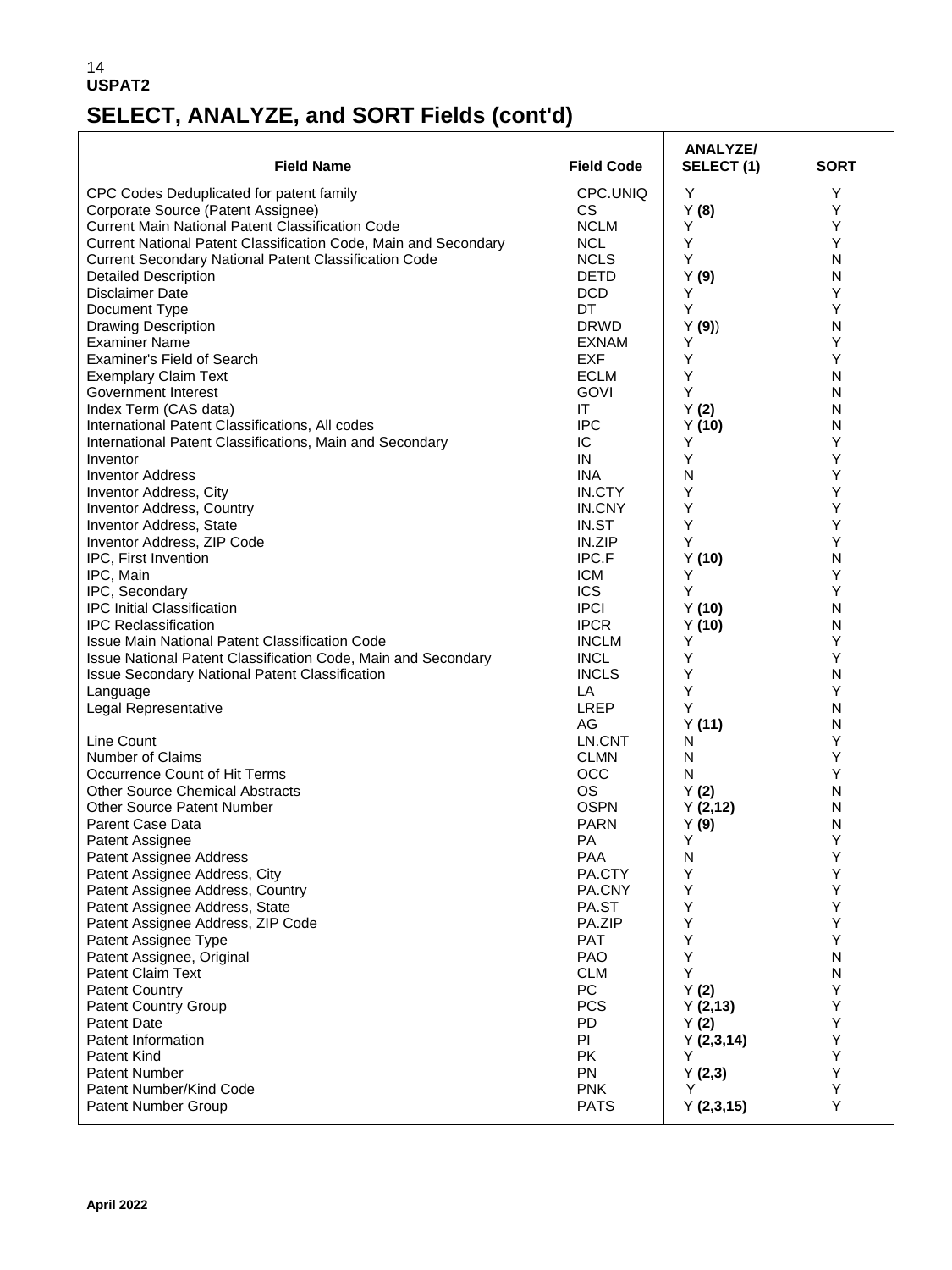## **SELECT, ANALYZE, and SORT Fields (cont'd)**

| <b>Field Name</b>                        | <b>Field Code</b> | <b>ANALYZE/</b><br>SELECT(1) | <b>SORT</b> |
|------------------------------------------|-------------------|------------------------------|-------------|
| Patent Year                              | <b>PY</b>         | Y(2)                         | Y           |
| <b>Priority Country</b>                  | <b>PRC</b>        | Y(2)                         | Y           |
| <b>Priority Date</b>                     | <b>PRD</b>        | Y(2)                         | Y           |
| Priority Information                     | <b>PRAI</b>       | Y(2,3,16)                    | Υ           |
| <b>Priority Number</b>                   | <b>PRN</b>        | Y(2,3)                       | Y           |
| <b>Priority Year</b>                     | <b>PRY</b>        | Y(2)                         | Y           |
| Reassignment Agent                       | <b>RAA</b>        | Y                            | N           |
| Reassignment Company                     | <b>RAC</b>        | Υ                            | N           |
| <b>Reassignment Country</b>              | RAC.CNY           | Y                            | Y           |
| Reassignment Date                        | <b>RAD</b>        | Y                            | N           |
| <b>Reassignment Execution Date</b>       | <b>RAXD</b>       | Υ                            | N           |
| Reassignment Kind                        | <b>RAK</b>        | Υ                            | N           |
| Reassignment Update Date                 | <b>RAUP</b>       | Y                            | N           |
| Reference Patent Classification          | <b>RPCL</b>       | Y(2)                         | N           |
| <b>Reference Patent Country</b>          | <b>RPC</b>        | Y(2)                         | N           |
| Reference Patent Information             | <b>REP</b>        | Y(2,3,17)                    | N           |
| Reference Patent Inventor                | <b>RPIN</b>       | Y(2)                         | N           |
| Reference Patent IPC                     | <b>RPIC</b>       | Y(2,3)                       | N           |
| <b>Reference Patent Number</b>           | <b>RPN</b>        | Y(2,3)                       | N           |
| Reference Patent Publication Date        | <b>RPD</b>        | Y(2)                         | N           |
| <b>Reference Patent Publication Year</b> | <b>RPY</b>        | Y(2)                         | N           |
| <b>Related Application Country</b>       | <b>RLC</b>        | Y(2)                         | N           |
| <b>Related Application Date</b>          | <b>RLD</b>        | Y                            | N           |
| <b>Related Application Information</b>   | <b>RLI</b>        | Y(3,18)                      | N           |
| <b>Related Application Number</b>        | <b>RLN</b>        | Y(3)                         | N           |
| <b>Related Application Type</b>          | <b>RLT</b>        | Υ                            | Y           |
| <b>Related Application Year</b>          | <b>RLY</b>        | Y                            | N           |
| <b>Related Patent Number</b>             | <b>RLPN</b>       | Y(3)                         | Y           |
| <b>Related Patent Publication Year</b>   | <b>RLPY</b>       | Υ                            | N           |
| Section Cross-reference (CAS data)       | <b>SX</b>         | Y                            | Y           |
| Summary of the Invention                 | <b>SUMM</b>       | Y(9)                         | N           |
| Supplementary Term (CAS data)            | <b>ST</b>         | Y                            | N           |
| Term of Patent                           | <b>PTERM</b>      | N                            | Y           |
| Title                                    | ΤI                | Y (default)                  | Y           |
| <b>Treatment Code</b>                    | <b>TC</b>         | Y(19)                        | Y           |

**(1)** HIT may be used to restrict terms extracted to terms that match the search expression used to create the answer set, e.g., SEL HIT TI.

**(2)** SELECT HIT and ANALYZE HIT are not valid with this field.

**(3)** Enter SET PATENT DERWENT at an arrow prompt (=>) to SELECT or ANALYZE patent and application numbers in Derwent format.

**(4)** Selects or analyzes the application number with /AP appended to the terms created by SELECT.

- **(5)** Selects or analyzes AP, PRN, and RLN and appends /APPS to the terms created by SELECT.
- **(6)** Appends /IN to the terms created by SELECT.
- **(7)** Extracts patent number, publication year with a truncation symbol appended and with /RE appended to the terms created by SELECT.
- **(8)** Appends /PA to the terms created by SELECT.
- **(9)** Appends /BI to the terms created by SELECT.
- **(10)** Selects or analyzes all codes and appends /IPC to the terms created by SELECT.
- **(11)** Appends /LREP to the term created by SELECT.
- **(12)** Appends /PN to the terms created by SELECT.
- **(13)** Selects or analyzes the PC and RPC and appends /PCS to the terms created by SELECT.
- **(14)** Selects or analyzes the PN and appends /PN to the terms created by SELECT.
- **(15)** Selects or analyzes PN, RPN, RLPN and appends /PATS to the terms created by SELECT.
- **(16)** Selects or analyzes the PRN and appends /PRN to the terms created by SELECT.
- **(17)** Selects or analyzes the RPN and appends /RPN to the terms created by SELECT.
- **(18)** Selects or analyzes the RLN and appends /RLN to the terms created by SELECT.
- **(19)** Appends /DT to the terms created by SELECT.
- **(20)** Select CPC selects all CPCI and CPCR classifications and appends /CPC as a field code.
- **(21)** SELECT appends /CPC.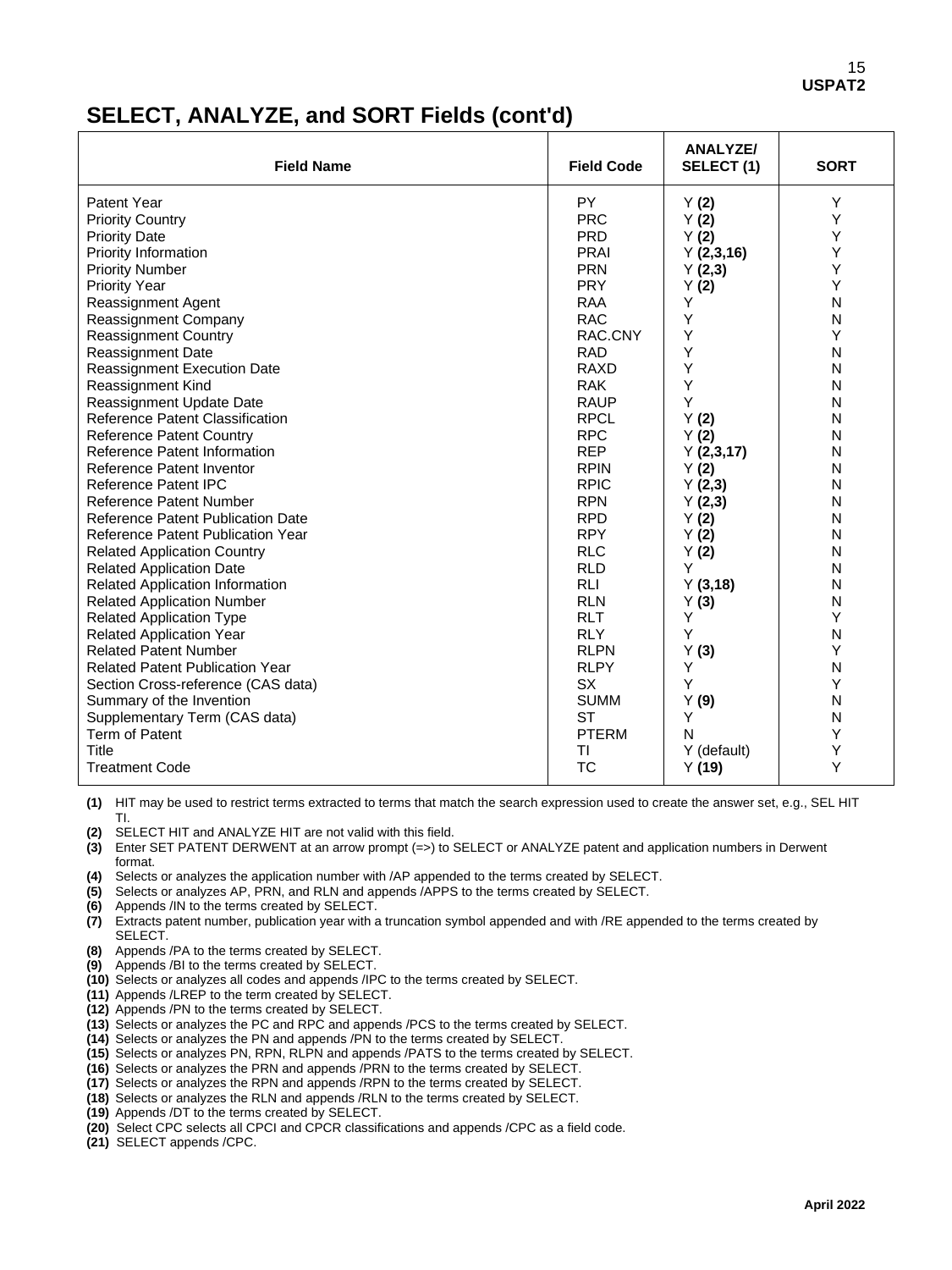## 16 **USPAT2 Sample Records**

### **DISPLAY IMAX**

| ANSWER 1 OF 1 USPAT2 on STN<br>ACCESSION NUMBER:<br>TITLE: | Method and device for aligning a stent with a stent                                                                                                                                                                                                                                                                                                                                                                                                                                                                                                                                                                                                                                                                                                                                                                                                                                                                                                                 |
|------------------------------------------------------------|---------------------------------------------------------------------------------------------------------------------------------------------------------------------------------------------------------------------------------------------------------------------------------------------------------------------------------------------------------------------------------------------------------------------------------------------------------------------------------------------------------------------------------------------------------------------------------------------------------------------------------------------------------------------------------------------------------------------------------------------------------------------------------------------------------------------------------------------------------------------------------------------------------------------------------------------------------------------|
| INVENTOR(S):                                               | support<br>Park, Sang joon, Waterloo, CANADA<br>Choo, Shaulaine, Cambridge, CANADA<br>Andreacchi, Anthony S., San Jose, CA, UNITED STATES<br>Chen, Yung-Ming, Cupertino, CA, UNITED STATES<br>Currlin, Arnoldo M., San Diego, CA, UNITED STATES<br>Garcia, Antonio, San Jose, CA, UNITED STATES<br>Van Sciver, Jason, Los Gatos, CA, UNITED STATES<br>Esbeck, Thomas David, Murrieta, CA, UNITED STATES<br>Glenn, Bryan D., Murrieta, CA, UNITED STATES                                                                                                                                                                                                                                                                                                                                                                                                                                                                                                             |
| PATENT ASSIGNEE(S):                                        | Abbott Cardiovascular Systems Inc., Santa Clara, CA,<br>UNITED STATES (U.S. corporation)<br>ATS Automation Tooling Systems Inc., Ontario, CANADA<br>(non-U.S. corporation)                                                                                                                                                                                                                                                                                                                                                                                                                                                                                                                                                                                                                                                                                                                                                                                          |
|                                                            | NUMBER KIND DATE<br>----------------- ------ -------                                                                                                                                                                                                                                                                                                                                                                                                                                                                                                                                                                                                                                                                                                                                                                                                                                                                                                                |
| DOCUMENT TYPE:                                             | PATENT INFORMATION: US 7606625 B2 20091020<br>APPLICATION INFO.: US 2007-764015 20070615 (11)<br>Utility                                                                                                                                                                                                                                                                                                                                                                                                                                                                                                                                                                                                                                                                                                                                                                                                                                                            |
| FILE SEGMENT:                                              | <b>GRANTED</b>                                                                                                                                                                                                                                                                                                                                                                                                                                                                                                                                                                                                                                                                                                                                                                                                                                                                                                                                                      |
|                                                            | NUMBER DATE CLASS INVENTOR                                                                                                                                                                                                                                                                                                                                                                                                                                                                                                                                                                                                                                                                                                                                                                                                                                                                                                                                          |
| REFERENCED PATENT:                                         | May 1997 606/198.000 Verbeek<br>US 5630830<br>Apr 1999 Loeffler<br>US 5897911<br>US 6161029<br>Dec 2000 600/381.000 Spreigl et al.<br>US 6527863<br>Mar 2003 and the Mar 2003<br>Pacetti et al.<br>Jun 2003 606/198.000 Marin et al.<br>US 6575994<br>Jun 2008 427/002.240 Chen<br>US 7390524<br>US 7402329<br>Jul 2008<br>Pacetti et al.<br>Jul 2008<br>US 7404979<br>Pacetti<br>US 20060035012 Feb 2006<br>Pacetti et al.<br>Jan 2007<br>US 20070003688<br>Chen et al.<br>US 20070073134<br>Mar 2007 600/407.000 Teichman et al.<br>US 20080087474 Apr 2008<br>Nufer et al.<br>US 20080280025 Nov 2008 427/002.240 Scheer<br>US 20080307668<br>Dec 2008<br>Watterodt et al.<br>US 20080311280 Dec 2008<br>Rego et al.<br>US 20080311281<br>Dec 2008<br>Andreacchi et al.<br>US 20080312747 Dec 2008<br>Cameron et al.<br>Dec 2008 702/173.000 Hemphill et al.<br>US 20080312869<br>Feb 2001<br>DE 10032398<br>EP 1195584<br>Apr 2002<br>WO 2007130257<br>Nov 2007 |
| NON-PATENT REFERENCE:                                      | U.S. Appl. No. 10/255,913, filed Sep. 26, 2002, Tang et<br>al.<br>U.S. Appl. No. 10/750,312, filed Dec. 30, 2003,<br>Desnoyer et al.<br>U.S. Appl. No. 10/805,047, filed Mar. 18, 2004, Yip et<br>al.<br>U.S. Appl. No. 11/193,849, filed Jul. 28, 2005, Harold<br>et al.<br>International Search Report and the Written Opinion,<br>for PCT/US2008/061806, mailed Dec. 5, 2008, 19 pgs.<br>Invitation to pay additional fees, including<br>communication relating to the results of the partial<br>international search, for PCT/US2008/061806, mailed<br>Aug. 27, 2008, 9 pgs.                                                                                                                                                                                                                                                                                                                                                                                    |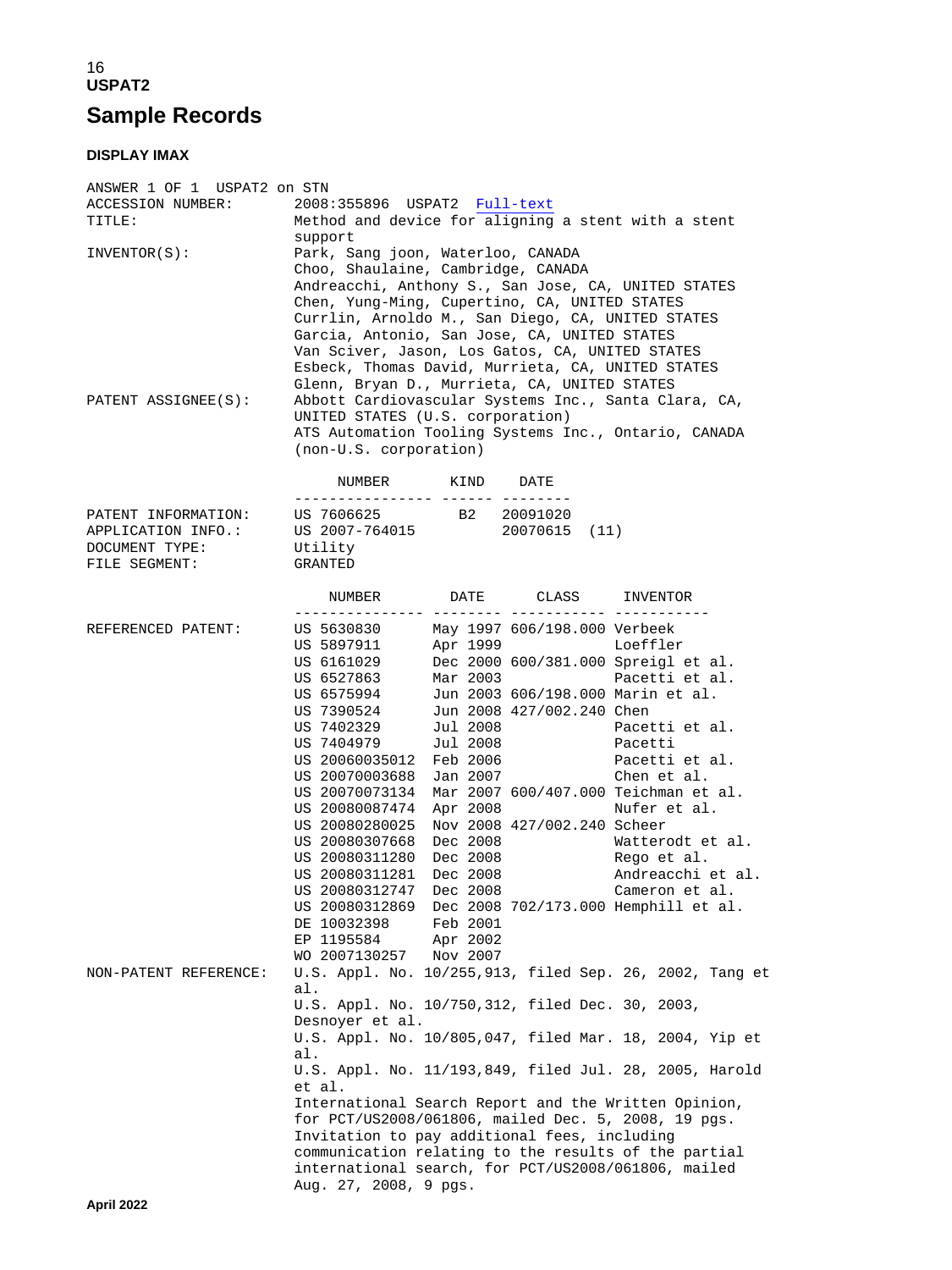| PRIMARY EXAMINER:<br>LEGAL REPRESENTATIVE: | Patel, Ramesh B<br>Squire, Sanders & Dempsey, L.L.P.                                                                                                                                                                                |
|--------------------------------------------|-------------------------------------------------------------------------------------------------------------------------------------------------------------------------------------------------------------------------------------|
| ASSIGNMENT HISTORY FOR US 7606625          |                                                                                                                                                                                                                                     |
| DATE RECORDED:<br>UPDATE DATE:             | 20090622<br>20091020                                                                                                                                                                                                                |
| DESCRIPTION:<br>PATENT ASSIGNOR(S):        | ASSIGNMENT OF ASSIGNORS INTEREST (SEE DOCUMENT FOR<br>DETAILS).<br>ANDREACCHI, ANTHONY S. (DATE EXECUTED: 20090401)                                                                                                                 |
|                                            | CHEN, YUNG-MING (DATE EXECUTED: 20090401)<br>CURRLIN, ARNOLDO M. (DATE EXECUTED: 20090401)<br>GARCIA, ANTONIO (DATE EXECUTED: 20090401)<br>VAN SCIVER, JASON (DATE EXECUTED: 20090401)<br>GLENN, BRYAN D. (DATE EXECUTED: 20090401) |
| PATENT ASSIGNEE(S):                        | ABBOTT CARDIOVASCULAR SYSTEMS INC., 3200 LAKESIDE<br>DRIVE, SANTA CLARA, UNITED STATES                                                                                                                                              |
| AGENT:                                     | CAMERON K. KERRIGAN, SQUIRE, SANDERS & DEMPSEY L.L.P.,<br>ONE MARITIME PLAZA, SUITE 300, SAN FRANCISCO,<br>CALIFORNIA 94111                                                                                                         |
| MICROFILM REEL NO:                         | 22858                                                                                                                                                                                                                               |
| MICROFILM FRAME NO: 234 (4 Page(s))        |                                                                                                                                                                                                                                     |
| DATE RECORDED:                             | 20090723                                                                                                                                                                                                                            |
| UPDATE DATE:                               | 20091020                                                                                                                                                                                                                            |
| DESCRIPTION:                               | ASSIGNMENT OF ASSIGNORS INTEREST (SEE DOCUMENT FOR<br>DETAILS).                                                                                                                                                                     |
|                                            | PATENT ASSIGNOR(S): ESBECK, THOMAS DAVID (DATE EXECUTED: 20090707)                                                                                                                                                                  |
| PATENT ASSIGNEE(S):                        | ABBOTT CARDIOVASCULAR SYSTEMS INC., 3200 LAKESIDE<br>DRIVE, SANTA CLARA, UNITED STATES                                                                                                                                              |
| AGENT:                                     | SQUIRE SANDERS & DEMPSEY LLP, ONE MARITIME PLAZA, SUITE<br>300, SAN FRANCISCO, CA 94111                                                                                                                                             |
| MICROFILM REEL NO:                         | 22998                                                                                                                                                                                                                               |
| MICROFILM FRAME NO:                        | 859 (3 Page(s))                                                                                                                                                                                                                     |
| DATE RECORDED:                             | 20090723                                                                                                                                                                                                                            |
| UPDATE DATE:<br>DESCRIPTION:               | 20091020<br>ASSIGNMENT OF ASSIGNORS INTEREST (SEE DOCUMENT FOR                                                                                                                                                                      |
|                                            | DETAILS).                                                                                                                                                                                                                           |
| PATENT ASSIGNOR(S):                        | PARK, SANG JOON (DATE EXECUTED: 20090708)<br>CHOO, SHAULAINE (DATE EXECUTED: 20090619)                                                                                                                                              |
| PATENT ASSIGNEE(S):                        | ATS AUTOMATION TOOLING SYSTEMS INC., 250 ROYAL OAK<br>ROAD, CAMBRIDGE, ONTARIO, CANADA                                                                                                                                              |
| AGENT:                                     | SQUIRE SANDERS & DEMPSEY LLP, ONE MARITIME PLAZA, SUITE<br>300, SAN FRANCISCO, CA 94111                                                                                                                                             |
| MICROFILM REEL NO:                         | 22998                                                                                                                                                                                                                               |
| MICROFILM FRAME NO:                        | 868 (5 Page(s))                                                                                                                                                                                                                     |
| NUMBER OF CLAIMS:                          | 30                                                                                                                                                                                                                                  |
| EXEMPLARY CLAIM:                           | 1                                                                                                                                                                                                                                   |
| NUMBER OF DRAWINGS:<br>ABSTRACT:           | 17 Drawing Figure(s); 16 Drawing Page(s)                                                                                                                                                                                            |

A method for aligning a stent with a stent support includes the steps of (1) placing a stent support and a stent mounted on the stent support in a vertically position with the stent support's first support element at a lower position and the stent support's second support element at an upper position; (2) obtaining a digital image of the stent support and stent; (3) analyzing the digital image of the stent support and stent to compute the vertical position of the stent's upper end; (4) computing a desired position of the second support element based on the position of the stent's upper end; and (5) using a positioning device to move the second support element to the desired position. The movement of the second support element causes the conical sections of the first and second support elements to engage the respective ends of the stent to center the stent around a core element of the stent support and to secure the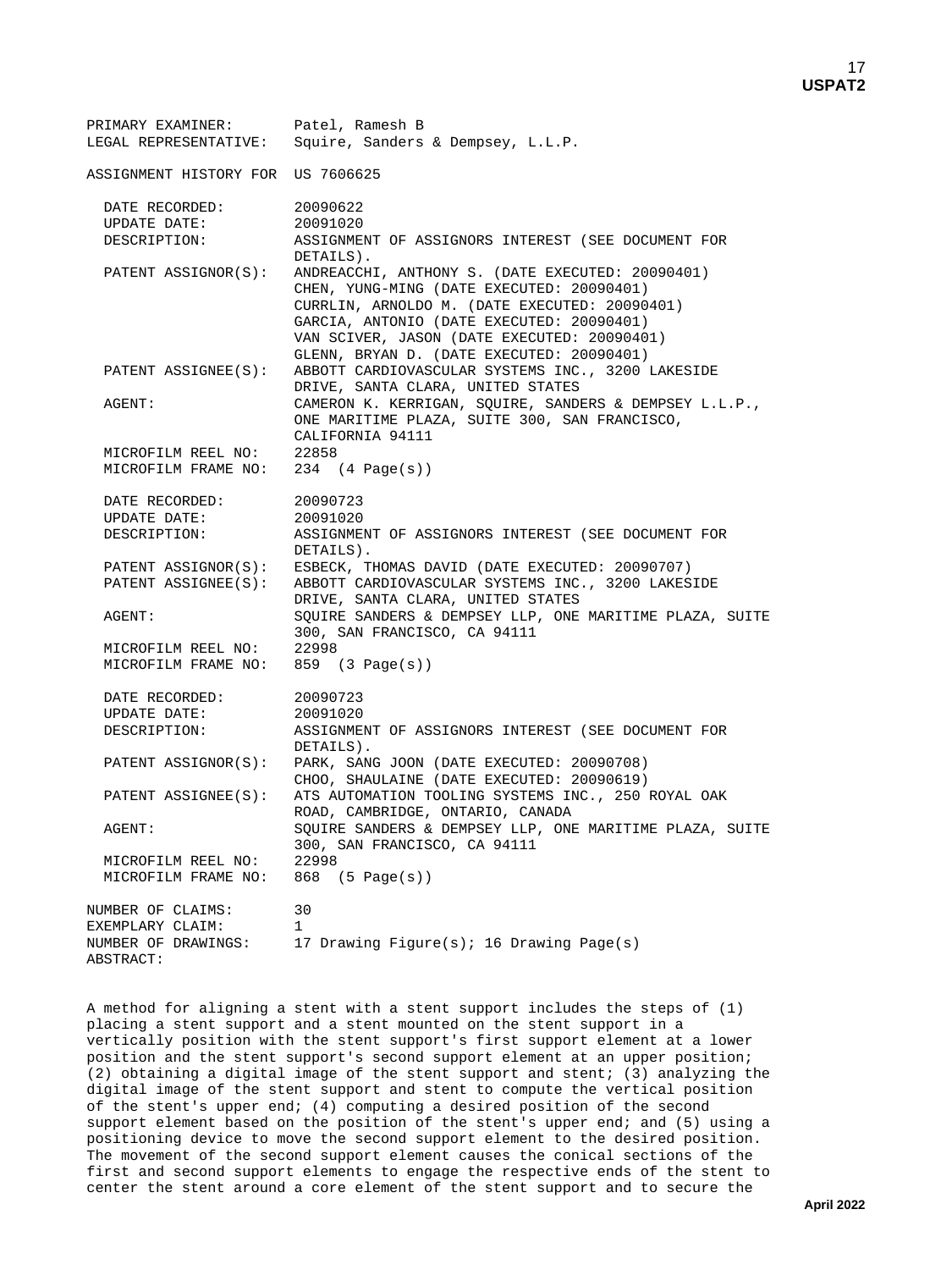stent in a longitudinal direction of the stent support.

#### FIELD OF THE INVENTION

This invention relates to a method and device for aligning a stent with a stent support.

#### BACKGROUND

In the last several years, minimally invasive surgical procedures, such as percutaneous transluminal coronary angioplasty (PTCA), have become increasingly common. A PTCA procedure involves the insertion of a catheter into a coronary artery to position an angioplasty balloon at the site of a stenotic lesion that is at least partially blocking the coronary artery. The balloon is then inflated to compress the stenosis and to widen the lumen in order to allow an efficient flow of blood through the coronary artery.

● ● ●

Currently there are no efficient and reliable methods to ensure a proper alignment of a stent with a stent support.

#### SUMMARY

The method and device of the present invention can reliably, efficiently and precisely mount a stent on a stent support with a proper alignment of the axes of the stent and stent support.

According to one aspect of the invention, a method for aligning a stent with a stent support includes the steps of (1) placing a stent support and a stent mounted thereon in a vertical position with the stent support's first support element at a lower position and the stent support's second support element at an upper position, (2) obtaining a digital image of the stent support and stent, (3) analyzing the digital image of the stent support and stent to compute the vertical position of the stent's upper end, (4) computing a desired position of the second support element based on the position of the stent's upper end, and (5) using a positioning device to move the second support element to the desired position. The movement of the second support element causes the conical sections of the first and second support elements to engage the respective ends of the stent to center the stent around a core element of the stent support and to secure the stent in a longitudinal direction of the stent support.

#### ● ● ●

According to another aspect of the invention, a device for aligning a stent with a stent support includes a stent support receptacle for receiving a first support element of a stent support to position the stent support in a vertical position, a digital imaging device for imaging a stent mounted on the stent support, a computer, and a positioning device for moving a second support element of the stent support to the desired position. The computer can be used to compute the position of an upper end of the stent from a digital image of the stent support and stent and to compute a desired position of the second support element of the stent support based on the position of the stent's upper end. The computer can also be used to compute stent runout, stent type and stent orientation. In a preferred embodiment, the device for aligning a stent with a stent support further includes a core element support for supporting a free end of a core element of the stent support so that the core element and the first support element are substantially coaxial.

### BRIEF DESCRIPTION OF THE DRAWINGS

FIG. 1 is a perspective view of an exemplary device of the present invention for mounting a stent on a stent support in a way that reduces stent runout.

FIG. 2 is a perspective view of a cylindrically-shaped stent.

FIG. 3 is a schematic diagram for a spray coating apparatus.

FIG. 4 is a perspective view of a stent support.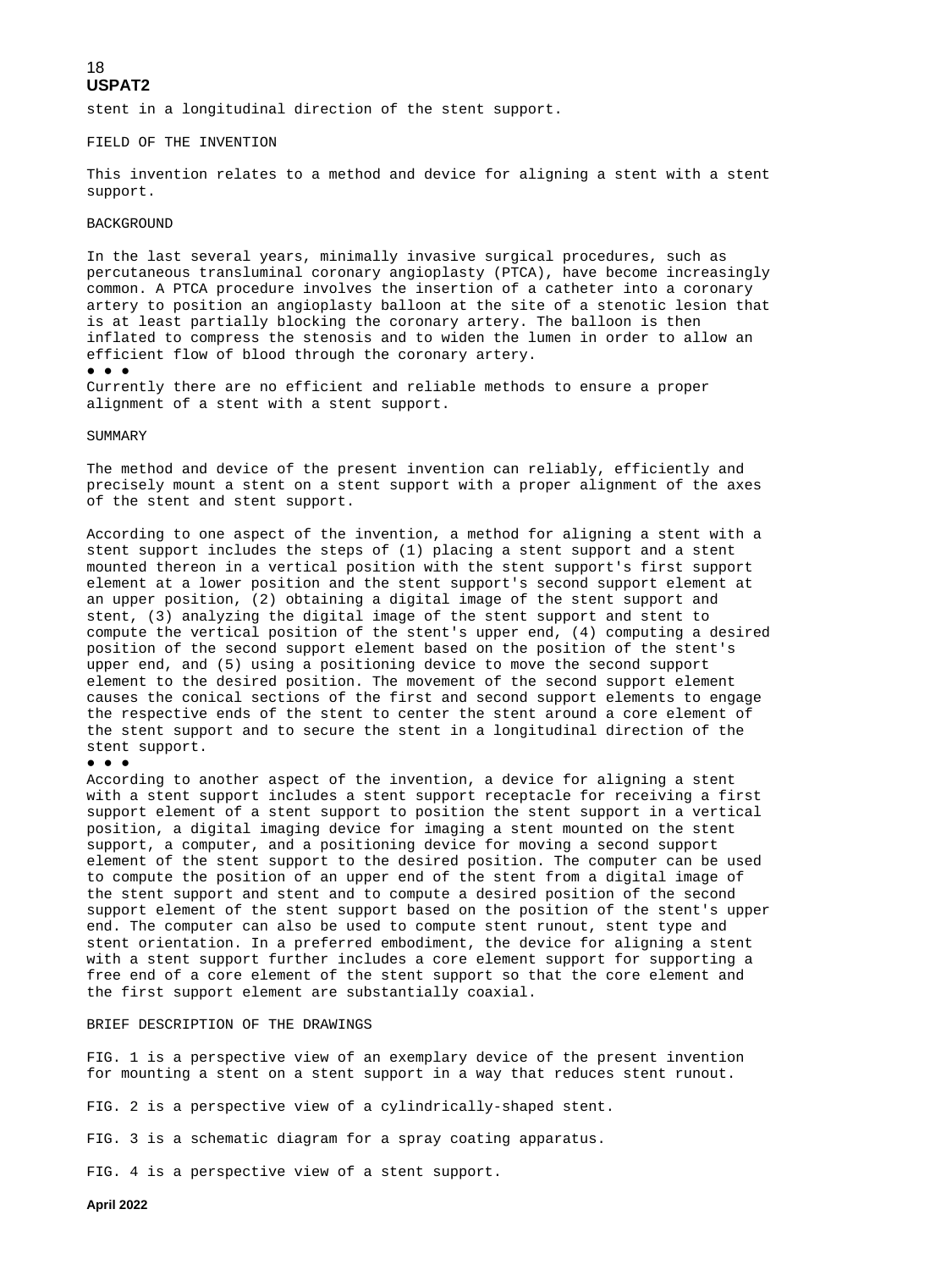FIGS. 5A and 5B are perspective views showing the conical portions of the first and second support elements of a stent support supporting the ends of a stent.

FIG. 6 is a perspective view of a stent mounted on the core element of a stent support without the second support element of the stent support.

FIG. 7 is a perspective view of a stent mounted on the core element of a stent support with the second support element of the stent support.

FIG. 8 is a perspective view of a stent and a stent support mounted vertically in a stent support receptacle.

FIG. 9 is a perspective view of the free end of a core element being supported by a first core element support.

FIG. 10 is a cross-sectional view of the first core element support.

FIG. 11 is a perspective view of a second core element support.

FIG. 12 is a perspective view of a positioning device.

FIG. 13 is a schematic diagram showing a feedback control loop for controlling the position of the second support element of the stent support.

FIG. 14 is a view of a stent mounted on a stent support with stent runout.

FIGS. 15 and 16 are perspective views of crowns at a stent end.

DETAILED DESCRIPTION OF PREFERRED EMBODIMENTS

One aspect of the present invention relates to a device for precisely and efficiently mounting a stent on a stent support in a way that reliably reduces stent runout. FIG. 1 illustrates an exemplary device 10 of the present invention. The device 10 includes a stent support receptacle 12 for receiving a stent support 16 to position the stent support 16 in a vertical position; a digital imaging device 20, such as a digital camera; a computer 14 (FIG. 13); and a positioning device 18. The device 10 may include additional components, as shown in FIG. 1, which will be described hereinafter.

### ● ● ●

While particular embodiments of the present invention have been shown and described, it will be obvious to those skilled in the art that changes and modifications can be made without departing from this invention in its broader aspects. Therefore, the appended claims are to encompass within their scope all such changes and modifications as fall within the true spirit and scope of this invention.

### What is claimed is:

1. A method for aligning a stent with a stent support, comprising: placing a stent support and a stent mounted on the stent support in a vertical position with the stent support's first support element at a lower position and the stent support's second support element at an upper position, wherein the lower end of the stent faces a conical portion of the first support element and the upper end of the stent faces a conical portion of the second support element; obtaining a digital image of the stent support and stent; analyzing the digital image of the stent support and stent to compute the vertical position of the stent's upper end; computing a desired position of the second support element based on the position of the stent's upper end; and using a positioning device to move the second support element to the desired position, wherein the movement of the second support element causes the conical portions of the first and second support elements to engage the respective ends of the stent to center the stent around a core element of the stent support and to secure the stent in a longitudinal direction of the stent support.

#### ● ● ●

29. A device for aligning a stent with a stent support, comprising: a stent support receptacle for receiving a first support element of a stent support to position the stent support in a vertical position; a digital imaging device for imaging a stent mounted on the stent support; a computer connected to the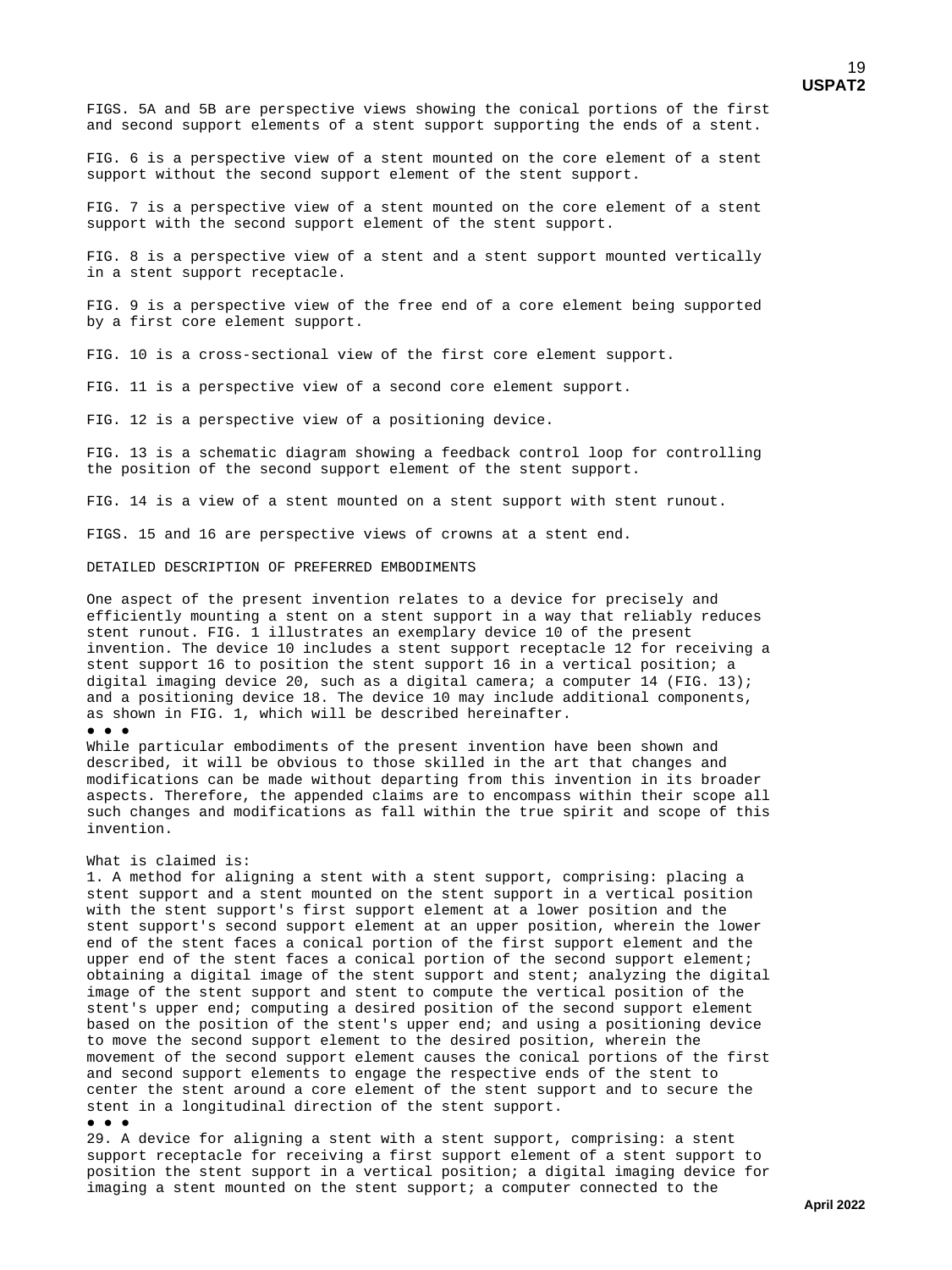digital imaging device for receiving a digital image of the stent support and the stent mounted thereon, wherein the computer computes the position of an upper end of the stent from the digital image of the stent support and the stent mounted thereon and computes a desired position of a second support element of the stent support based on the position of the stent's upper end; and a positioning device for moving the second support element to the desired position.

30. The device of claim 29, further comprising: a core element support for supporting a free end of a core element of the stent support so that the core element and the first support element are substantially coaxial.

|           | ISSUE U.S. PATENT CLASSIF.:   |                                                                   |
|-----------|-------------------------------|-------------------------------------------------------------------|
| MAIN:     |                               | 700/057.000                                                       |
|           | SECONDARY:                    | 700/056.000; 700/060.000; 700/186.000; 700/192.000;               |
|           |                               | 600/374.000; 600/381.000; 623/001.110; 623/001.170                |
|           | CURRENT U.S. PATENT CLASSIF.: |                                                                   |
| MAIN:     |                               | 700/057.000; 623/001.110                                          |
|           | SECONDARY:                    | 600/374.000; 600/381.000; 623/001.110; 623/001.170;               |
|           |                               | 700/056.000; 700/060.000; 700/186.000; 700/192.000;               |
|           |                               | 623/001.150                                                       |
|           | COOP. PATENT CLASSIF.:        |                                                                   |
|           | INITIAL:                      | A61F0002-82 [I]; A61F0002-91; A61F2250-0067;<br>B23K0026-4065 [I] |
|           | INITIAL-2:                    | A61F0002-82 [I]; A61F0002-91; A61F2250-0067;<br>B23K0026-4065 [I] |
|           | INT. PATENT CLASSIF.:         |                                                                   |
|           | INITIAL:                      | A61F0002-06 [I]                                                   |
|           | $INTIAL-2:$                   | G05B0013-02 [I]; A61F0002-06 [I]; G06F0019-00 [N];                |
|           |                               | A61F0005-04 [N]                                                   |
|           | RECLASS:                      | G05B0013-02 [I]; A61F0002-06 [I]; A61F0005-04 [N];                |
|           |                               | G06F0019-00 [N]                                                   |
|           | FIELD OF SEARCH:              | $623/1.11$ ; $623/1.15$ ; $623/1.16$ ; $623/1.17$ ; $600/374$ ;   |
|           |                               | 600/381; 600/407; 700/56-60; 700/117; 700/159-160;                |
|           |                               | 700/186; 700/192; 700/195                                         |
| ART UNIT: |                               | 211                                                               |
|           |                               |                                                                   |
|           |                               | CHEMICAL ABSTRACTS INDEXING COPYRIGHT 2013 ACS on STN             |
|           |                               |                                                                   |
|           |                               | PATENT<br>KIND<br>DATE<br>_________________ ____ ____             |
| OS        |                               | CA 150:64178 * WO 2008156920 A2 20081224                          |
|           | CA 150:41508                  | US 20080307668 A1 20081218                                        |
|           |                               |                                                                   |
|           |                               |                                                                   |
|           | CA 154:192106 US              | 7885788 B2 20110208                                               |
|           |                               | * CA Indexing for this record included                            |
|           |                               | CA CLASSIF.: 63-7 (Pharmaceuticals)                               |
|           | SUPPL. TERM:                  | stent spray coating implant pharmaceutical                        |
|           | INDEX TERM:                   | Prosthetic materials and Prosthetics                              |
|           |                               | (implants; methods and devices for coating stents)                |
|           | INDEX TERM:                   | Coating materials                                                 |
|           |                               | Coating process                                                   |
|           |                               | Pharmaceutical coatings                                           |
|           |                               | (methods and devices for coating stents)                          |
|           | INDEX TERM:                   | Coating process                                                   |
|           |                               | (spray; methods and devices for coating stents)                   |
|           | INDEX TERM:                   | Medical goods                                                     |
|           |                               | Pharmaceutical implants                                           |
|           |                               | (stents; methods and devices for coating stents)                  |
|           | INDEX TERM:                   | 9003-63-8, Poly(butyl methacrylate) 9011-17-0, Vinylidene         |
|           |                               | fluoride-hexafluoropropene copolymer                              |
|           |                               | (methods and devices for coating stents)                          |
|           |                               |                                                                   |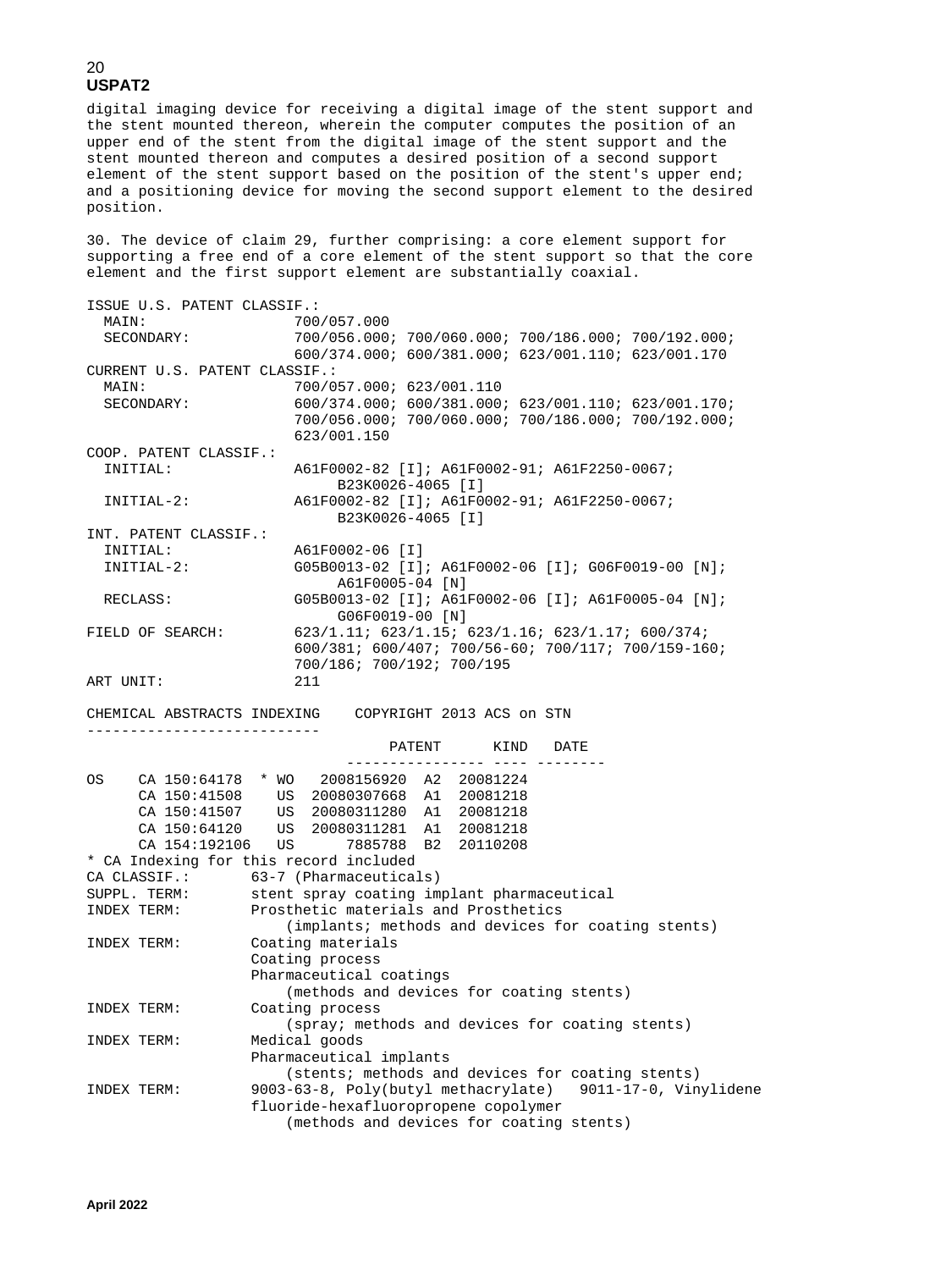### **DISPLAY CLM.EX**

ANSWER 1 OF 1 USPAT2 on STN

-- Latest Publication -- (GRANTED - B2)

CLM What is claimed is:

 1. A method for aligning a stent with a stent support, comprising: placing a stent support and a stent mounted on the stent support in a vertical position with the stent support's first support element at a lower position and the stent support's second support element at an upper position, wherein the lower end of the stent faces a conical portion of the first support element and the upper end of the stent faces a conical portion of the second support element; obtaining a digital image of the stent support and stent; analyzing the digital image of the stent support and stent to compute the vertical position of the stent's upper end; computing a desired position of the second support element based on the position of the stent's upper end; and using a positioning device to move the second support element to the desired position, wherein the movement of the second support element causes the conical portions of the first and second support elements to engage the respective ends of the stent to center the stent around a core element of the stent support and to secure the stent in a longitudinal direction of the stent support.

 2. The method of claim 1, further comprising: the step of obtaining the digital image of the stent support and stent includes using a digital imaging device to obtain the digital image of the stent support and stent.

 3. The method of claim 1, further comprising: computing stent runout after the step of using the positioning device to move the second support element.

 4. The method of claim 3, further comprising: if the computed stent runout is greater than an acceptable limit, lifting the second support element to disengage the second support element from the upper end of the stent.

 5. The method of claim 4, further comprising: after the second support element has been disengaged from the upper end of the stent, repeating the step of obtaining a digital image of the stent support and stent; repeating the step of analyzing the digital image; repeating the step of computing a desired position of the second support element; and repeating the step of using the positioning device to move the second support element to the desired position.

 6. The method of claim 1, further comprising: obtaining a second digital image of the stent support and stent after the step of using the positioning device to move the second support element; and computing the actual position of the second support element from the second digital image and comparing the actual position of the second support element with the desired position.

 7. The method of claim 6, further comprising: if the difference between the actual and desired positions of the second support element exceeds an acceptable limit, using the positioning device to move the second support element to the desired position.

 8. The method of claim 1, further comprising: re-seating the stent on the conical portion of the first support element before the step of obtaining the digital image of the stent support and the stent.

 9. The method of claim 8, wherein the step of re-seating includes vibrating the first support element.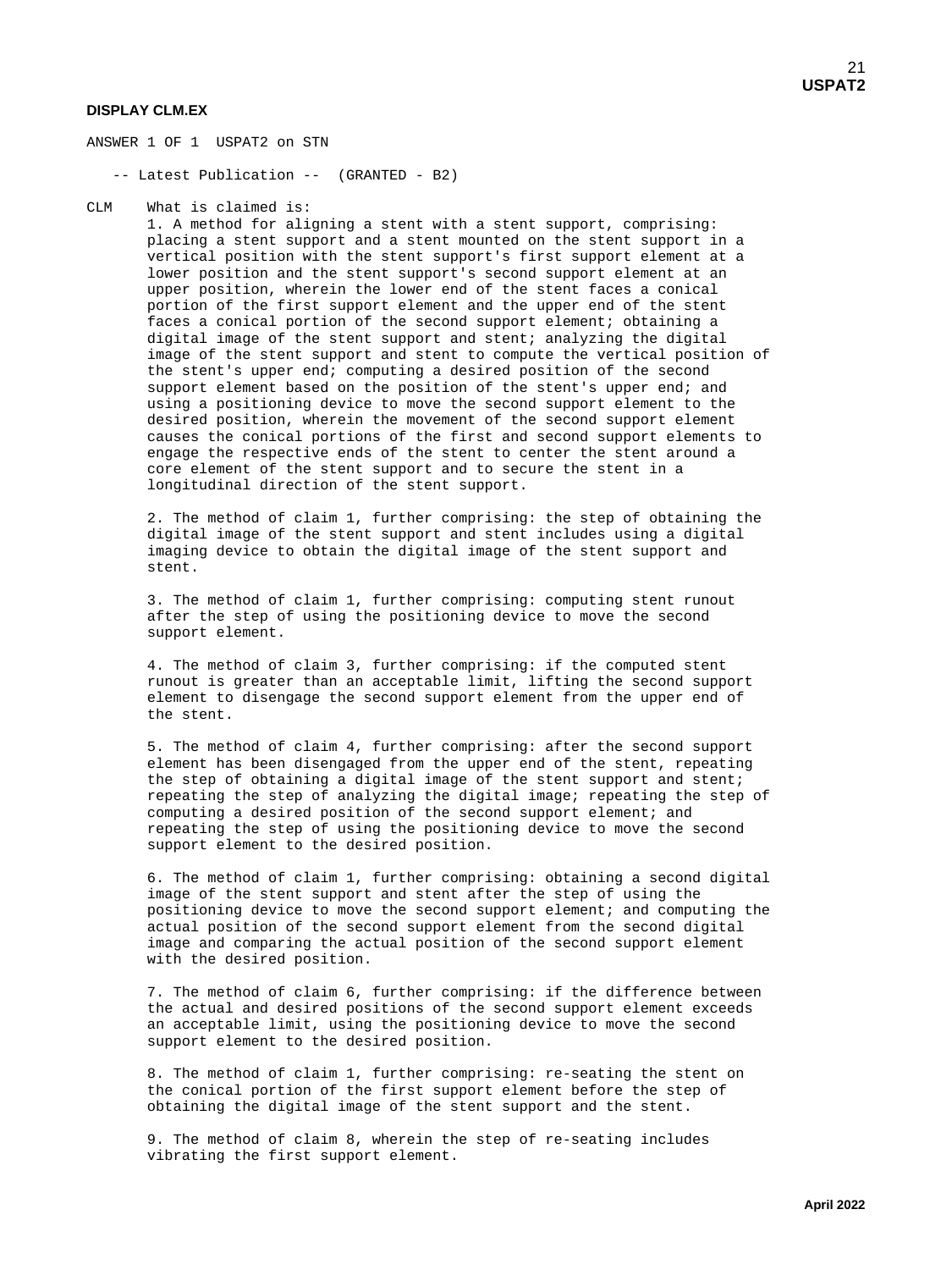10. The method of claim 8, wherein the step of re-seating includes striking the first support element.

 11. The method of claim 8, wherein the step of re-seating includes lifting the stent off the first support element and releasing the stent.

 12. The method of claim 8, wherein the step of re-seating includes tapping on the stent.

 13. The method of claim 1, further comprising determining the orientation of the stent from the digital image of the stent support and stent.

 14. The method of claim 13, wherein the step of determining the orientation of the stent includes examining crown types at least one stent end.

 15. The method of claim 1, further comprising determining the type of the stent from the digital image of the stent support and stent.

 16. The method of claim 15, further comprising computing the length of the stent and determining the type of the stent based on the length of the stent.

 17. The method of claim 15, further comprising computing the number of end crowns at least one of the stent ends and determining the type of the stent based on the number of end crowns.

 18. The method of claim 15, further comprising determining the types of end crowns at least one of the stent ends and determining the type of the stent based on the types of end crowns.

 19. The method of claim 15, further comprising: determining the types of end crowns at least one of the stent ends; computing the length of the stent; and determining the type of the stent based on the types of end crowns and the length of the stent.

 20. The method of claim 1, wherein the digital image includes the entire outer surfaces of the stent ends.

 21. The method of claim 20, further comprising determining the orientation of the stent from the digital image of the stent support and stent.

 22. The method of claim 21, wherein the step of determining the orientation of the stent includes examining the end crown types at least one stent end.

 23. The method of claim 20, further comprising determining the type of the stent from the digital image of the stent support and stent.

 24. The method of claim 23, further comprising computing the length of the stent and determining the type of the stent based on the length of the stent.

 25. The method of claim 23, further comprising determining the number of end crowns at least one of the stent ends and determining the type of the stent based on the number of end crowns.

 26. The method of claim 23, further comprising determining the types of end crowns at least one of the stent ends and determining the type of the stent based on the types of end crowns.

 27. The method of claim 23, further comprising: determining the types of end crowns at least one of the stent ends; computing the length of the stent; and determining the type of the stent based on the types of end crowns and the length of the stent.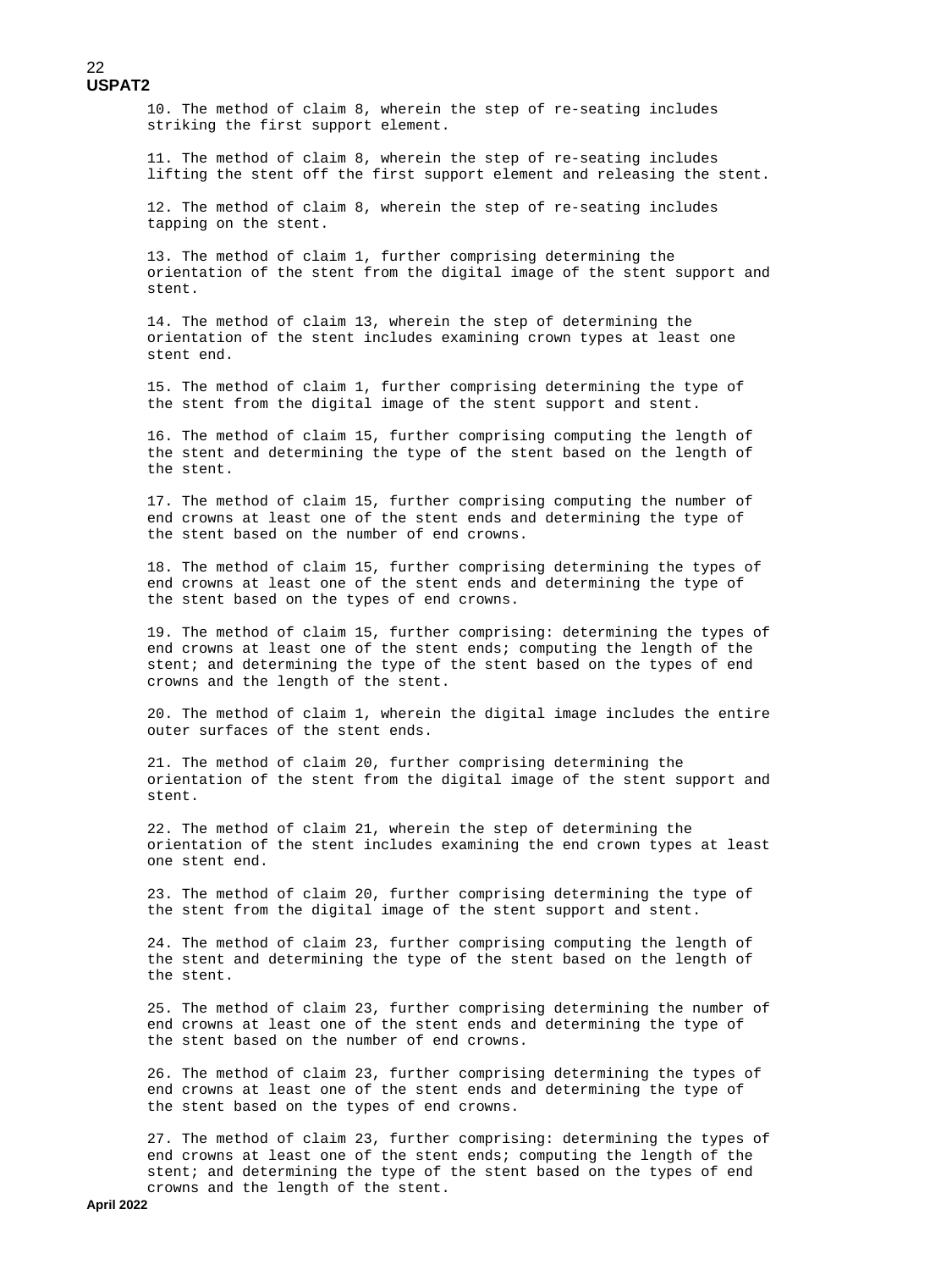28. The method of claim 1, further comprising: supporting a free end of the core element so that the core element and the first support element are substantially coaxial.

 29. A device for aligning a stent with a stent support, comprising: a stent support receptacle for receiving a first support element of a stent support to position the stent support in a vertical position; a digital imaging device for imaging a stent mounted on the stent support; a computer connected to the digital imaging device for receiving a digital image of the stent support and the stent mounted thereon, wherein the computer computes the position of an upper end of the stent from the digital image of the stent support and the stent mounted thereon and computes a desired position of a second support element of the stent support based on the position of the stent's upper end; and a positioning device for moving the second support element to the desired position.

 30. The device of claim 29, further comprising: a core element support for supporting a free end of a core element of the stent support so that the core element and the first support element are substantially coaxial.

-- Original Publication -- (APPLICATION - A1)

#### **CLM** What is claimed is:

 1. A method for aligning a stent with a stent support, comprising: placing a stent support and a stent mounted on the stent support in a vertical position with the stent support's first support element at a lower position and the stent support's second support element at an upper position, wherein the lower end of the stent faces a conical portion of the first support element and the upper end of the stent faces a conical portion of the second support element; obtaining a digital image of the stent support and stent; analyzing the digital image of the stent support and stent to compute the vertical position of the stent's upper end; computing a desired position of the second support element based on the position of the stent's upper end; and using a positioning device to move the second support element to the desired position, wherein the movement of the second support element causes the conical sections of the first and second support elements to engage the respective ends of the stent to center the stent around a core element of the stent support and to secure the stent in a longitudinal direction of the stent support.

 2. The method of claim 1, further comprising: the step of obtaining the digital image of the stent support and stent includes using a digital imaging device to obtain the digital image of the stent support and stent.

 3. The method of claim 1, further comprising: computing stent runout after the step of using the positioning device to move the second support element.

 4. The method of claim 3, further comprising: if the computed stent runout is greater than an acceptable limit, lifting the second support element to disengage the second support element with the upper end of the stent.

 5. The method of claim 4, further comprising: after the second support element has been disengaged with the upper end of the stent, repeating the step of obtaining a digital image of the stent support and stent; repeating the step of analyzing the digital image; repeating the step of computing a desired position of the second support element; repeating the step of using the positioning device to move the second support element to the desired position.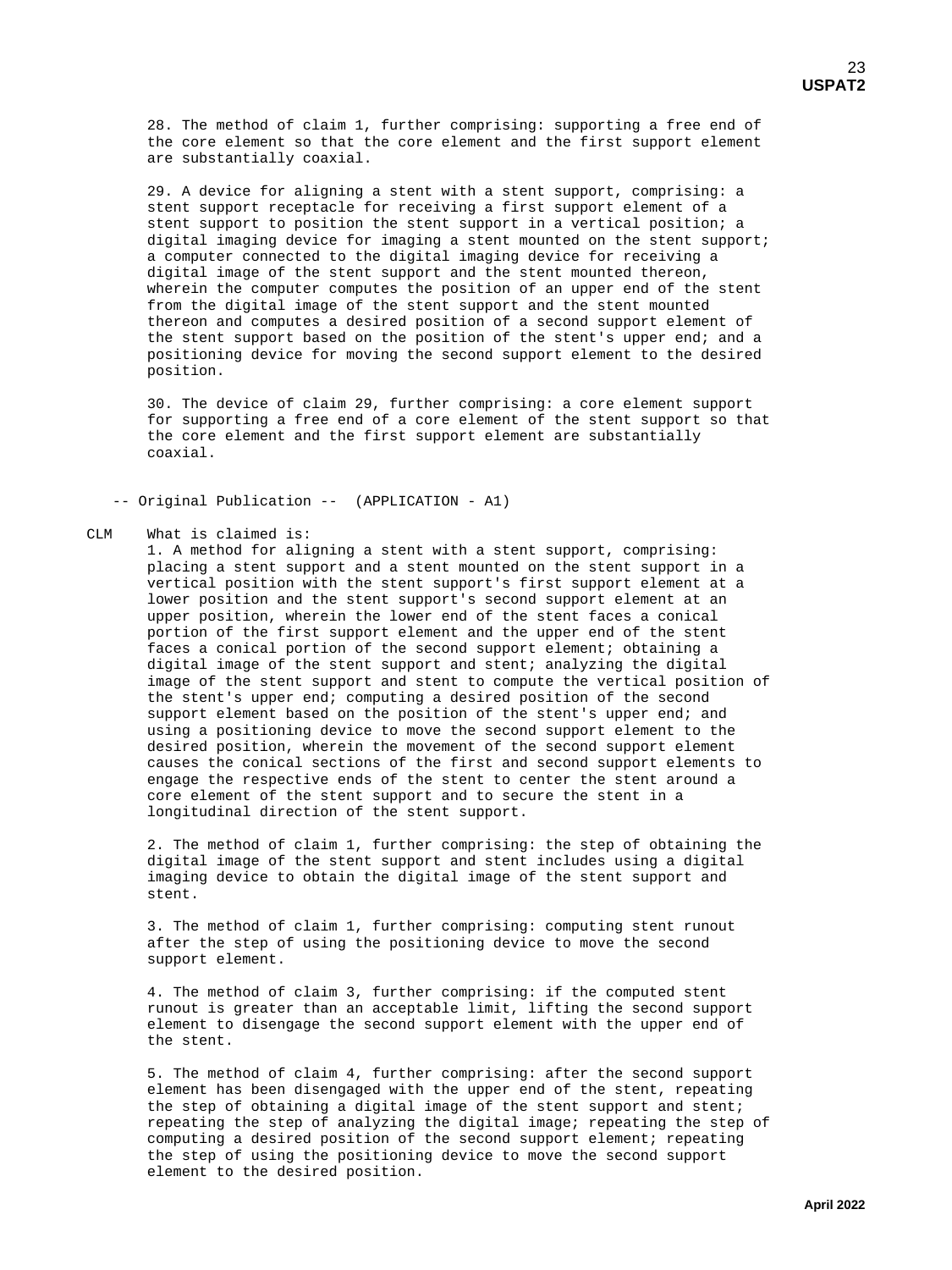6. The method of claim 1, further comprising: obtaining a second digital image of the stent support and stent after the step of using the positioning device to move the second support element; and computing the actual position of the second support element from the second digital image and comparing the actual position of the second support element with the desired position.

 7. The method of claim 6, further comprising: if the difference between the actual and desired positions of the second support element 46 exceeds an acceptable limit, using the positioning device to move the second support element 46 to the desired position.

 8. The method of claim 1, further comprising: re-seating the stent on the conical portion of the first support element before the step of obtaining the digital image of the stent support and the stent;

 9. The method of claim 8, wherein the step of re-seating includes vibrating the first support element.

 10. The method of claim 8, wherein the step of re-seating includes striking the first support element.

 11. The method of claim 8, wherein the step of re-seating includes lifting the stent off the first support element and releasing the stent.

 12. The method of claim 8, wherein the step of re-seating includes tapping on the stent.

 13. The method of claim 1, further comprising determining the orientation of the stent from the digital image of the stent support and stent.

 14. The method of claim 13, wherein the step of determining the orientation of the stent includes examining crown types at at least one stent end.

 15. The method of claim 1, further comprising determining the type of the stent from the digital image of the stent support and stent.

 16. The method of claim 15, further comprising computing the length of the stent and determining the type of the stent based on the length of the stent.

 17. The method of claim 15, further comprising computing the number of end crowns at at least one of the stent ends and determining the type of the stent based on the number of end crowns.

 18. The method of claim 15, further comprising determining the types of end crowns at at least one of the stent ends and determining the type of the stent based on the types of end crowns.

 19. The method of claim 15, further comprising: determining the types of end crowns at at least one of the stent ends; computing the length of the stent; and determining the type of the stent based on the types of end crowns and the length of the stent.

 20. The method of claim 1, wherein the digital image includes the entire outer surfaces of the stent ends.

 21. The method of claim 20, further comprising determining the orientation of the stent from the digital image of the stent support and stent.

 22. The method of claim 21, wherein the step of determining the orientation of the stent includes examining the end crown types at at least one stent end.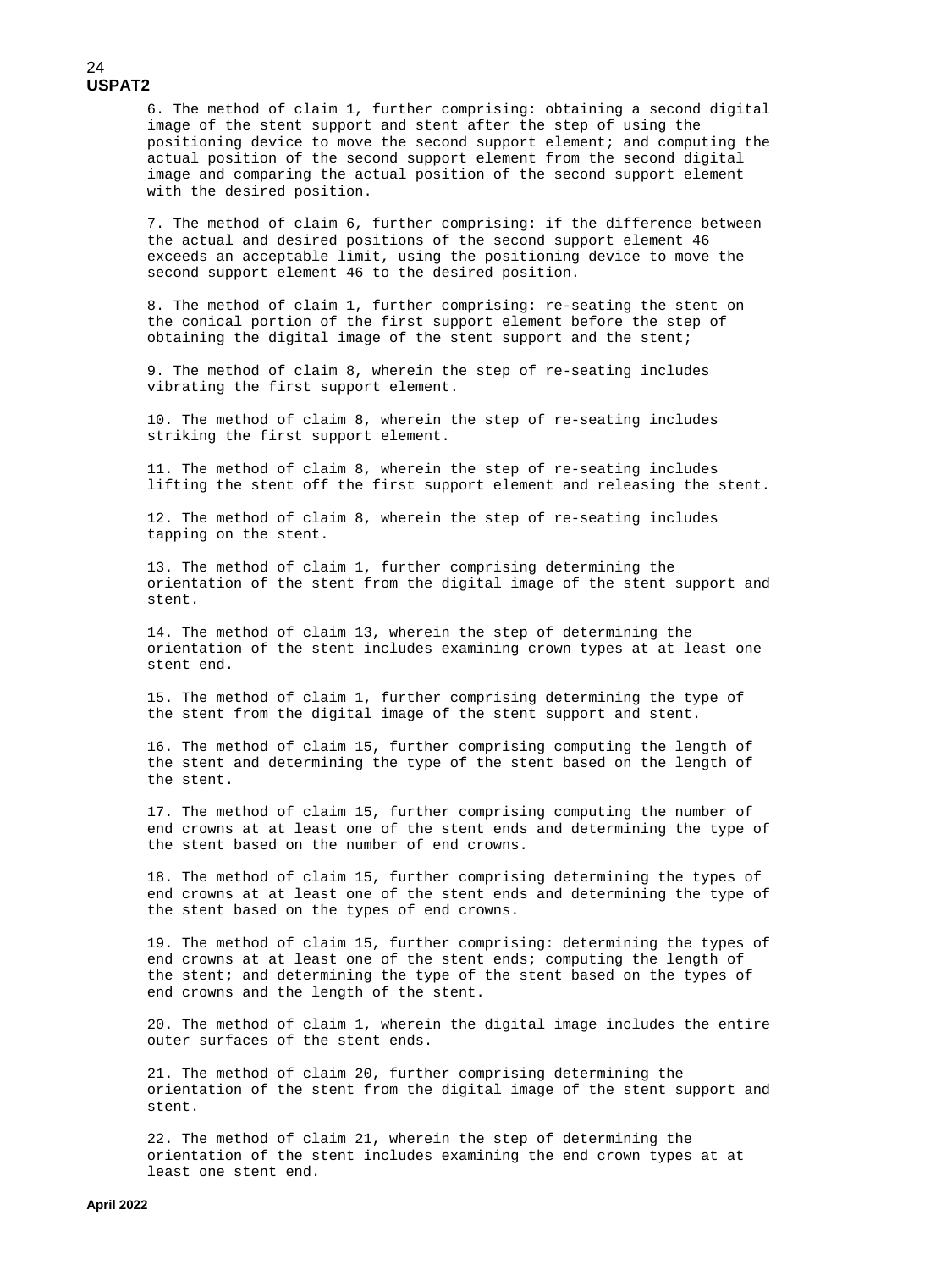23. The method of claim 20, further comprising determining the type of the stent from the digital image of the stent support and stent.

 24. The method of claim 23, further comprising computing the length of the stent and determining the type of the stent based on the length of the stent.

 25. The method of claim 23, further comprising determining the number of end crowns at at least one of the stent ends and determining the type of the stent based on the number of end crowns.

 26. The method of claim 23, further comprising determining the types of end crowns at at least one of the stent ends and determining the type of the stent based on the types of end crowns.

 27. The method of claim 23, further comprising: determining the types of end crowns at at least one of the stent ends; computing the length of the stent; and determining the type of the stent based on the types of end crowns and the length of the stent.

 28. The method of claim 1, further comprising: supporting a free end of the core element so that the core element and the first support element are substantially coaxial.

 29. A device for aligning a stent with a stent support, comprising: a stent support receptacle for receiving a first support element of a stent support to position the stent support in a vertical position; a digital imaging device for imaging a stent mounted on the stent support; a computer connected to the digital imaging device for receiving a digital image of the stent support and the stent mounted thereon, wherein the computer computes the position of an upper end of the stent from the digital image of the stent support and the stent mounted thereon and computes a desired position of a second support element of the stent support based on the position of the stent's upper end; and a positioning device for moving the second support element to the desired position.

 30. The device of claim 29, further comprising: a core element support for supporting a free end of a core element of the stent support so that the core element and the first support element are substantially coaxial.

### **DISPLAY BIB.EX**

ANSWER 1 OF 1 USPAT2 on STN

-- Latest Publication -- (GRANTED - B2)

AN 2008:355896 USPAT2 [Full-text](http://chemport.cas.org/cgi-bin/ex_sdcgi?q4WMLWIl67u65kZ58LBRpgPS_Dl3SNq75@VR7ukX8hYjRKuqP6NZUEbQ_sDvSqXC@yS5rAQWVK9u4pey2KZ0mgUGB5ijiP1D4Wc__g0FpwYDrWu_BprS2n6VTpH5zkyAJ4VAXKVFc4_grRfAY86Y2SuaDdB67UwOQaFf2tYTgQkGiaPewPFdJU6l35h6sEmf)<br>TI Method and device for aligning

- TI Method and device for aligning a stent with a stent support<br>IN Park, Sang joon, Waterloo, CANADA Park, Sang joon, Waterloo, CANADA Choo, Shaulaine, Cambridge, CANADA Andreacchi, Anthony S., San Jose, CA, UNITED STATES Chen, Yung-Ming, Cupertino, CA, UNITED STATES Currlin, Arnoldo M., San Diego, CA, UNITED STATES Garcia, Antonio, San Jose, CA, UNITED STATES Van Sciver, Jason, Los Gatos, CA, UNITED STATES Esbeck, Thomas David, Murrieta, CA, UNITED STATES Glenn, Bryan D., Murrieta, CA, UNITED STATES<br>PA Abbott Cardiovascular Systems Inc., Santa Cl Abbott Cardiovascular Systems Inc., Santa Clara, CA, UNITED STATES (U.S. corporation) ATS Automation Tooling Systems Inc., Ontario, CANADA (non-U.S. corporation)<br>PI US 7606625 PI US 7606625 B2 20091020<br>AI US 2007-764015 20070615 (11)
- US 2007-764015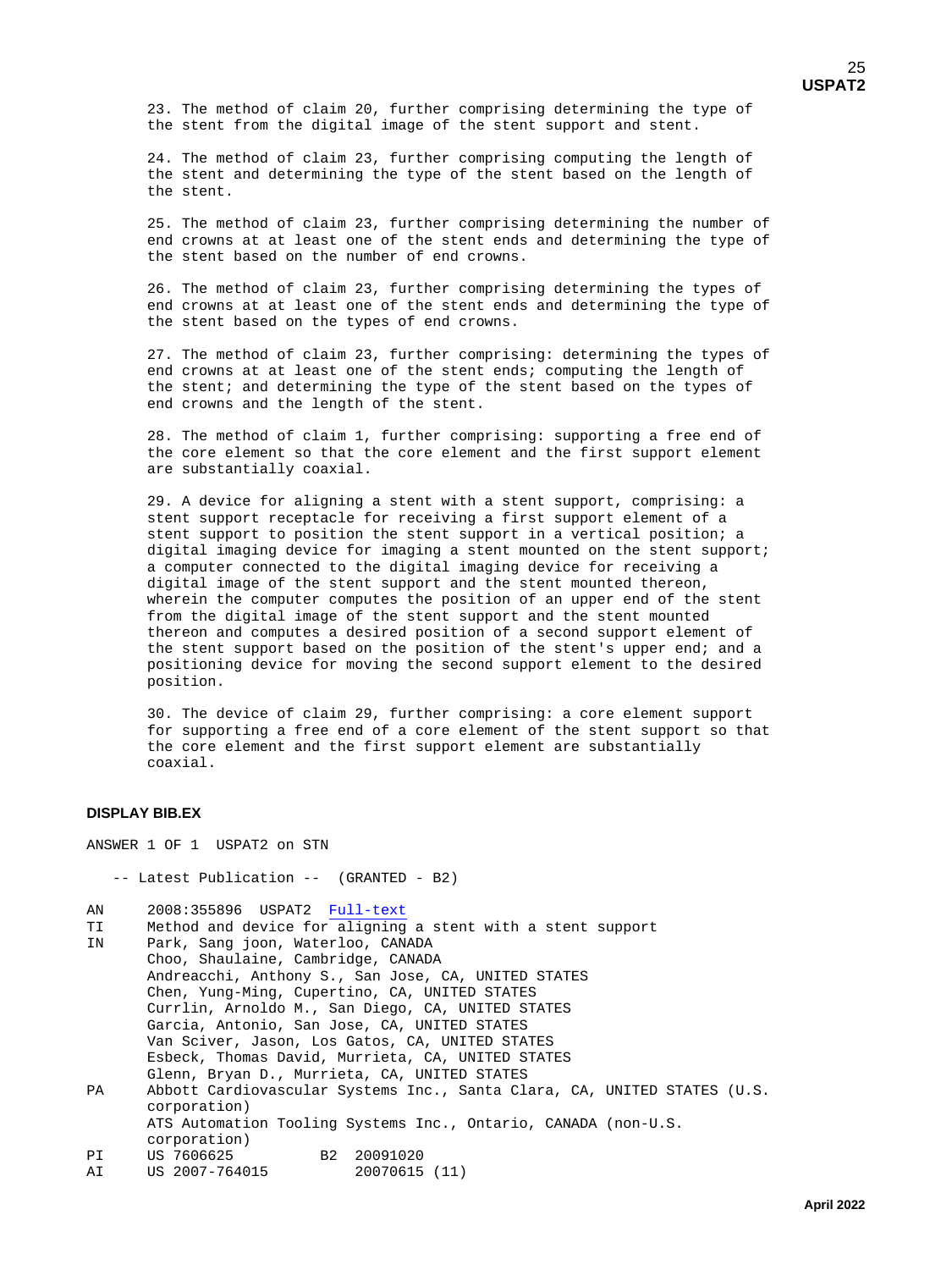DT Utility<br>FS GRANTED GRANTED EXNAM Primary Examiner: Patel, Ramesh B LREP Squire, Sanders & Dempsey, L.L.P. CLMN Number of Claims: 30 ECL Exemplary Claim: 1 DRWN 17 Drawing Figure(s); 16 Drawing Page(s) LN.CNT 921 CAS INDEXING IS AVAILABLE FOR THIS PATENT. -- Original Publication -- (APPLICATION - A1) AN 2008:355896 USPATFULL [Full-text](http://chemport.cas.org/cgi-bin/ex_sdcgi?w4cM4WOlB7Y6PkAqpLYRsgbS8D13wNQ74@7RluSXth_jYKv4W6uZ0E_QPsnvkqpC4yA5lAoWdKguOpVMXKr02g7G25ijJPsDMW6_Rg3FRw4DAW@W6puSkn_VBpm5@kHAh4yVrAQXxKVFr4_grRfAY86Y2SuaDdB67UwOQaFf2tYTgQkGiaPeyPFdJU6l35hPssmq)<br>TI METHOD AND DEVICE FOR ALIGNING A TI METHOD AND DEVICE FOR ALIGNING A STENT WITH A STENT SUPPORT<br>IN Park, Sang joon, Waterloo, CANADA Park, Sang joon, Waterloo, CANADA Choo, Shaulaine, Cambridge, CANADA Andreacchi, Anthony S., San Jose, CA, UNITED STATES Chen, Yung-Ming, Cupertino, CA, UNITED STATES Currlin, Arnoldo M., San Diego, CA, UNITED STATES Garcia, Antonio, San Jose, CA, UNITED STATES Van Sciver, Jason, Los Gatog, CA, UNITED STATES Esbeck, Thomas David, Murrieta, CA, UNITED STATES Glenn, Bryan D., Murrieta, CA, UNITED STATES<br>PI US 20080312728 Al 20081218 PI US 20080312728 A1 20081218 US 7606625 B2 20091020 AI US 2007-764015 A1 20070615 (11) DT Utility<br>FS APPLICATION FS APPLICATION LREP SQUIRE, SANDERS & DEMPSEY LLP, 1 MARITIME PLAZA, SUITE 300, SAN FRANCISCO, CA, 94111, US CLMN Number of Claims: 30<br>ECL Exemplary Claim: 1 Exemplary Claim: 1 DRWN 16 Drawing Page(s) LN.CNT 916 CAS INDEXING IS AVAILABLE FOR THIS PATENT.